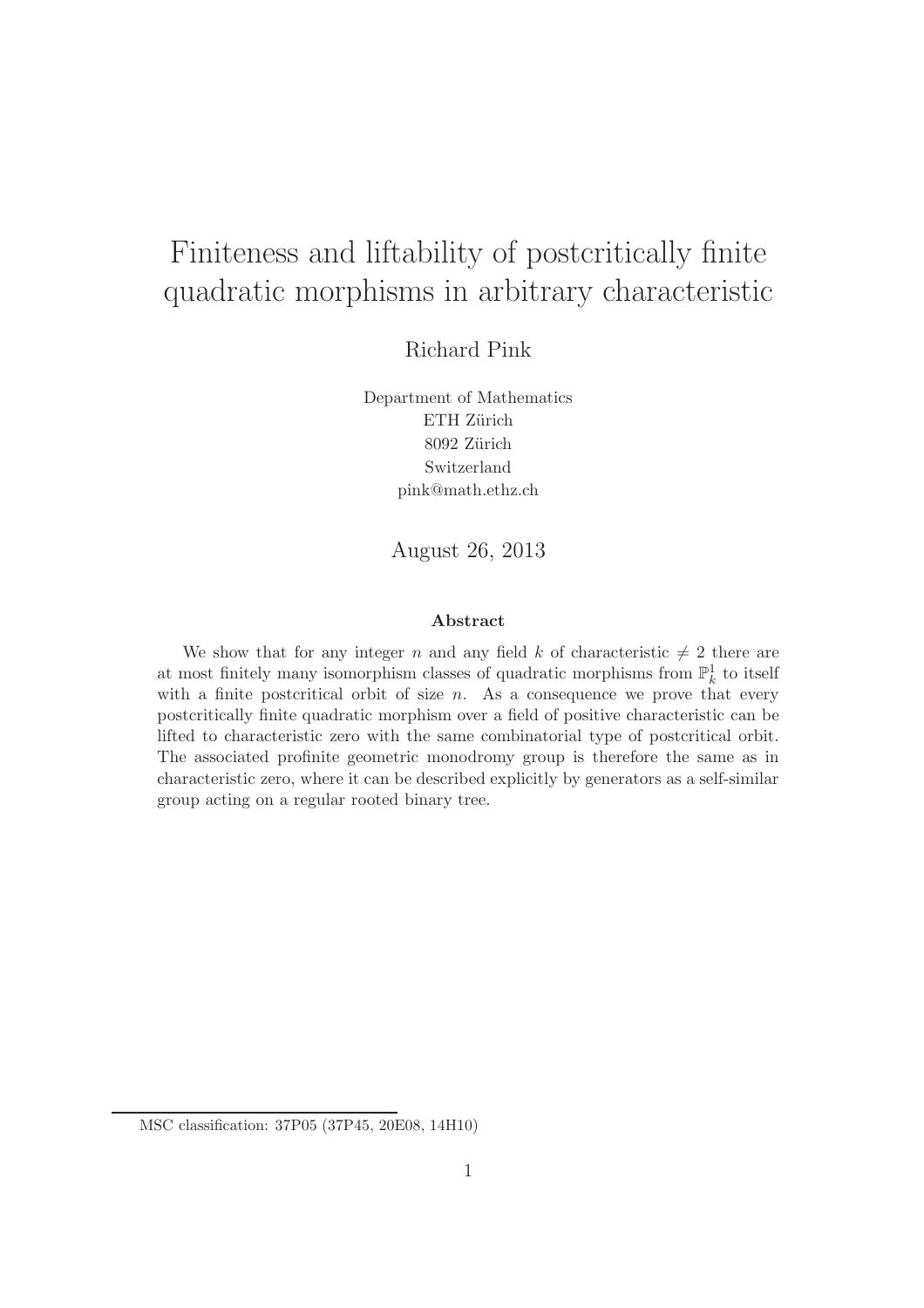#### 0 Introduction

The dynamics of postcritically finite quadratic polynomials and quadratic rational maps on  $\mathbb{P}^1$  have been studied from various angles. This author is interested in arithmetic properties of the associated monodromy representations. In modern arithmetic geometry one tries to understand a situation in characteristic zero and in positive characteristic on the same footing and expects that each of them sheds light on the other. The present paper is meant to be a contribution in this direction.

As a consequence of Thurston rigidity (see Douady-Hubbard [6], Brezin et al. [3]) it is known that for any integer n there are at most finitely many isomorphism classes of quadratic rational maps  $\mathbb{P}^1_{\mathbb{C}} \to \mathbb{P}^1_{\mathbb{C}}$  with a postcritical orbit of size *n*. Our main result Theorem 3.3 can be phrased as saying that the same is true over any algebraically closed field k of characteristic  $\neq 2$ . After finishing the work on this paper, we learned that this was already proved using different methods by Benedetto-Ingram-Jones-Levy [2, Cor. 6.3], see also Levy [12].

We prove Theorem 3.3 in a purely algebro-geometric fashion, though the proof is surprisingly complicated. Assume that the finiteness is not true. Then an easy argument involving moduli spaces shows that there must exist a non-isotrivial family of quadratic morphisms (we prefer the precise terminology of algebraic geometry over the unspecific word 'map') with postcritical orbits of the same combinatorial type over some smooth curve  $D$  over  $k$ . As the moduli space is affine, this family must have bad reduction at some point of a smooth compactification  $\overline{D}$  of D. In fact we exhibit a point where the reduction has a certain combinatorial type (see the proof of Lemma 9.1), and by a different argument we show that such a type is actually impossible, thus arriving at a contradiction.

The combinatorial properties of the reduction are analyzed by means of stable marked curves. For this observe that the postcritical orbit defines a finite collection of disjoint sections of  $\mathbb{P}^1_D$  over D, turning  $\mathbb{P}^1_D$  into a smooth marked curve of genus zero over D. As such, it possesses a unique extension to a stable marked curve with disjoint sections over  $D$ . The degenerate fibers are trees of rational curves among which the marked points are distributed in a certain fashion, whose combinatorics can be described by what may be called stable marked trees. Although the given quadratic morphism  $\mathbb{P}_D^1 \to \mathbb{P}_D^1$  does not extend to the stable curve, it extends as a correspondence using a certain augmented stable marked extension, with the help of which we describe the precise combinatorial effect of the quadratic morphism on the respective marked trees (see Section 7). (There may be a relation with the mapping trees from Pilgrim [17, §2.1], but we have not made a detailed comparison.) This description suffices to exclude certain types of bad reduction by purely combinatorial arguments (see Section 8). At some step we also use the local multiplicity of a singular point on the total space of the family, which is not only a combinatorial invariant of the special fiber (see Proposition 6.2 (b) and the proof of Lemma 8.9). All these arguments make up the bulk of this paper from Section 4 onwards and serve only to establish Theorem 3.3.

The moduli space that we use is a rigidified version of the moduli space of dynamical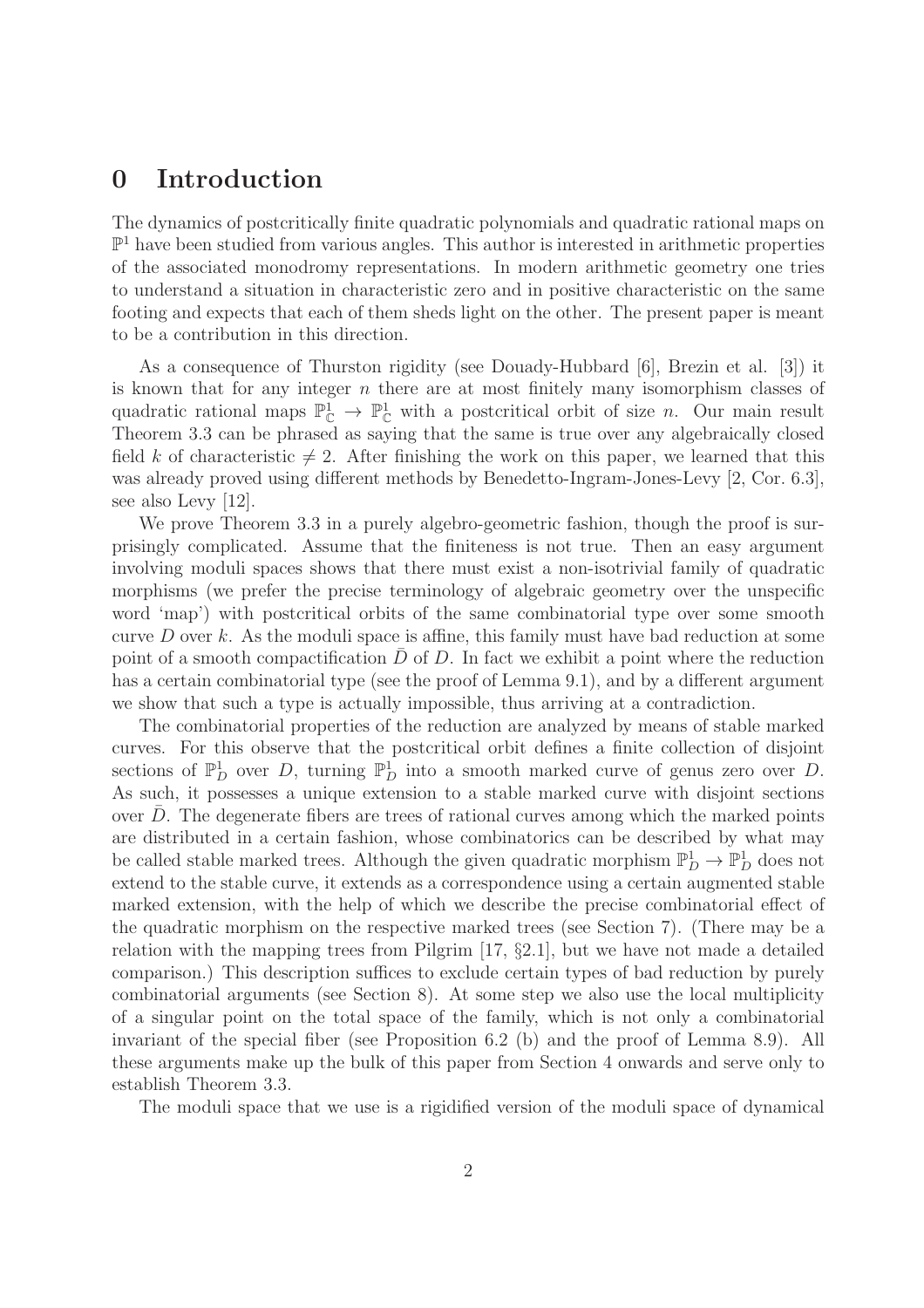systems of degree 2 from Silverman [18, §4.6]. Using it we construct a moduli space  $M_{\Gamma}$ of Γ-marked quadratic morphisms for any finite mapping scheme Γ of cardinality  $\geq 3$ . The points of  $M_{\Gamma}$  over an algebraically closed field k of characteristic  $\neq 2$  are in bijection with the isomorphism classes of quadratic morphisms over  $k$  whose postcritical orbit is combinatorially equivalent to Γ. Our finiteness theorem 3.3 then becomes the statement that all fibers of  $M_{\Gamma}$  over  $\text{Spec } \mathbb{Z}[\frac{1}{2}]$  $\frac{1}{2}$  are finite.

On the other hand, it is not hard to construct  $M_{\Gamma}$  as the joint zero locus of two polynomials in a suitable Zariski open subscheme of  $\mathbb{A}^2 \times \operatorname{Spec} \mathbb{Z}[\frac{1}{2}]$  $\frac{1}{2}$  (see Proposition 3.2). Using the local flatness criterion from commutative algebra this together with the finiteness implies that  $M_{\Gamma}$  is flat over Spec  $\mathbb{Z}[\frac{1}{2}]$  $\frac{1}{2}$ . As a consequence, any Γ-marked quadratic morphism over a field of positive characteristic can be lifted to characteristic zero (see Corollary 3.6).

Finally, consider a quadratic morphism  $\mathbb{P}_k^1 \to \mathbb{P}_k^1$  over an algebraically closed field k of characteristic > 2 with finite postcritical orbit  $\Sigma \subset \mathbb{P}_k^1$ . The associated monodromy representation is a homomorphism from the (geometric) étale fundamental group  $\pi_{1,\'{e}t}(\mathbb{P}_k^1 \setminus \Sigma)$ to the automorphism group of a regular rooted binary tree  $T$  (see Section 4). By combining the liftability with Grothendieck's theorem on the specialization of the tame fundamental group we show that the image of this homomorphism is the same as for some quadratic morphism with a combinatorially equivalent postcritical orbit over C. The latter is simply the closure in the profinite topology of  $Aut(T)$  of the image of the usual fundamental group  $\pi_1(\mathbb{P}^1(\mathbb{C}) \setminus \Sigma)$  and can be described by explicit generators as a self-similar subgroup of  $Aut(T)$  as, say, in Bartholdi-Nekrashevych [1], Dau [4], Grigorchuk et al. [8], Nekrashevych [15, Ch.5], [16].

There are many interesting open questions that one might pursue next. First, while almost all combinatorially conceivable finite mapping schemes seem to occur as the postcritical orbit of some quadratic morphism over C, some of them cannot occur in all characteristics (see Remarks 2.4 and 3.9). So which mapping schemes occur in which characteristic, and why?

Second, some Γ-marked quadratic morphisms over a field possess non-trivial infinitesimal deformations (see Remark 3.8). When precisely does this occur? What are the conceptual reasons for it?

Third, we have analyzed the possible combinatorial types of degeneration of Γ-marked quadratic morphisms only to the extent necessary to prove the finiteness theorem. We have excluded certain types, while others are possible, as in Remark 3.9 and Example 7.12. So which kinds of degenerations actually occur?

Fourth, how is the combinatorial type of degeneration over a non-archimedean local field, as described in the present paper, related to the dynamical properties of the quadratic morphism in the generic fiber?

Fifth, the above mentioned consequence for the monodromy group concerns the geometric fundamental group, i.e., the case where the base field  $k$  is algebraically closed. What can be said about the image of the arithmetic fundamental group, i.e., when  $k$  is not algebraically closed? What about the images of Frobenius elements?

Sixth, how can the method be generalized to morphisms of higher degree?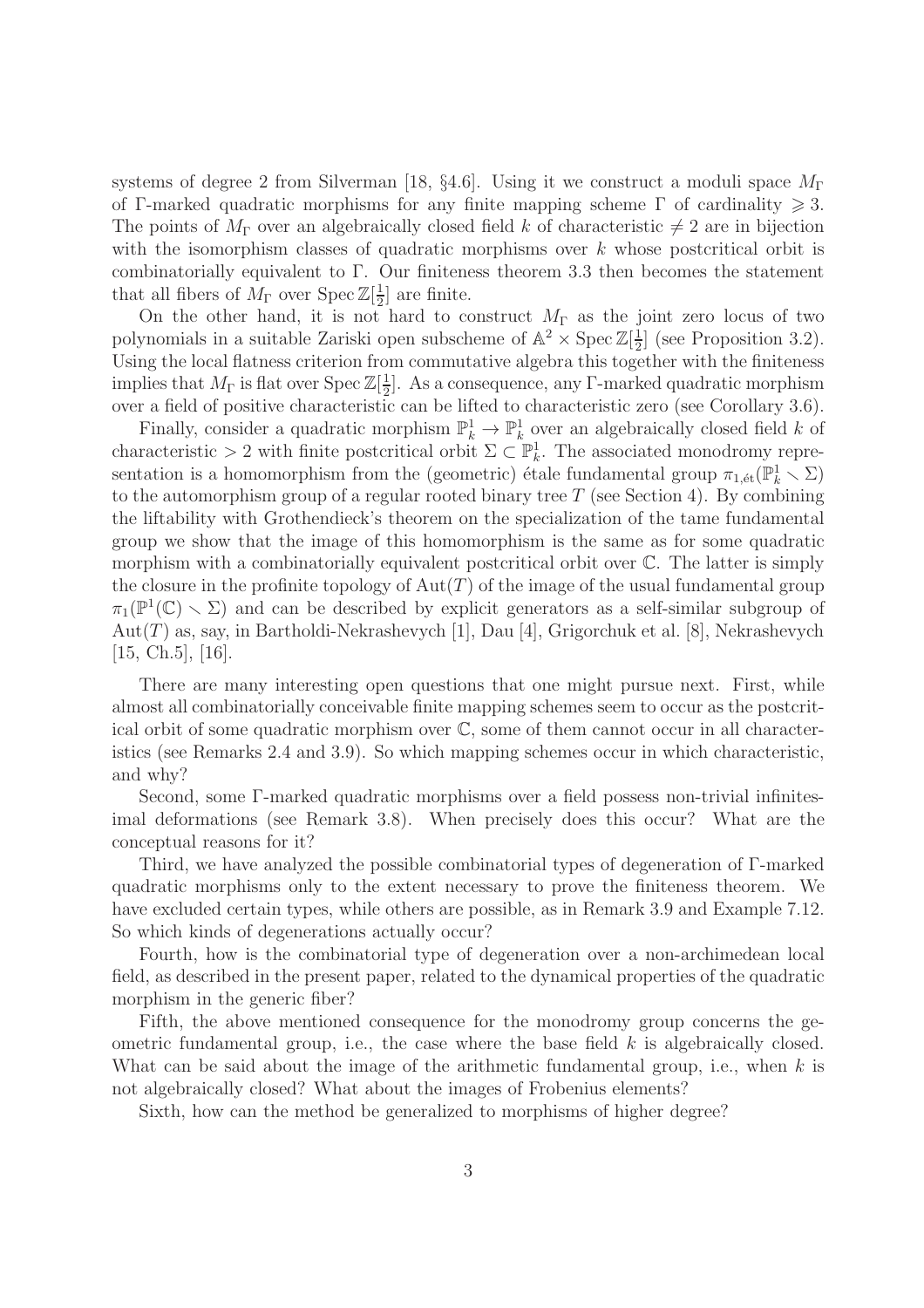### Part I: Moduli of quadratic morphisms

### 1 Stable quadratic morphisms

Let S be a scheme over  $\text{Spec } \mathbb{Z}[\frac{1}{2}]$  $\frac{1}{2}$ .

**Definition 1.1** A quadratic morphism (with marked critical points) over S is a quadruple  $(C, f, P, Q)$  where

- (a) C is a curve over S that is locally for the Zariski topology on S isomorphic to  $\mathbb{P}^1 \times S$ ,
- (b)  $f: C \to C$  is a morphism over S which is fiberwise of degree 2, and
- (c) P,  $Q \in C(S)$  are sections whose images are precisely the critical points of f, that is, the points where  $df = 0$ .

Remark 1.2 In Milnor [14, §6] this is called a 'critically marked quadratic rational map'. In the present paper, all quadratic morphisms are endowed with marked critical points, but for brevity we will simply speak of quadratic morphisms. We will often speak of a quadratic morphism f if the other data  $C, P, Q$  are not explicitly used or are understood.

There is an obvious notion of isomorphisms and automorphisms of quadratic morphisms with marked critical points. Note that the sections  $P, Q$  in any quadratic morphism are fiberwise distinct, because f possesses precisely two critical points in every geometric fiber. For any integer  $n \geqslant 0$  we let  $f^n$  denote the  $n^{\text{th}}$  *iterate of f*, obtained by setting  $f^0 := \text{id}$ and  $f^{n+1} := f \circ f^n$ . For any section  $R \in C(S)$  we abbreviate  $f^n(R) := f^n \circ R$ . If the quadratic morphism is defined over field  $K$ , the sections  $P$ ,  $Q$  are really  $K$ -valued points of C, and so are their images  $f^{n}(P)$ ,  $f^{n}(Q)$  under all iterates of f.

**Definition 1.3** For any quadratic morphism f over a field, the set  $\{f^{n}(P), f^{n}(Q) \mid n \geq 1\}$ is called the (strictly) postcritical orbit of  $f$ . If this set is finite, then  $f$  is called postcritically finite.

**Proposition 1.4** For any quadratic morphism  $(C, f, P, Q)$  over a field K the following are equivalent:

- (a) The postcritical orbit has cardinality  $\geq 3$ .
- (b) At least one of  $f(P)$ ,  $f(Q)$  is distinct from both P, Q.
- (c)  $(C, f, P, Q)$  is not isomorphic to  $(\mathbb{P}^1_K, x \mapsto ax^{\pm 2}, 0, \infty)$  for any sign and any  $a \in K^{\times}$ .

Moreover, these conditions imply:

(d) Aut(C, f, P, Q) = 1.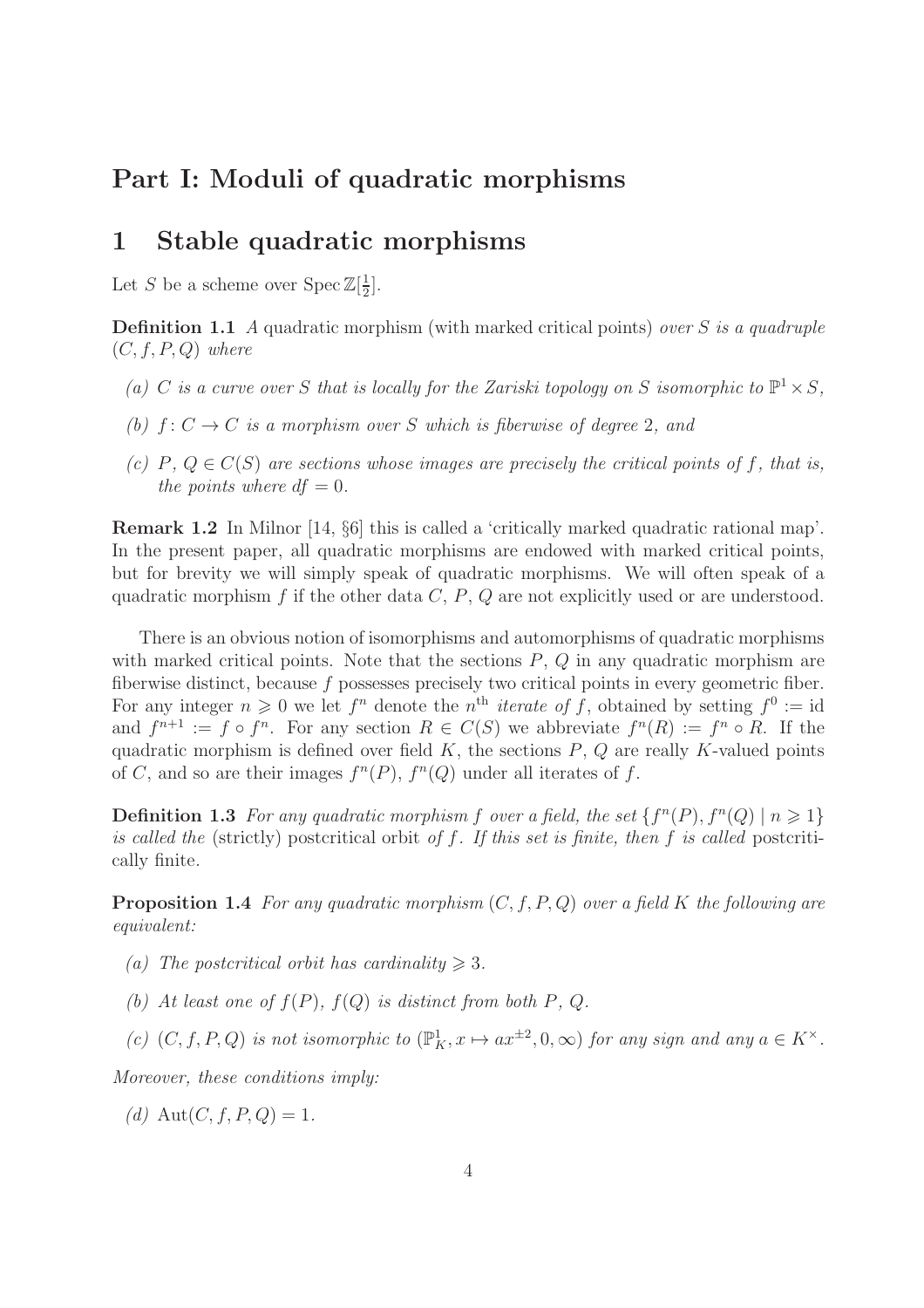**Proof.** The implication  $(a) \Rightarrow (b)$  is trivial. To prove the converse we first note that since  $f^{-1}(P) = \{P\}$  and  $f^{-1}(Q) = \{Q\}$ , for any point  $R \in C(K)$  we have

(1.5) 
$$
\begin{cases} f(R) = f(P) \iff R = P, \text{ and } \\ f(R) = f(Q) \iff R = Q. \end{cases}
$$

In particular, since  $P \neq Q$ , we always have

$$
(1.6) \t f(P) \neq f(Q).
$$

Now assume that (b) does not hold, i.e., that the (strictly) postcritical orbit has cardinality  $\leq 2$ . Then both  $f^2(P)$  and  $f^2(Q)$  must be among  $f(P)$  and  $f(Q)$ . But by (1.5) this implies that both  $f(P)$  and  $f(Q)$  are among P and Q, and so (a) does not hold. Thus (a) and (b) are equivalent. Furthermore, if (b) does not hold, the preceding remarks imply that  $\{f(P), f(Q)\} = \{P, Q\}$ . Identify C with  $\mathbb{P}^1_K$  such that  $P = 0$  and  $Q = \infty$ . Then a direct calculation shows that  $f$  must have the form excluded in  $(c)$ . Conversely, the quadratic morphism excluded in (c) visibly satisfies  $\{f(0), f(\infty)\} = \{0, \infty\}$ . This proves the equivalence (b) $\Leftrightarrow$ (c).

Finally, any automorphism of  $(C, f, P, Q)$  fixes each point in the postcritical orbit. Since any automorphism of  $\mathbb{P}^1_K$  fixing  $\geq 3$  points is trivial, we have  $(a) \Rightarrow (d)$  and are done.  $\Box$ 

**Definition 1.7** A quadratic morphism over S is called stable if in every fiber the postcritical orbit has cardinality  $\geq 3$ .

Proposition 1.8 There is a fine moduli scheme M of stable quadratic morphisms, and it is smooth of finite type of relative dimension 2 over  $\text{Spec } \mathbb{Z}[\frac{1}{2}]$  $\frac{1}{2}$ .

**Proof.** First consider a quadratic morphism  $(C, f, P, Q)$  over S for which  $f(Q)$  is disjoint from P and Q. Then there is a unique isomorphism  $C \cong \mathbb{P}^1 \times S$  which sends the sections  $(P, Q, f(Q))$  to  $(0, \infty, 1)$ . After carrying out this identification, the quadratic morphism has the form  $f(x) = \frac{x^2+a}{x^2+b}$  $\frac{x^2+a}{x^2+b}$  for unique  $a, b \in \Gamma(S, \mathcal{O}_S)$ . Thus the isomorphism class of  $(C, f, P, Q)$  is determined by  $(a, b)$ . Also, for any  $a, b \in \Gamma(S, \mathcal{O}_S)$  the formula  $\frac{x^2+a}{x^2+b}$  $\frac{x^2+a}{x^2+b}$  defines a morphism  $\mathbb{P}^1 \times S \to \mathbb{P}^1 \times S$  which is fiberwise of degree 2 if and only if  $a \neq b$  everywhere. Thus  $(a, b)$  corresponds to a morphism  $S \to \mathbb{A}^2 \setminus \text{diag}(\mathbb{A}^1)$ , and conversely, to any such morphism we can associate the stable quadratic morphism  $(\mathbb{P}^1 \times S, x \mapsto \frac{x^2+a}{x^2+b})$  $\frac{x^2+a}{x^2+b}$ , 0,  $\infty$ ) with  $f(\infty) = 1$ . This shows that the subfunctor of all stable quadratic morphisms satisfying  $f(Q) \neq P, Q$  possesses a fine moduli scheme  $M_2$  isomorphic to  $(\mathbb{A}^2 \setminus \text{diag}(\mathbb{A}^1)) \times \text{Spec } \mathbb{Z}[\frac{1}{2}]$  $\frac{1}{2}$ .

Next consider a quadratic morphism  $(C, f, P, Q)$  over S for which  $f(P)$  is disjoint from P and Q. Then we identify C with  $\mathbb{P}^1 \times S$  by sending the sections  $(P, Q, f(P))$  to  $(0, \infty, 1)$ . Afterwards the quadratic morphism has the form  $f(x) = \frac{cx^2+1}{dx^2+1}$  for unique  $c, d \in \Gamma(S, \mathcal{O}_S)$ . Again we find that  $(c, d)$  must represent a morphism  $S \to \mathbb{A}^2 \setminus \text{diag}(\mathbb{A}^1)$ , and conversely, that any such morphism determines a stable quadratic morphism  $(\mathbb{P}^1 \times S, x \mapsto \frac{cx^2+1}{dx^2+1}, 0, \infty)$ with  $f(0) = 1$ . This shows that the subfunctor of all stable quadratic morphisms satisfying  $f(P) \neq P, Q$  possesses a fine moduli scheme  $M_1$  which is also isomorphic to  $(\mathbb{A}^2 \setminus \text{diag}(\mathbb{A}^1)) \times \text{Spec } \mathbb{Z}[\frac{1}{2}]$  $\frac{1}{2}$ .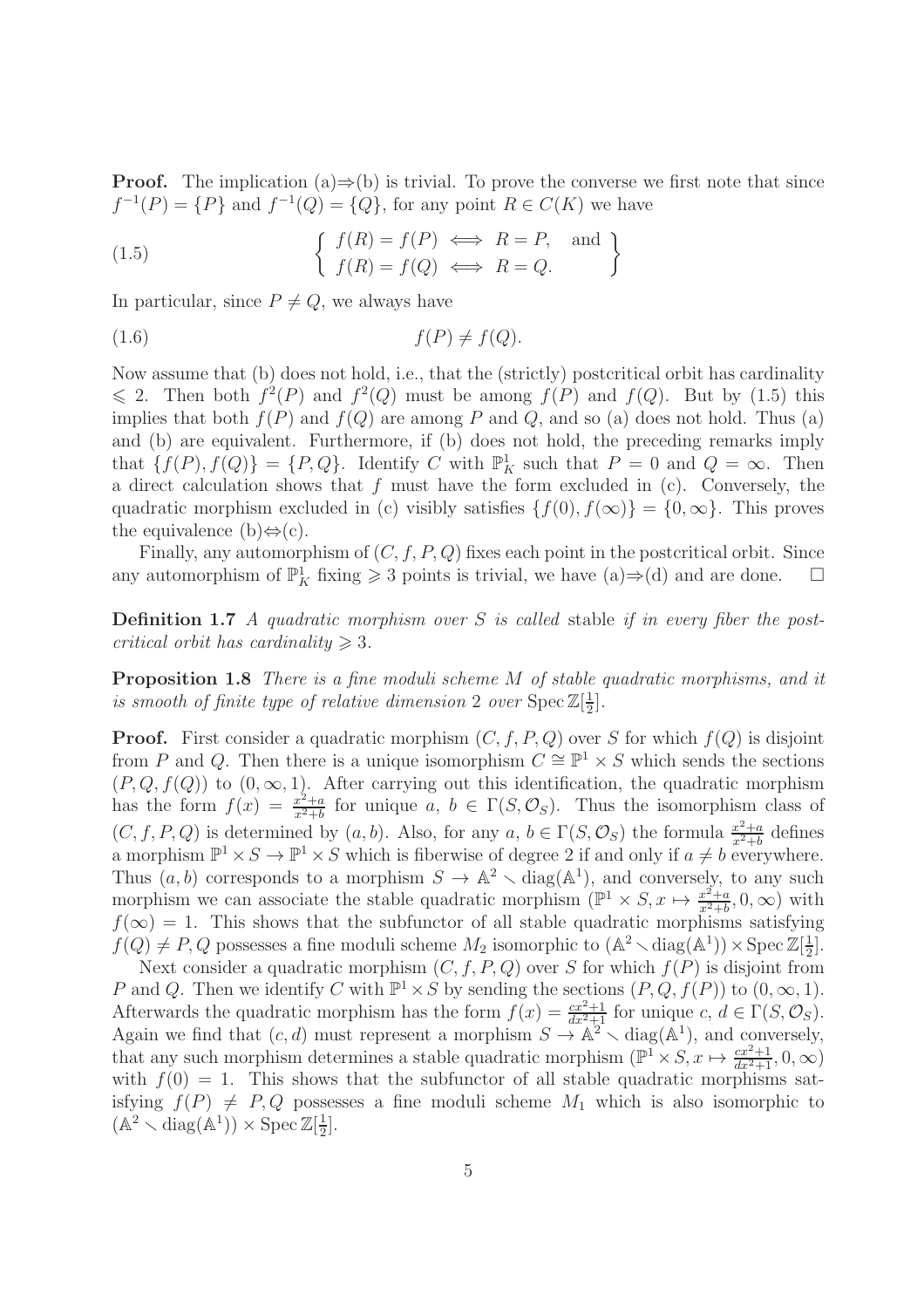Now let  $M_{21} \subset M_2$  and  $M_{12} \subset M_1$  denote the open subschemes where the sections  $f(P)$ and  $f(Q)$  of the respective universal family of quadratic morphisms are both disjoint from P and Q. Then  $M_{21}$  and  $M_{12}$  represent the same functor and are therefore canonically isomorphic. Let M be the scheme over  $\text{Spec } \mathbb{Z}[\frac{1}{2}]$  $\frac{1}{2}$  obtained by gluing  $M_2$  and  $M_1$  along this isomorphism. (An explicit calculation, not necessary for the proof, shows that the gluing isomorphism is given by

$$
M_1 \xrightarrow{\sim} M_{12} \xrightarrow{\sim} M_{21} \xrightarrow{\sim} M_{21} \xrightarrow{\parallel} M_2
$$
  
\n
$$
\downarrow \qquad \qquad \downarrow \qquad \qquad M_1 \xrightarrow{\parallel} M_2
$$
  
\n
$$
\uparrow \qquad \downarrow \qquad \qquad M_1 \xrightarrow{\parallel} M_2
$$
  
\n
$$
\downarrow \qquad \qquad \downarrow \qquad \qquad \downarrow \qquad \qquad M_2
$$
  
\n
$$
\downarrow \qquad \qquad \downarrow \qquad \qquad M_2
$$
  
\n
$$
\downarrow \qquad \qquad \downarrow \qquad \qquad \downarrow \qquad \qquad M_2
$$
  
\n
$$
\downarrow \qquad \qquad \downarrow \qquad \qquad \downarrow \qquad \qquad \downarrow \qquad \qquad \downarrow \qquad \downarrow \qquad \downarrow \qquad \downarrow \qquad \downarrow \qquad \downarrow \qquad \downarrow \qquad \downarrow \qquad \downarrow \qquad \downarrow \qquad \downarrow \qquad \downarrow \qquad \downarrow \qquad \downarrow \qquad \downarrow \qquad \downarrow \qquad \downarrow \qquad \downarrow \qquad \downarrow \qquad \downarrow \qquad \downarrow \qquad \downarrow \qquad \downarrow \qquad \downarrow \qquad \downarrow \qquad \downarrow \qquad \downarrow \qquad \downarrow \qquad \downarrow \qquad \downarrow \qquad \downarrow \qquad \downarrow \qquad \downarrow \qquad \downarrow \qquad \downarrow \qquad \downarrow \qquad \downarrow \qquad \downarrow \qquad \downarrow \qquad \downarrow \qquad \downarrow \qquad \downarrow \qquad \downarrow \qquad \downarrow \qquad \downarrow \qquad \downarrow \qquad \downarrow \qquad \downarrow \qquad \downarrow \qquad \downarrow \qquad \downarrow \qquad \downarrow \qquad \downarrow \qquad \downarrow \qquad \downarrow \qquad \downarrow \qquad \downarrow \qquad \downarrow \qquad \downarrow \qquad \downarrow \qquad \downarrow \qquad \downarrow \qquad \downarrow \qquad \downarrow \qquad \downarrow \qquad \downarrow \qquad \downarrow \qquad \downarrow \qquad \downarrow \qquad \downarrow \qquad \downarrow \qquad \downarrow \qquad \downarrow \qquad \downarrow \qquad \downarrow \qquad \downarrow \qquad \downarrow \qquad \downarrow \qquad \downarrow \qquad
$$

where for brevity we have dropped the factor Spec  $\mathbb{Z}[\frac{1}{2}]$  $\frac{1}{2}$ .)

Consider an arbitrary stable quadratic morphism  $(C, f, P, Q)$  over S. Let  $S_2$  be the open subscheme of S where  $f(Q)$  is disjoint from P and Q, and  $S_1$  the open subscheme of S where  $f(P)$  is disjoint from P and Q. Then Proposition 1.4 implies that  $S = S_1 \cup S_2$ . Moreover, the restriction of the family to  $S_{\nu}$  is classified by a morphism  $S_{\nu} \to M_{\nu}$ , which induces a morphism from  $S_1 \cap S_2$  to  $M_{12} \subset M_1$ , respectively to  $M_{21} \subset M_2$ , and these morphisms are compatible with the given isomorphism  $M_{12} \cong M_{21}$ . Thus the morphisms  $S_{\nu} \to M_{\nu}$  combine to a morphism  $S \to M$ , and M is a fine moduli space for the moduli problem at hand.

Finally, the stated properties of M result from the open covering by two copies of  $(\mathbb{A}^2 \setminus \text{diag}(\mathbb{A}^1)) \times \text{Spec } \mathbb{Z}[\frac{1}{2}]$ 2 ].

#### 2 Mapping schemes

**Definition 2.1** A finite mapping scheme is a quadruple  $(\Gamma, \tau, i_1, j_1)$  consisting of a finite set  $\Gamma$ , a map  $\tau \colon \Gamma \to \Gamma$  and two distinct elements  $i_1, j_1 \in \Gamma$  such that, abbreviating throughout  $i_n := \tau^{n-1}(i_1)$  and  $j_n := \tau^{n-1}(j_1)$  for all integers  $n \geq 2$ , we have:

- (a)  $\Gamma = \{i_n, j_n \mid n \geq 1\}.$
- (b) For all  $\gamma \in \Gamma$  we have  $|\tau^{-1}(\gamma)| \leq 2$ .
- (c)  $|\tau^{-1}(i_1)| \leq 1$  and  $|\tau^{-1}(j_1)| \leq 1$ .

This is essentially the special case of degree 2 of the definition in Brezin et al. [3, Def. 2.3], but the definitions in the literature vary. Often we will speak of a mapping scheme  $\Gamma$  if the other data  $\tau$ ,  $i_1$ ,  $j_1$  is understood.

Proposition 2.2 The postcritical orbit of any postcritically quadratic morphism f over a field, with the map induced by f and the distinguished elements  $i_1 := f(P)$  and  $j_1 := f(Q)$ , is a finite mapping scheme in the sense of Definition 2.1.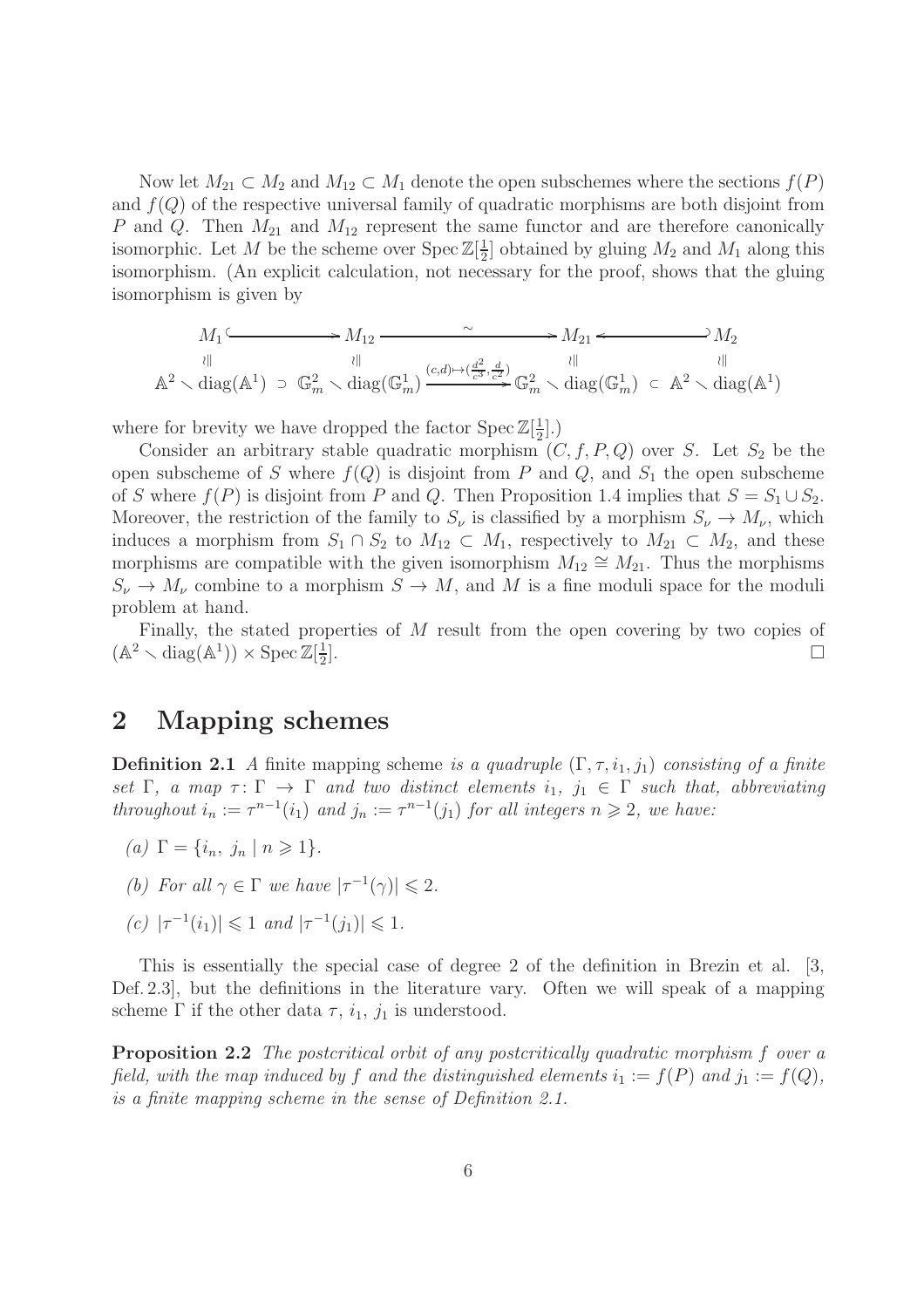**Proof.** By (1.6) we have  $f(P) \neq f(Q)$ , and (a) holds by Definition 1.3. Condition (b) follows from the fact that f has degree 2, and (c) follows from (1.5). follows from the fact that f has degree 2, and (c) follows from  $(1.5)$ .

Classification 2.3 The isomorphism classes of finite mapping schemes fall into different types according to which of the elements  $i_n$  and  $j_n$  are equal. Note that any relation of the form  $i_n = i_m$  implies  $i_{n+\ell} = i_{m+\ell}$  for all  $\ell \geq 0$ , and any relation of the form  $i_n = i_{n+\ell}$ implies  $i_n = i_{n+\ell k}$  for all  $\ell \geq 0$ . Similar relations hold with i replaced by j on one or both sides of the equations. A direct case analysis yields the following disjoint possibilities. In each case, the elements  $i_1$ ,  $j_1$  are specially marked and the arrows indicate the action of  $\tau$ .

(a) All relations result from two relations  $i_{\ell} = i_{k+1}$  and  $j_n = j_{m+1}$  with  $1 \leq \ell \leq k$  and  $1 \leqslant n \leqslant m$ :



(b) All relations result from two relations  $i_{\ell} = j_{m+1}$  and  $j_n = i_{k+1}$  with  $1 \leq \ell \leq k$  and  $1\leqslant n\leqslant m$ :



(c) All relations result from two relations  $i_{\ell} = j_n$  and  $i_k = i_{m+1}$  with  $1 \leq \ell \leq k \leq m$  and  $1 \leqslant n$  and  $(\ell, n) \neq (1, 1)$ :



**Remark 2.4** By explicit calculation the case (a) with  $(\ell, k) = (n, m) = (1, 2)$  does not occur as the postcritical orbit of a quadratic morphism over any field. I do not know a conceptual explanation for this fact. By contrast all other finite mapping schemes that were tested in Dau  $[4]$  occur, say over  $\mathbb{C}$ . Is that true for all other cases as well?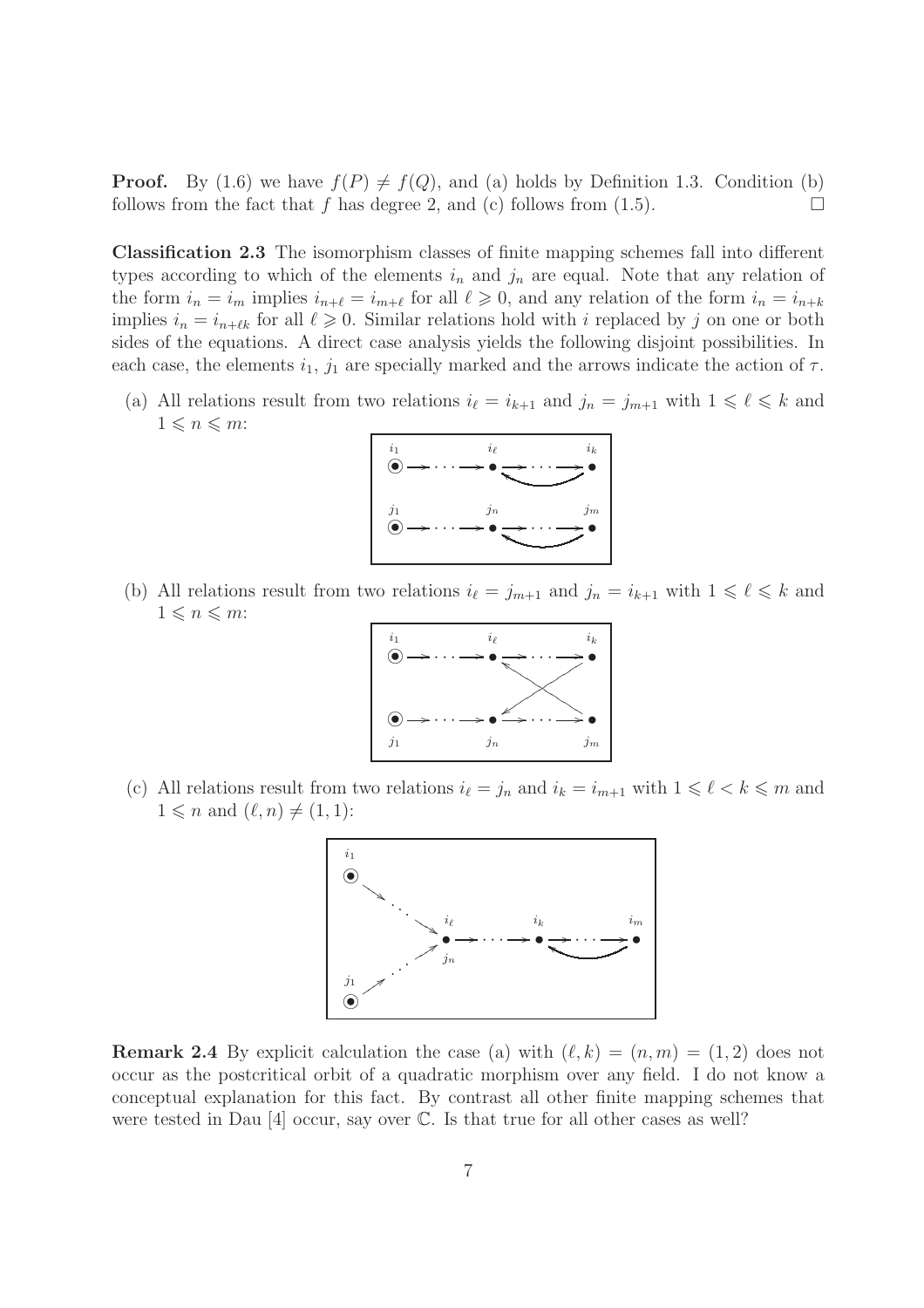#### 3 Marked quadratic morphisms

Now we fix a finite mapping scheme  $(\Gamma, \tau, i_1, j_1)$ . In order to ensure stability we assume that  $|\Gamma| \geq 3$ . (For the remaining cases see Proposition 1.4.)

**Definition 3.1** A Γ-marked quadratic morphism over S is a quadratic morphism  $(C, f, P, Q)$ over S together with a section  $s(\gamma) \in C(S)$  for every  $\gamma \in \Gamma$  satisfying

- (a)  $s(i_1) = f(P)$  and  $s(j_1) = f(Q)$ ,
- (b)  $f(s(\gamma)) = s(\tau(\gamma))$  for any  $\gamma \in \Gamma$ , and
- (c)  $s(\gamma)$ ,  $s(\gamma')$  are fiberwise distinct for any distinct  $\gamma, \gamma' \in \Gamma$ .

These conditions guarantee that the map  $\gamma \mapsto s(\gamma)$  induces an isomorphism from  $\Gamma$  to the postcritical orbit of  $f$  in every fiber and give a scheme theoretic version thereof.

**Proposition 3.2** There is a fine moduli scheme  $M_{\Gamma}$  of  $\Gamma$ -marked quadratic morphisms, which is isomorphic to the joint zero locus of two polynomials in a suitable Zariski open subscheme of  $\mathbb{A}^2 \times \operatorname{Spec} \mathbb{Z}[\frac{1}{2}]$  $\frac{1}{2}$ .

**Proof.** Since  $|\Gamma| \geq 3$ , at least one of  $i_2, j_2$  is distinct from both  $i_1, j_1$ . By symmetry we may assume without loss of generality that  $j_2 \neq i_1, j_1$ . Then for any Γ-marked quadratic morphism f the section  $f^2(Q)$  is disjoint from  $f(P)$  and  $f(Q)$ , and so by (1.5) the section  $f(Q)$  is disjoint from P and Q. By the proof of Proposition 1.8, the quadratic morphisms with this property are up to unique isomorphism precisely the  $(\mathbb{P}^1 \times S, x \mapsto \frac{x^2+a}{x^2+b})$  $\frac{x^2+a}{x^2+b}$ , 0,  $\infty$ ) for  $(a, b) \in (\mathbb{A}^2 \setminus \text{diag}(\mathbb{A}^1))(S).$ 

In the case (a) of the classification 2.3, there are two relations of the form  $i_{\ell} = i_{k+1}$  and  $j_n = j_{m+1}$  which generate all other relations within the mapping scheme Γ. Thus any Γmarked quadratic morphism must satisfy the corresponding two relations  $f^{\ell}(P) = f^{k+1}(P)$ and  $f^{n}(Q) = f^{m+1}(Q)$ . Conversely, these two relations guarantee that one can attach unique sections  $s(\gamma)$  to all  $\gamma \in \Gamma$  which satisfy 3.1 (a) and (b). The condition 3.1 (c) then amounts to finitely many inequalities of the form  $f^{n'}(P) \neq f^{m'}(P)$  or  $f^{n'}(P) \neq f^{m'}(Q)$ or  $f^{n'}(Q) \neq f^{m'}(Q)$  in every fiber. Together this shows that the subscheme of  $(\mathbb{A}^2 \setminus$  $diag(A^1)) \times Spec Z[\frac{1}{2}]$  $\frac{1}{2}$  defined by the two closed conditions  $f^{\ell}(P) = f^{k+1}(P)$  and  $f^{n}(Q) =$  $f^{m+1}(Q)$  and finitely many open conditions is a fine moduli scheme of Γ-marked quadratic morphisms. The same argument applies to the other cases of the classification 2.3.

It remains to see that each of the two closed conditions is represented by a polynomial equation in  $(a, b)$ . For this observe that in projective coordinates the morphism f is given by  $(x : y) \mapsto (x^2 + ay^2 : x^2 + by^2)$ , which is well-defined because  $a \neq b$  everywhere. Thus the iterate  $f^n$  is the well-defined morphism  $(x : y) \mapsto (g_n : h_n)$  for certain polynomials  $g_n$ ,  $h_n \in \mathbb{Z}[x, y, a, b]$ . Each closed condition is obtained by substituting  $(x : y) = (0 : 1)$  or  $(1:0)$  and equating, and therefore means that two well-defined points  $(g':h')$  and  $(g'':h'')$ in  $\mathbb{P}^1$  for certain polynomials  $g'$ ,  $h'$ ,  $g''$ ,  $h'' \in \mathbb{Z}[a, b]$  are equal. But this is equivalent to  $g'h''-g''h' = 0$ , which is a polynomial equation in a, b with coefficients in Z, as desired.  $\square$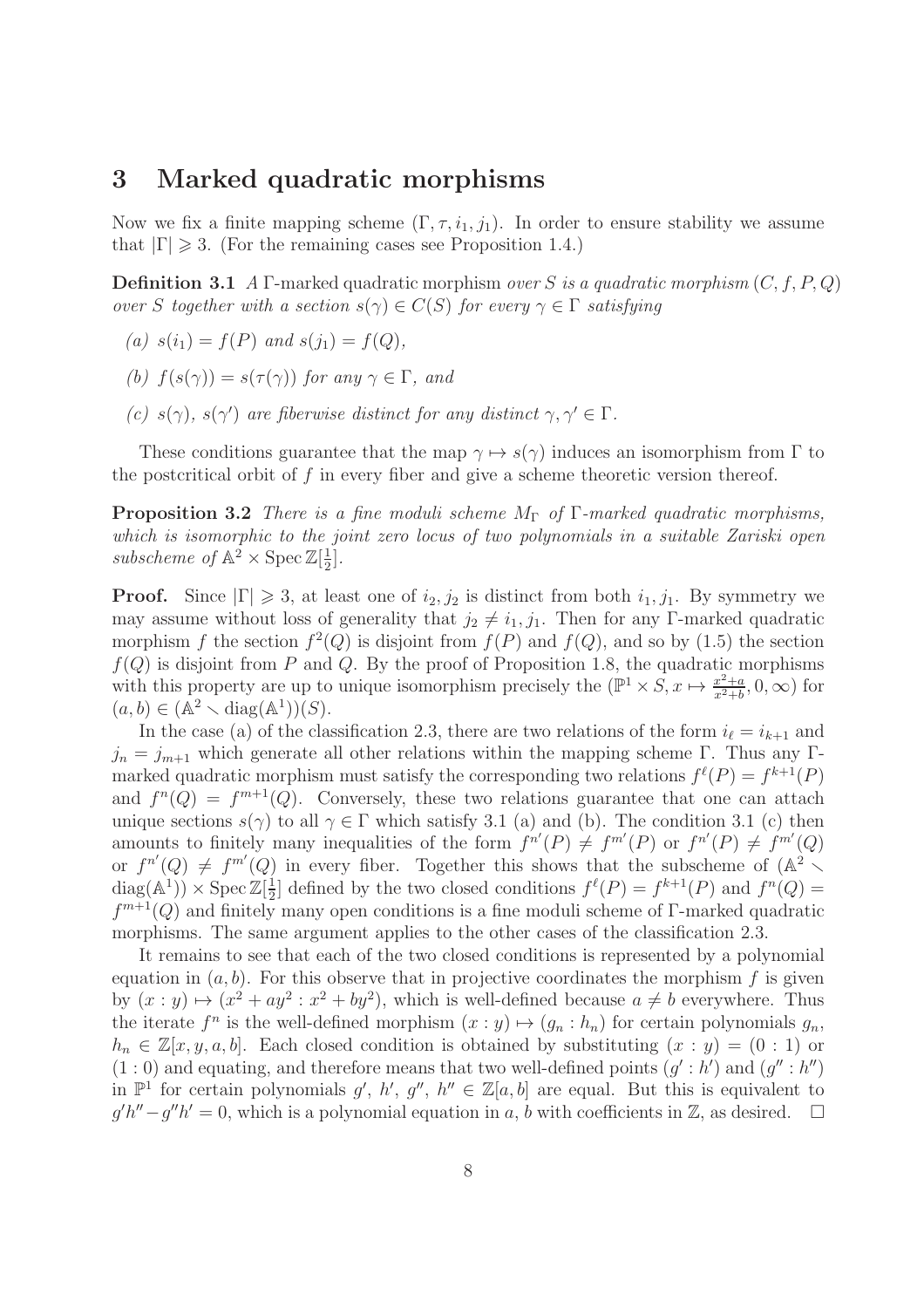**Theorem 3.3** The moduli scheme  $M_{\Gamma}$  is quasi-finite over  $\text{Spec } \mathbb{Z}[\frac{1}{2}]$  $\frac{1}{2}$ , in other words, for any field k the product  $M_{\Gamma} \times \operatorname{Spec} k$  is finite over k.

This is the main technical result of this paper. In characteristic zero it is known as a consequence of Thurston rigidity, which implies that postcritically finite quadratic morphisms cannot be nontrivially deformed. See Douady-Hubbard [6] and Brezin et al. [3, Thm. 3.6]. After finishing the work on this paper, we learned that this was already proved using different methods by Benedetto-Ingram-Jones-Levy [2, Cor. 6.3], see also Levy [12].

Theorem 3.3 will be proved in Sections 7 through 9. First we deduce some consequences.

Corollary 3.4 Any Γ-marked quadratic morphism over a field k can be defined over a subfield which is either finite or a number field.

**Proof.** Any Γ-marked quadratic morphism over k determines a morphism Spec  $k \to M_{\Gamma}$ , and the residue field at the image point on  $M_{\Gamma}$  is a subfield with the desired property.  $\Box$ 

**Corollary 3.5** The moduli scheme  $M_{\Gamma}$  is flat over  $\text{Spec } \mathbb{Z}[\frac{1}{2}]$  $\frac{1}{2}$ .

**Proof.** By Proposition 3.2 and Theorem 3.3 the moduli scheme  $M_{\Gamma}$  is a complete intersection of codimension 2 in a regular scheme of finite type. It is therefore Cohen-Macaulay by Matsumura [13, Thm. 17.3, Thm. 17.4]. Since again by Theorem 3.3 its fibers over  $\operatorname{Spec} \mathbb{Z}[\frac{1}{2}]$  $\frac{1}{2}$  are finite, the local flatness criterion [13, Thm. 23.1] ensures that  $M_{\Gamma}$  is flat over  $\operatorname{Spec} \mathbb{Z}[\frac{1}{2}]$ 2 ].

Corollary 3.6 Any Γ-marked quadratic morphism  $(C, f, P, Q, s)$  over a finite field k of characteristic p can be lifted to characteristic zero. More specifically, there exist a discrete valuation ring R which is finitely generated over  $\mathbb{Z}_{(p)}$ , whose residue field k' is a finite extension of k and whose quotient field has characteristic zero, and a Γ-marked quadratic morphism over  $\text{Spec } R$ , whose closed fiber is isomorphic to  $(C, f, P, Q, s) \times_{\text{Spec } k} \text{Spec } k'$ .

**Proof.** Let X denote the normalization of the reduced closed subscheme of  $M_{\Gamma}$ . Then the morphism  $X \to M_{\Gamma}$  is finite and surjective; hence the classifying morphism Spec  $k \to M_{\Gamma}$ lifts to a morphism  $\operatorname{Spec} k' \to X$  for some finite extension k' of k. The lift corresponds to a ring homomorphism  $R_1 \to k'$  for a suitable open affine chart Spec  $R_1 \subset X$ . This in turn factors through the localization  $R_2$  of  $R_1$  at some maximal ideal. By construction  $R_1$  is a normal integral domain, which by Proposition 3.2 and Theorem 3.3 is finitely generated and flat over  $\mathbb{Z}$ . Thus  $R_2$  is a discrete valuation ring that is finitely generated and flat over  $\mathbb{Z}_{(p)}$ . Let R be an unramified extension of  $R_2$  with residue field k'. Then the desired assertion follows by pulling back the universal family over  $M_{\Gamma}$  under the commutative diagram

$$
\text{Spec } k' \longrightarrow \text{Spec } R
$$
\n
$$
\downarrow \qquad \qquad \downarrow
$$
\n
$$
\text{Spec } k \longrightarrow M_{\Gamma}.
$$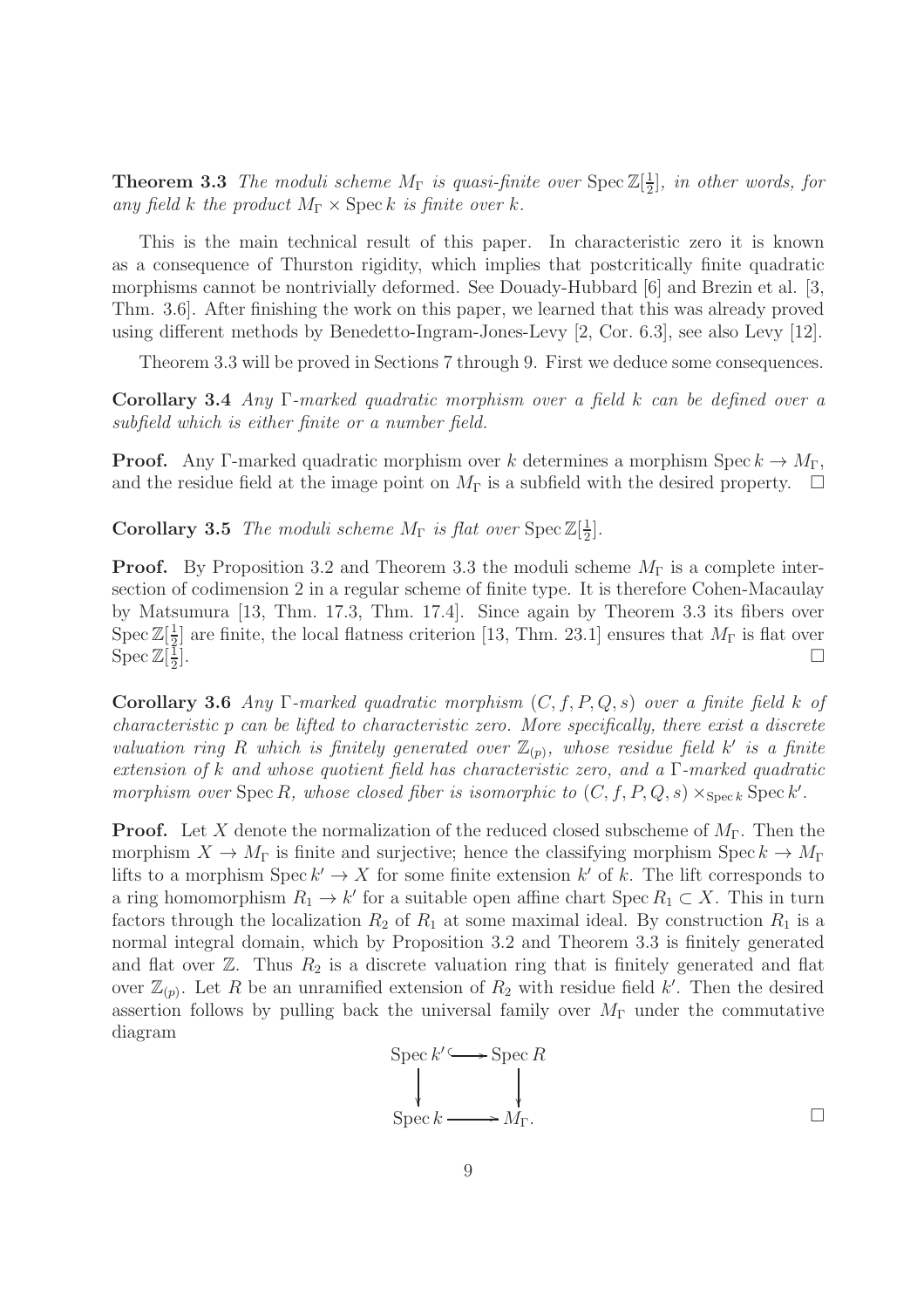**Remark 3.7** In general the ring R in Corollary 3.6 may be ramified over  $\mathbb{Z}_{(p)}$ . It therefore seems impractical to find such a lift by deformation theory. For a concrete example from Dau [4] let Γ be the mapping scheme



which is the case 2.3 (b) with  $(\ell, k, n, m) = (1, 1, 1, 3)$ . A direct calculation shows that in this case  $M_{\Gamma} \cong \operatorname{Spec} \mathbb{Z}[\frac{1}{2}]$  $\frac{1}{2}$ , a]/(a<sup>2</sup>+3a+1) with the universal family ( $\mathbb{P}^1 \times M_\Gamma$ ,  $x \mapsto \frac{x^2+a}{x^2}$  $\frac{z+a}{x^2}, 0, \infty$ ). Here  $\mathbb{Z}[\frac{1}{2}]$  $\frac{1}{2}$ , a]/(a<sup>2</sup> + 3a + 1)  $\cong \mathbb{Z}[\frac{1}{2}]$  $\frac{1}{2}, \frac{-3+\sqrt{5}}{2}$  $\frac{+\sqrt{5}}{2}$ ] =  $\mathcal{O}_K[\frac{1}{2}]$  $\frac{1}{2}$  where  $\mathcal{O}_K$  is the ring of integers in the quadratic number field  $K := \mathbb{Q}(\sqrt{5})$ , which is ramified at the prime  $p = 5$ .

**Remark 3.8** In the same cases as in Remark 3.7, the fiber  $M_{\Gamma} \times \text{Spec } \mathbb{F}_p$  is not reduced. This means that in positive characteristic Γ-marked quadratic morphisms may possess non-trivial infinitesimal deformations. This makes it impractical to try to prove Theorem 3.3 by local deformation theory and suggests that the proof requires at least one global argument.

**Remark 3.9** In general the moduli scheme  $M_{\Gamma}$  is not finite over  $\text{Spec } \mathbb{Z}[\frac{1}{2}]$  $\frac{1}{2}$ . Indeed, if it were finite over  $\text{Spec } \mathbb{Z}[\frac{1}{2}]$  $\frac{1}{2}$ , then any point on  $M_{\Gamma}$  in characteristic zero would possess a reduction in any characteristic  $\neq$  2. But there are cases where  $M_{\Gamma}$  possesses a point in characteristic zero but none in some characteristic  $p \neq 2$ . For a concrete example from Dau [4] let Γ be the mapping scheme



which is the case 2.3 (a) with  $(\ell, k, n, m) = (1, 2, 2, 2)$ . A direct calculation shows that in this case  $M_{\Gamma} \cong \operatorname{Spec} \mathbb{Z}[\frac{1}{6}]$  $\frac{1}{6}$  with the universal family  $(\mathbb{P}^1 \times M_\Gamma, x \mapsto \frac{x^2-4}{x^2+2}, 0, \infty)$ . Here the prime  $p = 3$  must be excluded in order to have  $-4 \neq 2$ . Thus for this Γ, there exist Γ-marked quadratic morphisms in every characteristic  $\neq 2, 3$ , but none in characteristic 3.

Remark 3.10 In the same cases as in Remark 3.9, and possibly others, a Γ-marked quadratic morphism over a number field does not reduce to a Γ-marked quadratic morphism in characteristic p. In other words, the quadratic morphism has bad reduction. In Sections 7 and 8 we analyze such situations systematically over arbitrary discrete valuation rings. Although some types of bad reduction may occur, we will prove that a certain kind cannot occur. This will suffice to deduce that any Γ-marked quadratic morphism over an irreducible reduced curve over a field is constant, and thereby prove Theorem 3.3.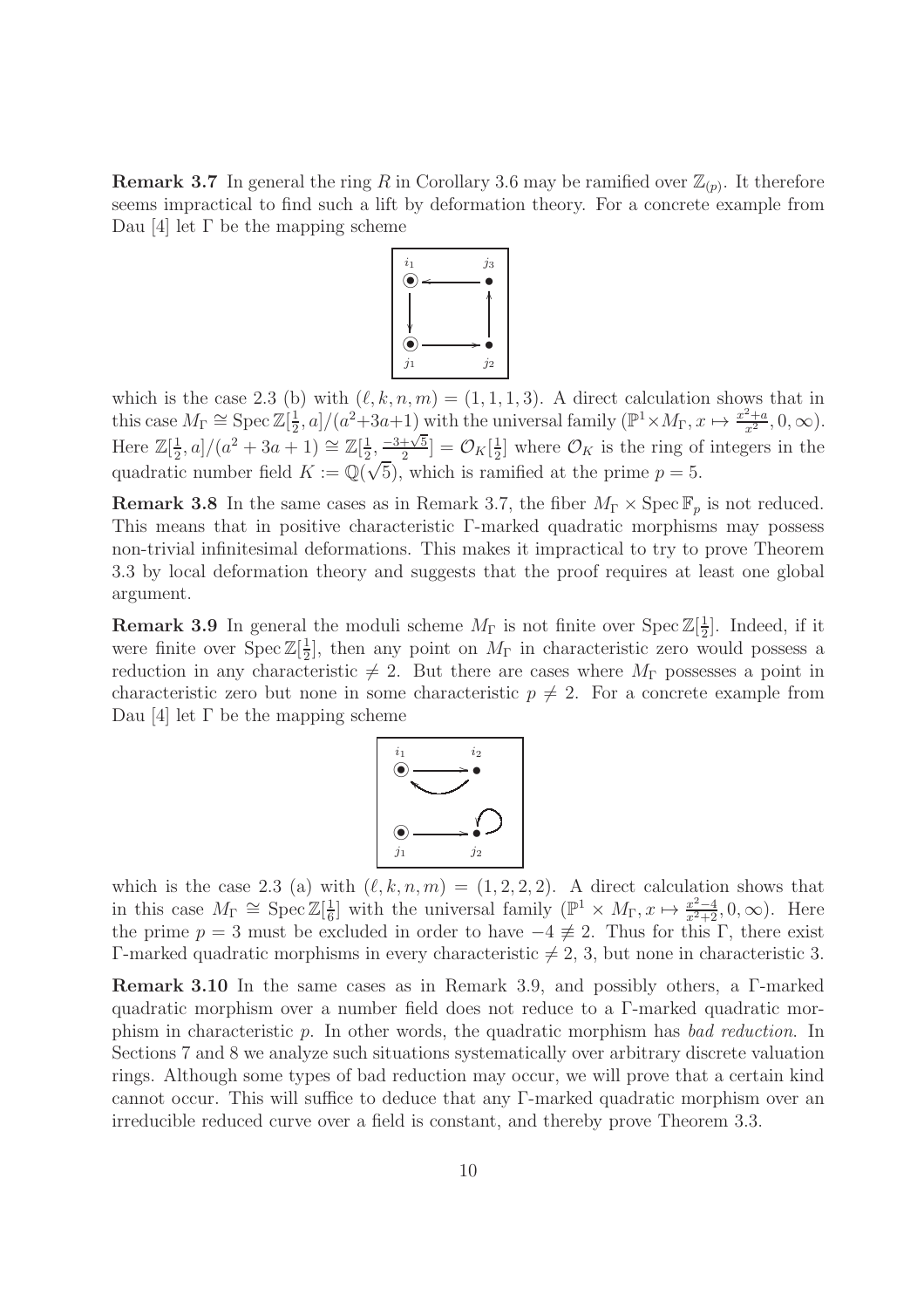#### 4 Monodromy groups

Let  $(C, f, P, Q, s)$  be a Γ-marked quadratic morphism over a connected scheme S. Let  $C^{\circ}$  denote the open subscheme of C obtained by removing the images of the sections  $s(\gamma): S \to C$  for all  $\gamma \in \Gamma$ . For any integer  $n \geq 0$  set  $C_n := C$  as a scheme over C via the morphism  $f^n: C_n \to C$ , and let  $C_n^{\circ} \subset C_n$  be the open subscheme defined as the fiber product  $C_n \times_C C^\circ$ . Then by construction  $C_n^\circ \to C^\circ$  is a finite étale covering of degree  $2^n$ . The morphism f induces transition morphisms  $C_n^{\circ} \to C_{n-1}^{\circ}$  for all  $n > 0$  and hence an inverse system

$$
\ldots \to C_2^{\circ} \to C_1^{\circ} \to C_0^{\circ} = C^{\circ}.
$$

Let  $\bar{c}_0$  be any geometric point of  $C^{\circ}$ . For any  $n \geq 0$  let  $T_n$  denote the set of  $2^n$  geometric points of  $C_n^{\circ}$  above  $\bar{c}_0$ . Let T denote the infinite directed graph with set of vertices  $\prod_{n\geqslant 0}T_n$ , where any vertex  $\bar{c}_n \in T_n$  for  $n > 0$  is connected by an edge towards  $f(\bar{c}_n) \in T_{n-1}$ . By construction this is a regular rooted binary tree. Since by assumption  $S$  is connected, so is  $C_n^{\circ}$  for all n, and so the inverse system is determined up to isomorphism by the monodromy representation of the étale fundamental group on  $T$ , that is, by the natural homomorphism

(4.1) 
$$
\pi_{1,\text{\'et}}(C^{\circ}, \bar{c}_0) \to \text{Aut}(T).
$$

Suppose that  $\bar{c}_0$  lies above the geometric point  $\bar{s}$  of S. Then we are interested in the restriction of the above homomorphism to the geometric étale fundamental group

(4.2) 
$$
\rho \colon \pi_{1,\text{\'et}}(C^{\circ}_{\bar{s}}, \bar{c}_0) \to \text{Aut}(T).
$$

**Proposition 4.3** Let  $\bar{c}'_0$  be a geometric point of  $C_0$  lying above another geometric point  $\bar{s}'$ of S'. Let T' be the regular rooted binary tree constructed with  $\bar{c}'_0$  in place of  $\bar{c}_0$ , and let

$$
\rho'\colon \pi_{1, \text{\'et}}(C^\circ_{\bar{s}'}, \bar{c}'_0) \to \text{Aut}(T')
$$

be the associated monodromy representation. Then there is an isomorphism of rooted trees  $T \cong T'$  which induces an isomorphism image( $\rho$ ) ≅ image( $\rho'$ ).

**Proof.** The target  $Aut(T)$  and hence the images of  $\rho$  and  $\rho'$  are pro-p-groups for  $p = 2$ . Since S is a scheme over  $\text{Spec } \mathbb{Z}[\frac{1}{2}]$  $\frac{1}{2}$ , the assertion is a direct consequence of Grothendieck's specialization theorem for the tame fundamental group, see SGA1 [9, exp. XIII, Cor. 2.12].  $\Box$ 

**Corollary 4.4** Let  $\bar{G} \subset Aut(T)$  be the image of the representation (4.2) of the geometric monodromy group for a  $\Gamma$ -marked quadratic morphism over any field. Then up to an isomorphism of rooted trees  $\bar{G}$  is equal to the image of the geometric monodromy representation for some Γ-marked quadratic morphism over C.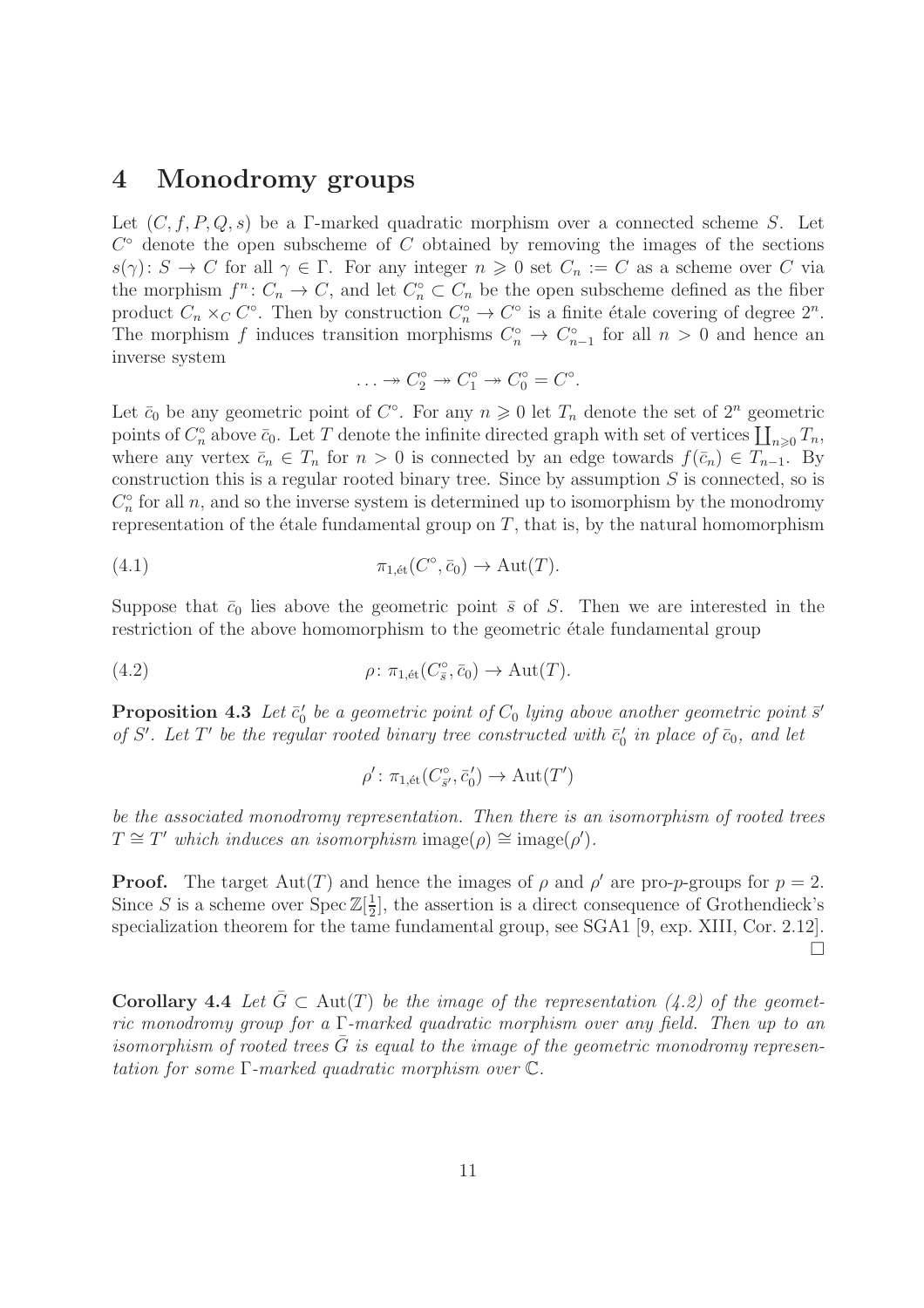**Proof.** Direct consequence of Proposition 4.3 and Corollaries 3.4 and 3.6. □

Finally suppose that  $\bar{s}$  is a C-valued point. Then the étale fundamental group  $\pi_{1,\'{e}t}(C^{\circ}_{\bar{s}}, \bar{c}_0)$ is naturally isomorphic to the profinite completion of the topological fundamental group  $\pi_1(C^{\circ}(\mathbb{C}), \bar{c}_0)$ . Thus the image of the former is simply the closure in the profinite topology of Aut(T) of the image of  $\pi_1(C^{\circ}(\mathbb{C}), \bar{c}_0)$ . But the latter image can be described by explicit generators as a self-similar subgroup of  $Aut(T)$  as, say, in Bartholdi-Nekrashevych [1], Dau [4], Grigorchuk et al. [8], Nekrashevych [15, Ch.5], [16].

#### Part II: Finiteness

The rest of this paper is devoted to proving Theorem 3.3, which seems surprisingly difficult.

#### 5 Stable marked curves of genus zero

We begin by briefly reviewing the material on stable marked curves that we will need below; see Deligne-Mumford [5], Knudsen, [11], Gerritzen et al. [7], Keel [10].

Let R be a discrete valuation ring with quotient field K, uniformizer  $\pi$ , and residue field  $k = R/R\pi$ . Let C be a smooth connected curve of genus zero over K. Let I be a finite set of cardinality  $\geq 3$ , and consider an injective map  $s: I \hookrightarrow C(K), i \mapsto s(i)$ . Then  $(C, s)$  is a *smooth marked curve of genus zero* over K. By the general theory of stable marked curves it possesses a natural extension to a *stable marked curve*  $(X, s)$  of genus zero over  $\text{Spec } R$ , as follows.

First  $X \to \operatorname{Spec} R$  is a projective and flat morphism with generic fiber C. Let  $X^{\operatorname{sm}} \subset X$ denote the open locus where the morphism is smooth, and let  $X_0^{\text{sm}} \subset X_0$  denote the corresponding closed fibers. Then the complement  $X \setminus X^{\text{sm}}$  is a finite subset of  $X_0$ , and at each point in it X is étale locally isomorphic to  $\text{Spec } R[x, y]/(xy - \pi^n)$  over  $\text{Spec } R$  for some integer  $n \geq 1$ . Next the markings  $s(i) \in C(K)$  extend to pairwise disjoint sections  $s(i)$ : Spec  $R \to X^{\text{sm}}$  and hence induce an injection  $s_0: I \hookrightarrow X_0^{\text{sm}}(k)$ . Finally, the data  $(X, s)$  is globally stable in the sense that for every irreducible component Y of  $X_0$ , we have

(5.1) 
$$
\left| \{ i \in I \mid s_0(i) \in Y(k) \} \right| + \left| Y \setminus X_0^{\text{sm}} \right| \geq 3.
$$

The extension  $(X, s)$  thus characterized is unique up to unique isomorphism.

The combinatorial structure of the special fiber  $X_0$  is described in terms of its *dual* tree. This is the finite graph T whose set of vertices  $V(T)$  is in bijection with the set of irreducible components of  $X_0$  and whose set of edges with the set of singular points of  $X_0$ , where any singular point corresponds to an edge between the two irreducible components in which it is contained. In our case the fact that  $C$  has genus zero implies that this graph is actually a tree. In particular, it possesses no multiple edges and no edge connecting a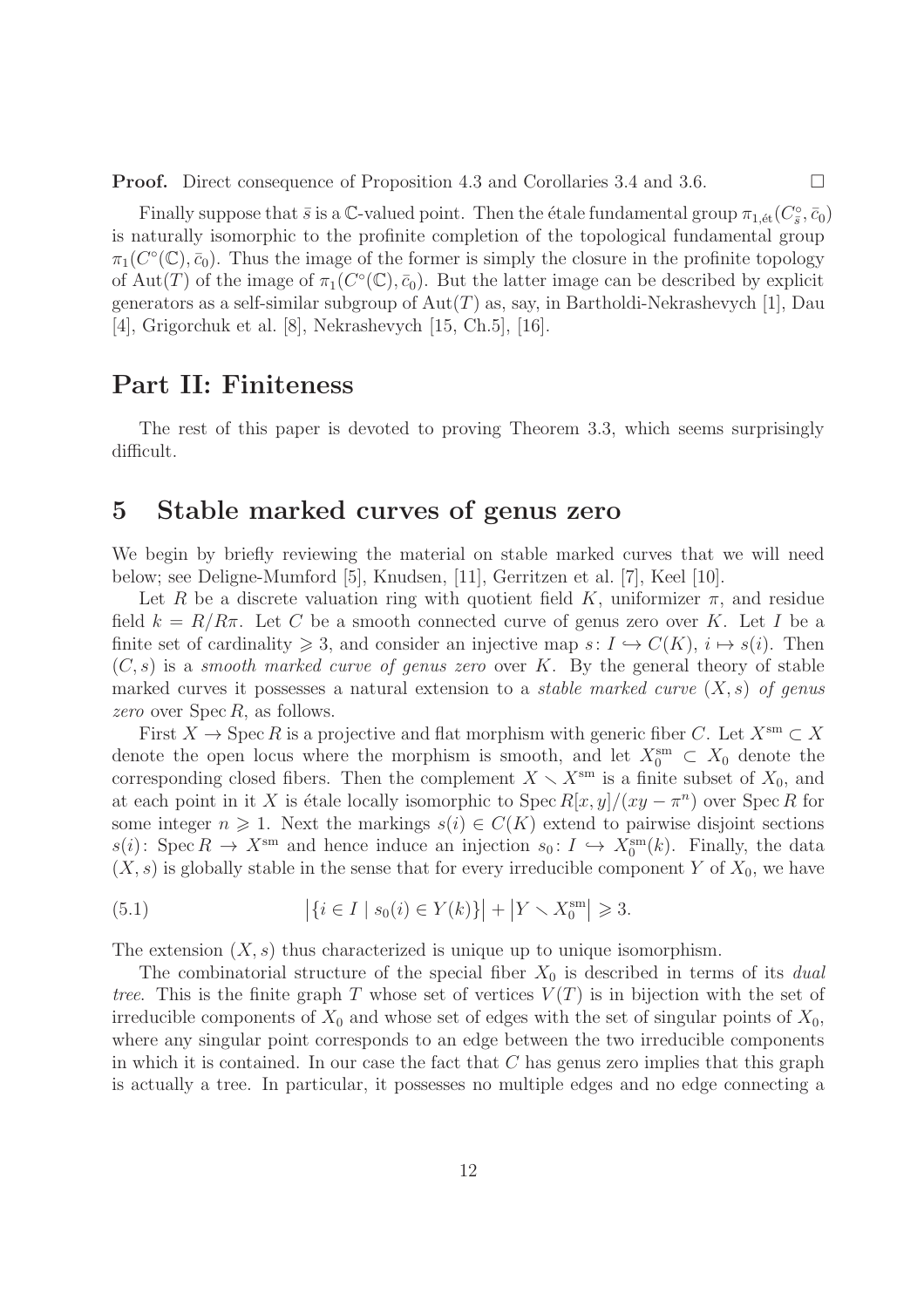vertex to itself. Also, every irreducible component of  $X_0$  is smooth of genus zero over k. In addition, the marking  $s_0: I \to X_0^{\text{sm}}(k)$  induces a map

$$
(5.2) \t I \to V(T)
$$

sending i to the unique irreducible component Y of  $X_0$  with  $s_0(i) \in Y(k)$ . We view this map as a marking on the tree  $T$ , and by abuse of notation we denote it again by  $s$ . Of course this map is no longer injective, and the stability condition (5.1) translates into the following condition for every vertex  $t \in V(T)$ :

(5.3) 
$$
\left| s^{-1}(t) \right| + \left| \{ \text{edges at } t \} \right| \geq 3.
$$

Now consider a subset  $I' \subset I$  which is also of cardinality  $\geq 3$ . Then we can apply everything above with the marking  $s|_{I'}$  in place of s, obtaining another stable marked curve  $(X', s')$  over Spec R. Its relation with  $(X, s)$  is described as follows.

First, the identity morphism on C extends to a unique morphism  $\kappa: X \to X'$  satisfying  $\kappa \circ s|_{I'} = s'$ . This morphism contracts the irreducible components of  $X_0$  which become unstable, that is, which violate condition (5.1) when s is replaced by  $s|_{I'}$ . After these unstable irreducible components have been contracted, the number of singular points of the special fiber may have decreased, and so other irreducible components may have become unstable as well. After finitely many steps, however, the result is stable and is the  $X'$ obtained from the marking  $s|_{I'}$ .

Next let T' be the dual tree of the special fiber  $X'_{0}$  of X'. Mapping each irreducible component of  $X'_0$  to its proper transform in  $X_0$  defines a natural injection  $V(T') \hookrightarrow V(T)$ . We identify  $V(T')$  with its image and call it the set of vertices which survive in T'. It must be noted that the resulting diagram

(5.4) 
$$
V(T') \longrightarrow V(T)
$$

$$
s' \downarrow s' \downarrow s' \downarrow s'
$$

$$
I' \longrightarrow I
$$

does not commute in general. Instead, the map s' in it is obtained from s by Proposition 5.5 (c) below.

When we say that a vertex  $t''$  of T lies *between* two vertices t and  $t'$ , we always mean that  $t''$  lies on the shortest path from t to t', including t and t', and even allowing  $t'' = t = t'$ . When we say that  $t''$  lies *strictly between*  $t$  and  $t'$ , we require in addition that  $t'' \neq t, t'$ .

**Proposition 5.5** (a) A vertex  $t \in V(T)$  survives in T' if and only if

$$
\left|s^{-1}(t) \cap I'\right| + \left|\left\{\begin{array}{c} S \text{ connected component of } T \setminus \{t\} \\ \text{such that } s^{-1}(V(S)) \cap I' \neq \emptyset \end{array}\right\}\right| \geq 3.
$$

(b) Two distinct vertices  $t, t' \in V(T')$  are connected by an edge in T' if and only if every vertex strictly between  $t$  and  $t'$  does not survive in  $T'$ .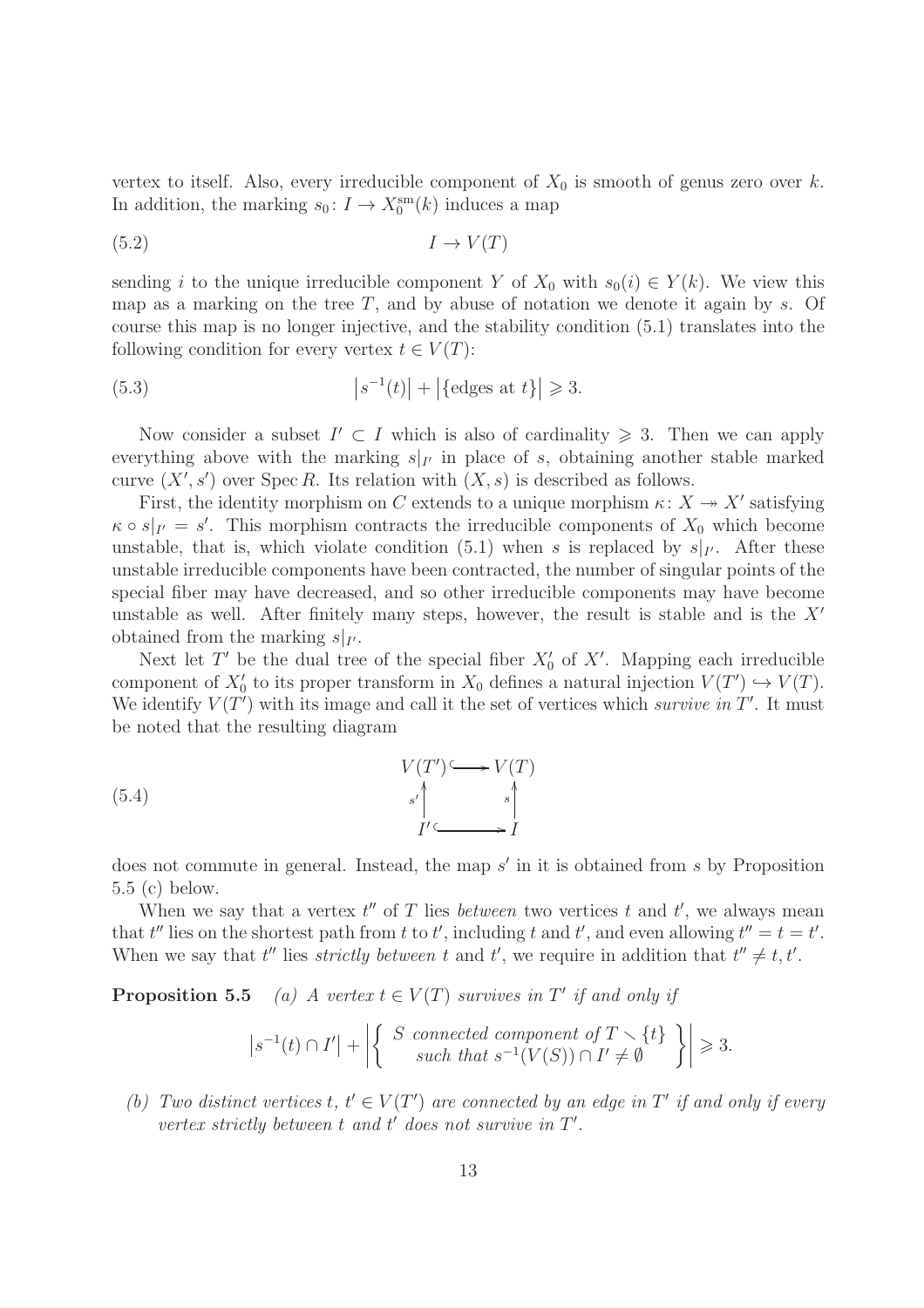(c) For any  $i \in I'$  the s'(i) is the unique vertex in  $V(T')$  whose distance to s(i) in T is minimal. In particular we have  $s'(i) = s(i)$  if  $s(i) \in V(T')$ .

**Proof.** Induction on the cardinality of  $I \setminus I'$ . If  $I' = I$ , then for any  $t \in V(T)$  any connected component S of  $T \setminus \{t\}$  contains an end vertex of T and hence a marked point. Thus the condition in (a) is satisfied by the stability of  $(T, s)$ , while the assertions (b) and (c) hold trivially in this case.

If  $I' \neq I$  set  $I'' := I \setminus \{i_0\}$  for some  $i_0 \in I \setminus I'$ , let  $(X'', s'')$  be the stable marked curve obtained by stabilizing  $(X, s|_{I''})$ , and let  $(T'', s'')$  be the marked dual tree of its special fiber  $X_0''$ . Then by the induction hypothesis the assertions (a) through (c) hold for obtaining  $(T', s')$  from  $(T'', s'')$ . If all vertices of T survive in  $T''$ , the assertions for obtaining  $(T', s')$  from  $(T, s)$  follow directly.

Otherwise  $T''$  is obtained from T by dropping the vertex  $t_0 := s(i_0)$ , and the corresponding irreducible component Y of  $X_0$  is contracted to a point. By the stability of  $X_0$ this can happen only in one of two cases:

Either  $t_0$  is an end vertex, i.e., a leaf, of T and is marked by precisely one other point  $i_1 \in I''$ . Then Y is contracted to a smooth point of  $X_0''$  which becomes marked by  $s''(i_1)$ . This means that the marking  $s(i_1)$  of T is moved to the unique neighboring vertex in T. One easily checks that the assertions (a) through (c) for obtaining  $(T', s')$  from  $(T, s)$  now follow directly from those for obtaining  $(T', s')$  from  $(T'', s'')$ .

Or  $t_0$  has precisely two neighbors in T and no other marking in I''. Then the two neighboring vertices correspond to the unique two other irreducible components of  $X_0$ which meet Y. These are disjoint in  $X_0$ , but their images in  $X''_0$  meet at the point obtained by contracting Y. Thus as the vertex  $t_0$  is dropped in  $T''$ , the two edges connecting it to its neighbors in T are replaced by a single edge in  $T''$  connecting these neighbors directly. Again one easily checks that the assertions (a) through (c) for obtaining  $(T', s')$  from  $(T, s)$ follow directly from those for obtaining  $(T', s')$  from  $(T'', s'')$ .

## 6 Stable marked curves with an automorphism of order two

Keeping the notations of the preceding section, we now assume that the characteristic of k and hence of K is different from 2. Let  $\sigma$  be an automorphism of order 2 of C over K. Then  $\sigma$  possesses precisely two fixed points over an algebraic closure of K. We assume that both of these are marked points, i.e., that they are equal to  $s(i_0)$  and  $s(j_0)$  for certain distinct elements  $i_0, j_0 \in I$ . Let  $\sigma$  also denote a permutation of order 2 of I, and assume that  $\sigma \circ s = s \circ \sigma$ . Then the injectivity and  $\sigma$ -equivariance of s implies that  $i_0$ ,  $j_0$  are precisely the fixed points of  $\sigma$  on I. The uniqueness of the stable extension  $(X, s)$  implies that  $\sigma$  extends to a unique automorphism of order 2 of X over Spec R, which we again denote by  $\sigma$ . The aim of this section is to describe the action of  $\sigma$  on the closed fiber and to analyze the quotient  $X/\langle \sigma \rangle$ . This can be done in a relatively explicit way.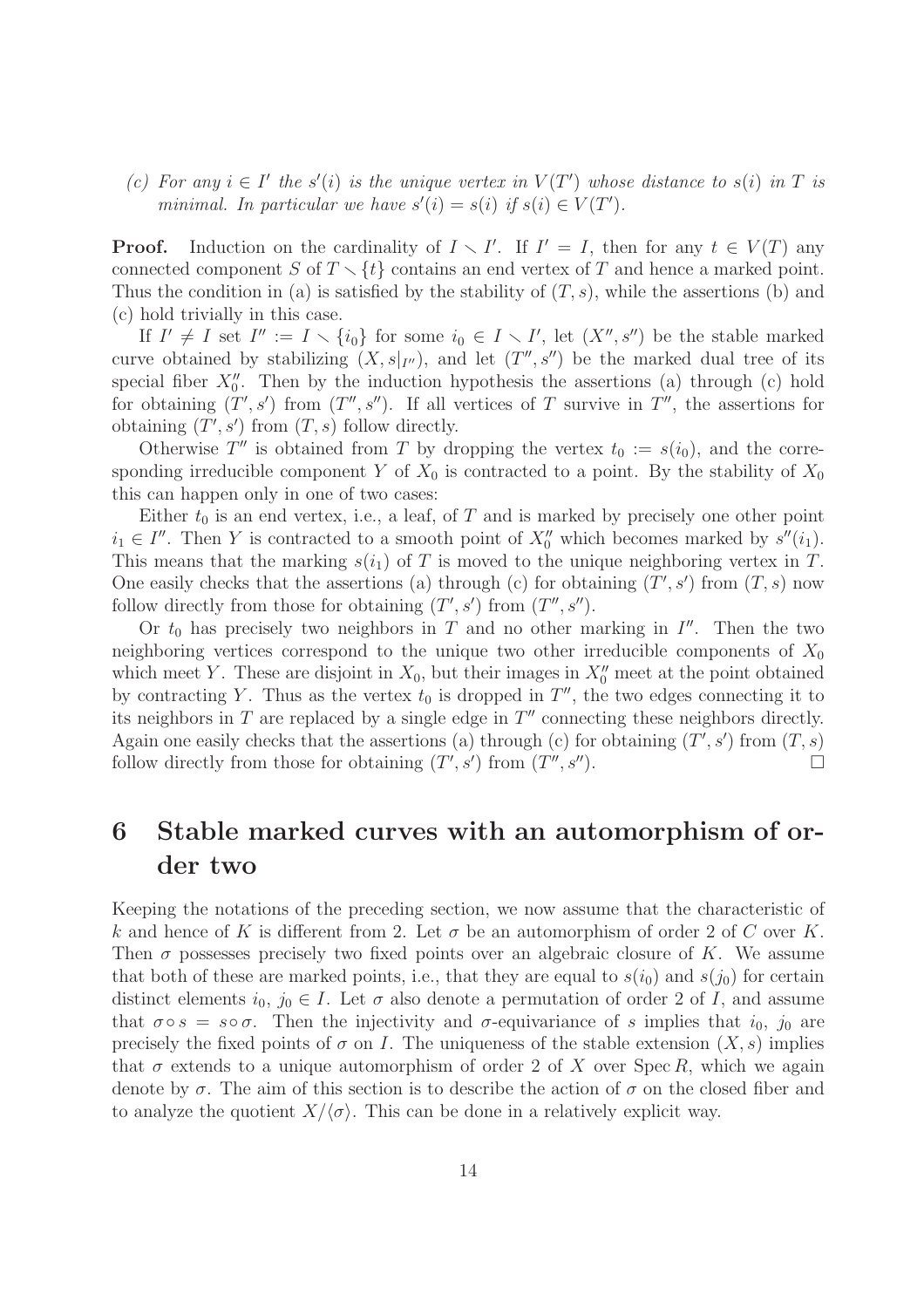Without loss of generality we may assume that  $C = \mathbb{P}^1_K$  with  $\sigma(x) = -x$  and  $s(i_0) = 0$ and  $s(j_0) = \infty$ . Let  $\infty > n_1 > \ldots > n_r > -\infty$  be the possible orders ord<sub> $\pi$ </sub> $(s(i))$  for all  $i \in I \setminus \{i_0, j_0\}.$  Since  $|I| \geq 3$ , there is at least one, and so  $r \geq 1$ . Define

$$
U_{\nu} := \begin{cases} \operatorname{Spec} R\left[\frac{x}{\pi^{n_1}}\right] & \text{if } \nu = 0, \\ \operatorname{Spec} R\left[\frac{x}{\pi^{n_{\nu+1}}}, \frac{\pi^{n_{\nu}}}{x}\right] & \text{if } 0 < \nu < r, \\ \operatorname{Spec} R\left[\frac{\pi^{n_r}}{x}\right] & \text{if } \nu = r. \end{cases}
$$

For any  $1 \leq v \leq r$  we glue  $U_{\nu-1}$  and  $U_{\nu}$  along the common open subscheme

$$
U_{\nu-1} \cap U_{\nu} = \operatorname{Spec} R\left[ (x/\pi^{n_{\nu}})^{\pm 1} \right],
$$

obtaining a projective flat curve Z over Spec R. For all  $1 \leq v \leq r$  let  $Y_{\nu}$  denote the closure in Z of the closed fiber

$$
(U_{\nu-1} \cap U_{\nu})_0 = \operatorname{Spec} R[(x/\pi^{n_{\nu}})^{\pm 1}]/(\pi) \cong \mathbb{P}_k^1 \setminus \{0, \infty\}
$$

of  $U_{\nu-1} \cap U_{\nu}$ . Then  $Y_{\nu} \cong \mathbb{P}^1_{k}$ , and these are precisely the irreducible components of the closed fiber  $Z_0$  of Z. They are arranged in sequence, each meeting only the previous and the next one in an ordinary double point. The automorphism  $\sigma: x \mapsto -x$  extends to an automorphism of each  $U_{\nu}$ , and since  $\sigma(x/\pi^{n_{\nu}}) = -x/\pi^{n_{\nu}}$ , the automorphism induced on  $Y_{\nu} \cong \mathbb{P}^1_k$  has the form  $\xi \mapsto -\xi$ . As the residue characteristic is  $\neq 2$ , it follows that  $\sigma$  has exactly two fixed points on each  $Y_{\nu}$ . Varying  $\nu$ , it follows that the fixed points of  $\sigma$  on  $Z_0$ are precisely the singular points of  $Z_0$  and one additional point on each of  $Y_1$  and  $Y_r$ . The last two are actually the reductions of the points  $s(i_0) = 0$  and  $s(j_0) = \infty$ , which extend to sections of  $U_1$  and  $U_r$  that we again denote by  $s(i_0)$  and  $s(j_0)$ , respectively.

For any  $i \in I \setminus \{i_0, j_0\}$ , by construction there is a unique  $1 \leq \nu \leq r$  with  $\text{ord}_{\pi}(s(i)) = n_{\nu}$ . Then  $s(i)/\pi^{n_{\nu}}$  lies in  $R^{\times}$ ; hence the point  $s(i) \in C(K)$  extends to a section Spec  $R \to$  $U_{\nu-1} \cap U_{\nu}$ . In the closed fiber this section meets  $Y_{\nu}$ , and since  $s(i)/\pi^{n_{\nu}} \mod (\pi) \neq 0, \infty$ , the resulting point of  $Y_{\nu}$  is not fixed by  $\sigma$ . In particular the section lands in the smooth locus  $Z^{\text{sm}}$  of Z and is disjoint from the sections  $s(i_0)$  and  $s(j_0)$ . For simplicity we denote this section again by  $s(i)$ . Altogether we have thus extended the given points  $s(i) \in C(K)$ to sections  $s(i)$ : Spec  $R \to Z^{sm}$  for all  $i \in I$ . Since  $\sigma \circ s = s \circ \sigma$  in the generic fiber, the same relation holds for the extended sections as well.

The choice of the  $n_{\nu}$  also implies that for every  $1 \leq \nu \leq r$ , there exists  $i \in I \setminus \{i_0, j_0\}$ with  $\text{ord}_{\pi}(s(i)) = n_{\nu}$ . The corresponding section  $s(i)$  in the special fiber then lands in the irreducible component  $Y_{\nu}$ . Since the resulting point of  $Y_{\nu}$  is not fixed by  $\sigma$ , its image under  $\sigma$  is a different marked point in  $Y_{\nu}$ . In  $Y_1$ , respectively  $Y_{r}$ , there is also the third distinct marked point  $s(i_0)$ , respectively  $s(j_0)$ , and the remaining irreducible components contain two singular points of  $Z_0$ . Thus the closed fiber  $Z_0$  with the marking s satisfies the stability condition (5.1).

All this shows that  $(Z, s)$  is a stable marked curve of genus zero, except that some (and possibly very many) sections  $s(i)$  and  $s(i')$  for  $i, i' \in I \setminus \{i_0, j_0\}$  with  $i' \notin \{i, \sigma(i)\}$  may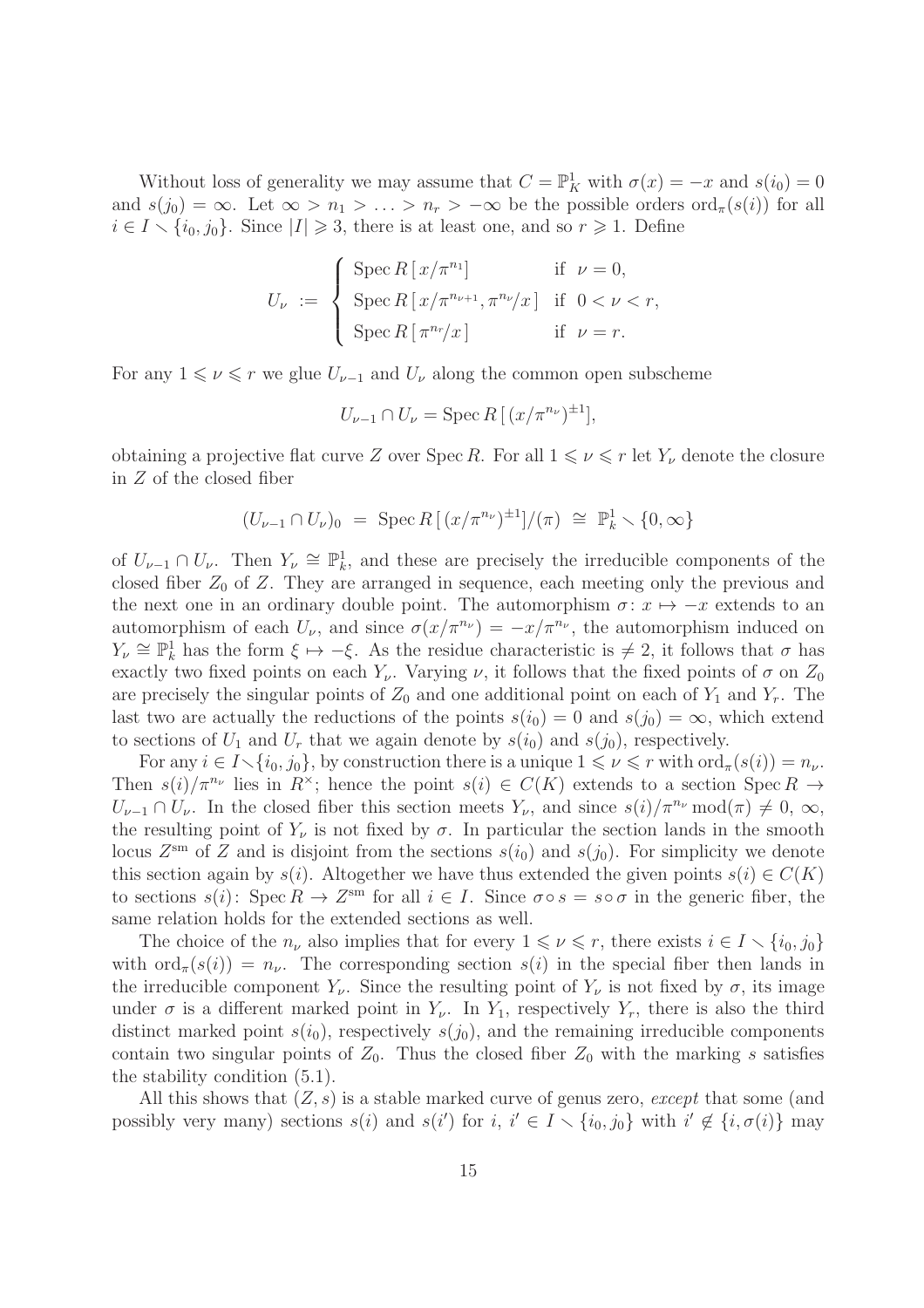meet in the special fiber. Let S be the finite set of points in  $Z_0^{\text{sm}}$  where this happens. Then by the general theory of stable curves, the stable extension  $(X, s)$  is obtained from  $(Z, s)$ by blowing up some ideal centered in S while leaving the rest of Z unchanged. The proper transforms  $\tilde{Y}_{\nu}$  of  $Y_{\nu}$  in X are then still arranged in the same way as the  $Y_{\nu}$ . But the sections  $s(i)$  reducing to points in S are moved to new irreducible components in the exceptional fibers of the blowup. By the uniqueness of  $X$  everything is still invariant under the action of  $\sigma$ . Also, each new irreducible component is disjoint from its  $\sigma$ -conjugate, because its image in  $Z_0$  is a point in S which is not fixed by  $\sigma$ .

The following sketch shows what may typically happen. The irreducible fibers of the closed fiber are indicated in solid lines, the marked sections in dotted lines:



The following proposition summarizes some of the main information gathered so far:

- **Proposition 6.1** (a) The fixed points of  $\sigma$  in  $X_0$  are precisely the reductions of the sections  $s(i_0)$  and  $s(j_0)$  and the double points of  $X_0$  which separate them.
	- (b) Any irreducible component Y of  $X_0$  is either equal to  $\sigma(Y)$  or disjoint from  $\sigma(Y)$ .
	- (c) An irreducible component Y of  $X_0$  is equal to  $\sigma(Y)$  if and only if it contains a fixed point of  $\sigma$ . The automorphism induced by  $\sigma$  on it is then non-trivial.

Now consider the quotient  $\overline{X} := X/\langle \sigma \rangle$ , which exists because X is projective over Spec R. Let  $\varpi$ :  $X \twoheadrightarrow \overline{X}$  denote the natural morphism. Set  $\overline{I} := I/\langle \sigma \rangle$ , and for every orbit  $\overline{i} = \{i, \sigma(i)\} \in \overline{I}$  consider the section  $\overline{s}(\overline{i}) := \overline{\omega} \circ s(i)$ : Spec  $R \to \overline{X}$ .

**Proposition 6.2** (a) The pair  $(\overline{X}, \overline{s})$  is a stable marked curve over Spec R.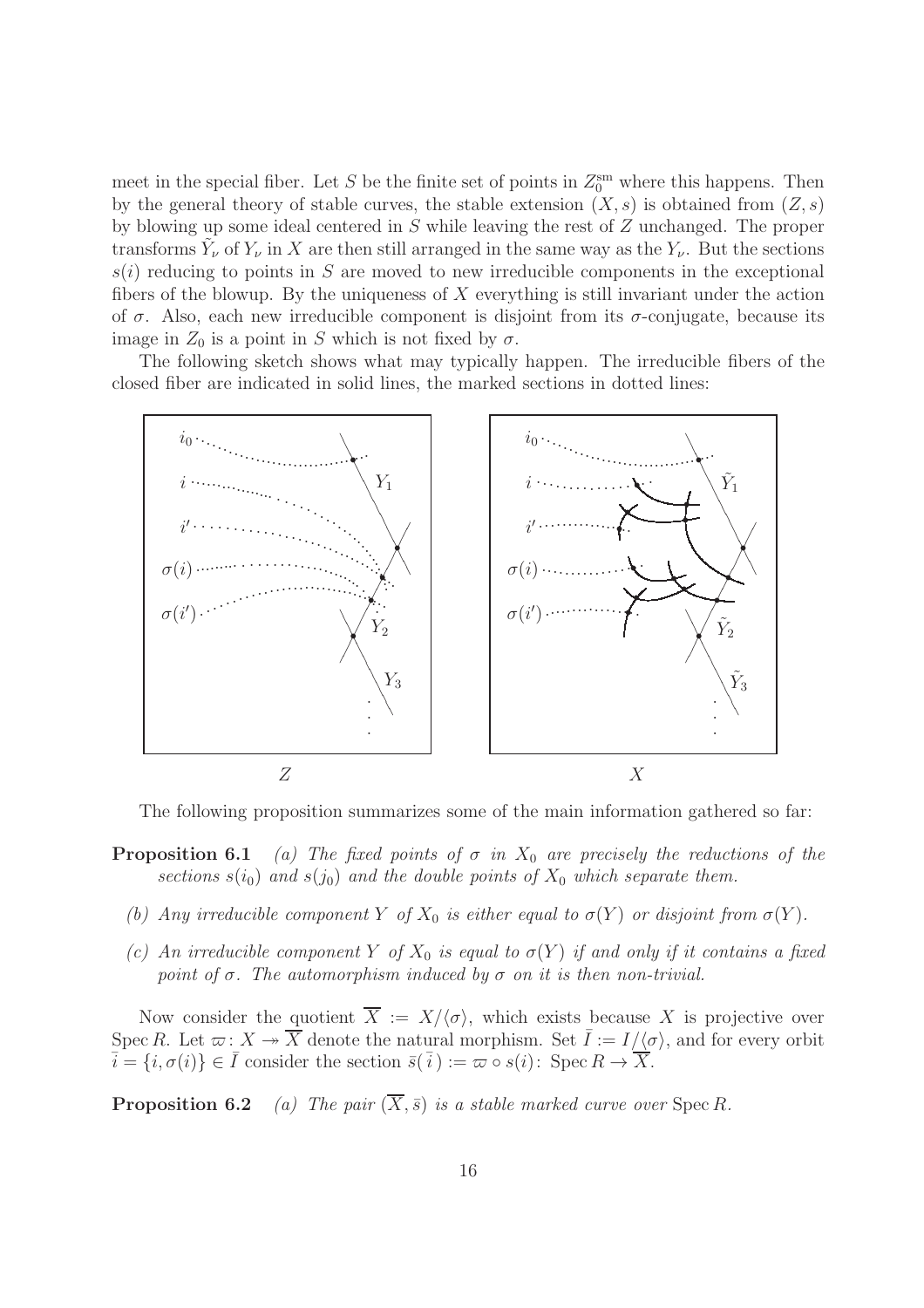(b) For any double point P of  $X_0$  which is fixed by  $\sigma$  and where X is étale locally isomorphic to  $\text{Spec } R[y, z]/(yz - \pi^n)$ , the quotient  $\overline{X}$  is étale locally isomorphic to Spec  $R[u, v]/(uv - \pi^{2n})$  at  $\varpi(P)$ , for some  $n > 0$ .

**Proof.** Away from the fixed points of  $\sigma$  the morphism  $\varpi$  is étale. Thus away from the images of these fixed points, the quotient  $X$  has the same mild singularities as  $X$ . Moreover, the sections  $s(i)$  for all  $i \in I \setminus \{i_0, j_0\}$  land in the smooth locus  $X^{sm}$  and are pairwise disjoint from  $s(i_0)$  and  $s(j_0)$  and each other. Thus by Proposition 6.1 (a) they avoid all fixed points of  $\sigma$ , and so the corresponding sections  $\bar{s}(\bar{i})$  land in the smooth locus  $\overline{X}^{\text{sm}}$  and are again disjoint from  $\overline{s}(\overline{i}_0)$  and  $\overline{s}(\overline{j}_0)$  and each other.

Next, by the above construction X is locally isomorphic to  $U_1 = \text{Spec } R[x/\pi^{n_1}]$  along the section  $s(i_0)$ , with the action  $\sigma(x/\pi^{n_1}) = -x/\pi^{n_1}$ . Thus the substitution  $u = x^2/\pi^{2n_1}$ shows that  $\overline{X}$  is locally isomorphic to  $U_1 = \text{Spec } R[u]$  along the section  $\overline{s}(\overline{i}_0)$ , and  $\overline{s}(\overline{i}_0)$  is given by  $u = 0$ . Thus  $\overline{s}(\overline{i}_0)$  lands in the smooth locus  $\overline{X}^{\text{sm}}$ . By symmetry the same is true for the section  $\bar{s}(\bar{i}_0)$ , which remains disjoint from  $\bar{s}(\bar{i}_0)$ . Thus all sections  $\bar{s}(\bar{i})$  for  $\bar{i} \in \bar{I}$ land in  $\overline{X}$ <sup>sm</sup> and are pairwise disjoint.

At the remaining fixed points  $X$  is by construction locally isomorphic to

$$
U_{\nu} = \operatorname{Spec} R\left[\left.x/\pi^{n_{\nu+1}}, \pi^{n_{\nu}}\right]x\right]
$$

for  $0 < \nu < r$ . Since  $\sigma(x) = -x$ , it follows that at the image of this fixed point  $\overline{X}$  is locally isomorphic to

$$
U_{\nu}/\langle \sigma \rangle = \operatorname{Spec} R\left[\frac{x^2}{\pi^{2n_{\nu+1}}}, \frac{\pi^{2n_{\nu}}}{x^2}\right].
$$

With the substitutions  $y = x/\pi^{n_{\nu+1}}$  and  $z = \pi^{n_{\nu}}/x$  the first chart is isomorphic to Spec  $R[y, z]/(yz - \pi^n)$  where  $n := n_{\nu} - n_{\nu+1} > 0$ , and with  $u = y^2$  and  $v = z^2$  the second chart becomes isomorphic to  $Spec R[u, v]/(uv - \pi^{2n})$ . Thus  $\overline{X}$  has the required local form, and we have also proved assertion (b).

It remains to verify the stability condition (5.1) for  $(\overline{X},\overline{s})$ . By construction the irreducible components of the closed fiber  $\overline{X}_0$  of  $\overline{X}$  are precisely the images  $\varpi(Y)$  of the irreducible components  $Y$  of  $X_0$ .

If  $Y \neq \sigma(Y)$ , then Y is disjoint from  $\sigma(Y)$  by Proposition 6.1 (b), and so Y maps isomorphically to its image in  $\overline{X}$ . Moreover, for any section  $s(i)$  meeting Y the conjugate  $\sigma(s(i))$  meets  $\sigma(Y)$  and therefore not Y. Thus the number of sections  $s(i)$  meeting Y is equal to the number of sections  $\bar{s}(\bar{i})$  meeting  $\bar{\varpi}(Y)$ . This shows that the left hand sides of (5.1) for Y and  $\varpi(Y)$  are equal. The stability at Y thus implies the stability at  $\varpi(Y)$ .

If  $Y = \sigma(Y)$ , then Y is one of the irreducible components  $\tilde{Y}_{\nu}$ . In it, each of the two fixed points of  $\sigma$  either arises from the section  $s(i_0)$  or  $s(j_0)$  or is a singular point of  $X_0$ . Thus each of them contributes 1 to the left hand side of  $(5.1)$  for  $(X, s)$  and hence also for  $(\overline{X}, \overline{s})$ . By the stability at  $Y_{\nu}$  there must be at least one other contribution for  $(X, s)$ , that is, another section  $s(i)$  with  $i \in I \setminus \{i_0, j_0\}$  or another irreducible component not among  $Y_1, \ldots, Y_r$  which meets  $Y_{\nu}$ . Taking quotients, this section or irreducible component yields another section or irreducible component which contributes 1 to the left hand side of (5.1) for  $\overline{\omega}(Y)$  in  $(\overline{X}, \overline{s})$ . Again the stability at  $\overline{\omega}(Y)$  follows.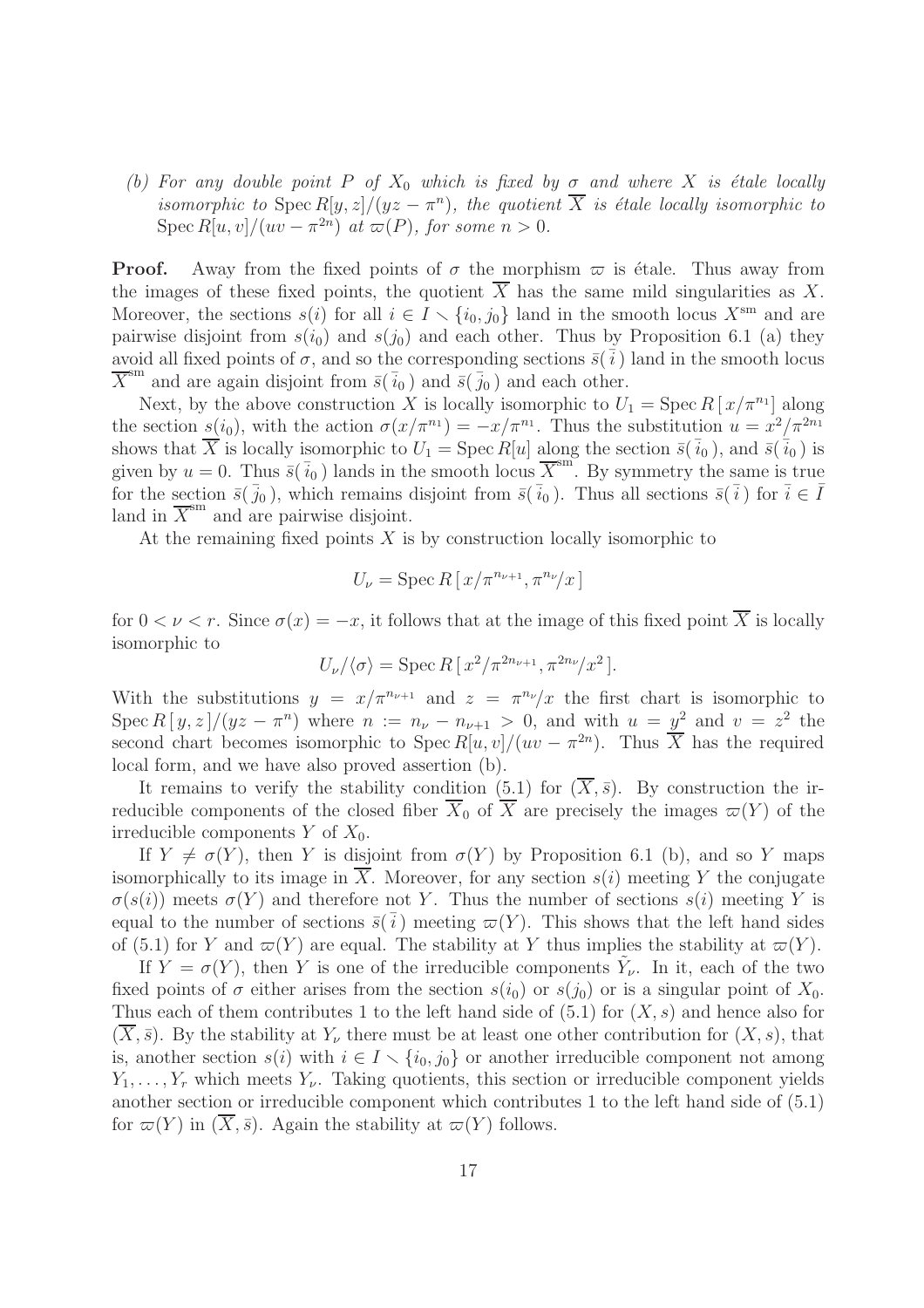Altogether the proposition is thus proved. (Note: The stability of  $(\overline{X}, \overline{s})$  implies that  $|\bar{I}| \geq 3$ , so we did not need to prove this separately. It follows, however, at once from the fact that I contains two fixed points of  $\sigma$  and that  $|I| \geq 3$ .)

Continuing the analysis, let now T be the dual tree of  $X_0$  endowed with the marking s:  $I \to V(T)$ , as in Section 5. By functoriality  $\sigma$  induces an automorphism of T, which we (yet again!) denote by  $\sigma$ , and which satisfies  $\sigma^2 = id$  and  $\sigma \circ s = s \circ \sigma$ . Let  $t_1, \ldots, t_r$ denote the vertices of T which correspond to the irreducible components  $\tilde{Y}_1, \ldots, \tilde{Y}_r$  of  $X_0$ .

**Proposition 6.3** (a) The fixed points of  $\sigma$  on  $V(T)$  are precisely the vertices  $t_1, \ldots, t_r$ .

- (b) The vertices  $t_1, \ldots, t_r$  are distinct, connected in the given order by a string of edges, and satisfy  $s(i_0) = t_1$  and  $s(j_0) = t_r$ .
- (c) All other vertices and edges come in pairs of two  $\sigma$ -conjugates.
- (d) Let  $T/\langle \sigma \rangle$  denote the graph whose set of vertices is  $V(T)/\langle \sigma \rangle$ , and where two vertices  $\{t, \sigma(t)\}$  and  $\{t', \sigma(t')\}$  are joined by an edge if and only if t is joined by an edge to t' or to  $\sigma(t')$ . Then the dual tree of  $X_0 = X_0/\langle \sigma \rangle$  is naturally isomorphic to  $T/\langle \sigma \rangle$ .
- (e) Any subtree of T which contains  $t_1, \ldots, t_r$  and at most one additional edge emanating from each of these vertices maps isomorphically to its image in  $T/\langle \sigma \rangle$ .

Proof. Assertions (a) through (c) follow from the construction and Proposition 6.1. Assertion (d) follows from the definition of  $X_0/\langle \sigma \rangle$  and Proposition 6.2. Note that for an arbitrary finite tree with an automorphism of order 2 the quotient described in (d) is not necessarily a tree, but in this case that follows from assertions (a) to (c). Finally, assertion (e) is a direct consequence of (a) and (b).  $\Box$ 

The sketch below shows what T and  $T/\langle \sigma \rangle$  might typically look like:





Dual tree T, where  $\sigma$  is the reflection at the vertical axis of symmetry

The quotient  $T/\langle \sigma \rangle$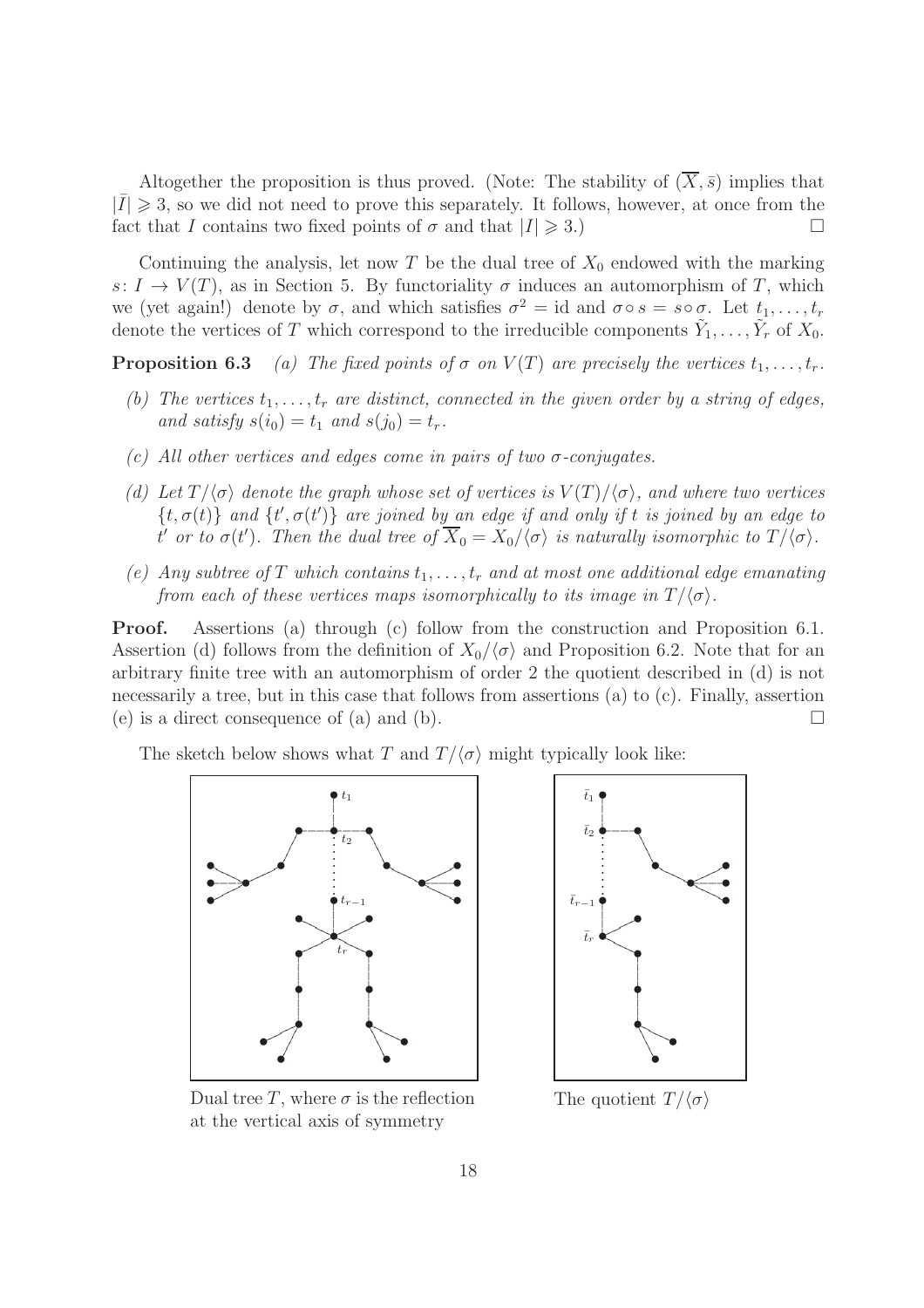#### 7 Stable curves associated to quadratic morphisms

Now we fix a discrete valuation ring R with quotient field  $K$  and residue field  $k$  of characteristic  $\neq 2$ . We impose no other restrictions on the characteristics of K and k. We fix a finite mapping scheme  $(\Gamma, \tau, i_1, j_1)$  with  $|\Gamma| \geq 3$ . We also fix a Γ-marked quadratic morphism  $(C, f, P, Q, s)$  over K. Without loss of generality we may assume that  $C = \mathbb{P}^1_K$ and  $P = 0$  and  $Q = \infty$ . Then f has the form  $f(x) = \frac{ax^2 + b}{cx^2 + d}$  for some  $\begin{pmatrix} a & b \\ c & d \end{pmatrix} \in \text{PGL}_2(K)$  and is a Galois covering of degree 2 with the non-trivial covering automorphism  $\sigma: x \mapsto -x$ . The critical points 0 and  $\infty$  are then precisely the fixed points of  $\sigma$ .

To analyze the possible degeneration of  $(C, f, P, Q, s)$  over  $\text{Spec } R$  we view C as a smooth marked curve of genus zero in two ways. The first is simply C with the marking  $s\colon \Gamma \hookrightarrow C(K).$ 

For the second recall from Definition 2.1 (c) that there exists at most one element  $i_0 \in \Gamma$ with  $\tau(i_0) = i_1$ . If there exists none, we choose a new symbol  $i_0 \notin \Gamma$ . Likewise, there exists at most one element  $j_0 \in \Gamma$  with  $\tau(j_0) = j_1$ , and if there is none, we choose another new symbol  $j_0 \notin \Gamma \cup \{i_0\}$ . In either case we set  $\Gamma_0 := \Gamma \cup \{i_0, j_0\}$  and define

(7.1) 
$$
\tilde{\Gamma} := \Gamma_0 \sqcup \{ \sigma(\gamma) \mid \gamma \in \Gamma, \ \gamma \neq i_0, j_0, \ |\tau^{-1}(\tau(\gamma))| = 1 \},
$$

where the  $\sigma(\gamma)$  are distinct new symbols  $\notin \Gamma_0$ . We define a map  $\sigma: \tilde{\Gamma} \to \tilde{\Gamma}$  by setting

(7.2) 
$$
\begin{cases} \gamma \mapsto \gamma & \text{for } \gamma \in \{i_0, j_0\}, \\ \gamma \mapsto \gamma' \mapsto \gamma & \text{for all } \gamma \in \Gamma \text{ with } \tau^{-1}(\tau(\gamma)) = \{\gamma, \gamma'\} \text{ and } \gamma \neq \gamma', \\ \gamma \mapsto \sigma(\gamma) \mapsto \gamma & \text{for all other } \gamma \in \Gamma. \end{cases}
$$

By construction this is an automorphism of  $\tilde{\Gamma}$  of order 2 with precisely two fixed points  $i_0$ and  $j_0$ . We also define a map  $\tilde{\tau} : \Gamma \to \Gamma$  by setting

(7.3) 
$$
\begin{cases} i_0 \mapsto i_1 \\ j_0 \mapsto j_1 \\ \gamma \mapsto \tau(\gamma) \quad \text{for all } \gamma \in \Gamma, \\ \sigma(\gamma) \mapsto \tau(\gamma) \quad \text{for all } \sigma(\gamma) \in \tilde{\Gamma} \setminus \Gamma_0, \end{cases}
$$

which is well-defined by the definition of  $i_0$  and  $j_0$ . Definition 2.1 (a) shows that  $\tilde{\tau}$  is surjective, and Definition 2.1 (b) implies that for any  $\gamma$ ,  $\gamma' \in \tilde{\Gamma}$  we have  $\tilde{\tau}(\gamma) = \tilde{\tau}(\gamma')$  if and only if  $\gamma' = \gamma$  or  $\sigma(\gamma)$ . Thus  $\tilde{\tau}$  induces a bijection

(7.4) 
$$
\tilde{\Gamma}/\langle \sigma \rangle \stackrel{\sim}{\longrightarrow} \Gamma.
$$

The composite  $\Gamma \hookrightarrow \tilde{\Gamma} \twoheadrightarrow \tilde{\Gamma}/\langle \sigma \rangle \stackrel{\sim}{\rightarrow} \Gamma$  is, of course, just the map  $\tau$ . Furthermore, observe that if  $i_0 \in \Gamma$ , then Definition 3.1 implies that  $f(s(i_0)) = s(\tau(i_0)) = s(i_1) = f(P)$ , which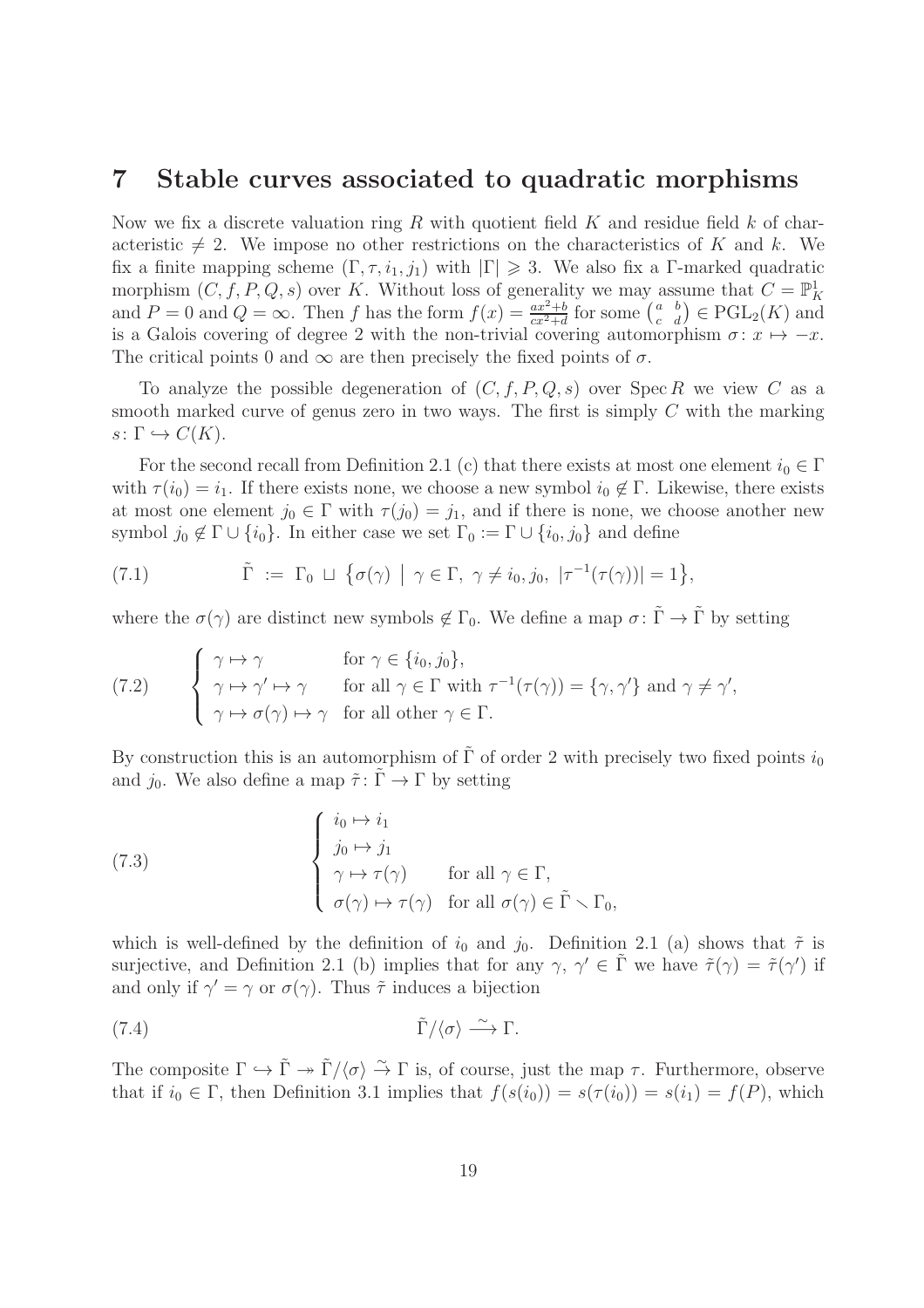by (1.5) implies that  $s(i_0) = P$ . The same argument shows that, if  $j_0 \in \Gamma$ , then  $s(j_0) = Q$ . Thus the following map  $\tilde{s}$ :  $\tilde{\Gamma} \to C(K)$  is well-defined:

(7.5) 
$$
\begin{cases} i_0 \mapsto P \\ j_0 \mapsto Q \\ \gamma \mapsto s(\gamma) \end{cases}
$$
 for all  $\gamma \in \Gamma$ ,  $\sigma(\gamma) \mapsto \sigma(s(\gamma))$  for all  $\sigma(\gamma) \in \tilde{\Gamma} \setminus \Gamma_0$ .

From the construction of  $\tilde{\Gamma}$  and  $\tilde{s}$  we readily deduce that  $\tilde{s}$  is injective. In fact, the image  $\tilde{s}(\Gamma_0)$  is precisely the non-strictly-postcritical orbit  $\{f^n(P), f^n(Q) \mid n \geq 0\}$  of f. Together the construction implies that the following diagram commutes:

(7.6) C(K) C(K) <sup>σ</sup> /C(K) f /C(K) Γ / ? s OO Γ˜ <sup>σ</sup> / ? s˜ OO Γ˜ <sup>τ</sup>˜ // ? s˜ OO Γ. ? s OO

Now recall that  $|\Gamma| \geq 3$  and hence  $|\tilde{\Gamma}| \geq 3$ . Thus  $(C, s)$  is a smooth stable Γ-marked curve of genus zero, and  $(C, \tilde{s})$  is a smooth stable Γ-marked curve of genus zero. Let  $(X, s)$ denote the stable marked curve of genus zero over Spec R with disjoint sections  $s(\gamma)$  for all  $\gamma \in \Gamma$  which extends  $(C, s)$ . Let  $(\tilde{X}, \tilde{s})$  denote the stable marked curve of genus zero over Spec R with disjoint sections  $\tilde{s}(\tilde{\gamma})$  for all  $\tilde{\gamma} \in \tilde{\Gamma}$  which extends  $(C, \tilde{s})$ . Since  $s = \tilde{s}|\Gamma$ over K, the identity on C extends to a morphism  $\tilde{X} \to X$ , and the pair  $(X, s)$  can be obtained from  $(X, \tilde{s}|\Gamma)$  by contracting suitable irreducible components of the special fiber, as explained in Section 5. Also, by the uniqueness of  $(X, \tilde{s})$ , the involution  $\sigma$  of C extends to an automorphism of  $\tilde{X}$  which still satisfies  $\sigma^2 = id$  and  $\sigma \circ \tilde{s} = \tilde{s} \circ \sigma$ .

**Proposition 7.7** The morphism f extends to a unique morphism  $f: \tilde{X} \to X$  and induces an isomorphism

$$
\tilde{X}/\langle \sigma \rangle \stackrel{\sim}{\longrightarrow} X.
$$

**Proof.** As in Section 6 the quotient  $\tilde{X}/\langle \sigma \rangle$  inherits a marking indexed by  $\tilde{\Gamma}/\langle \sigma \rangle$  and becomes a stable marked curve over  $Spec R$  by Proposition 6.2 (a). In the generic fiber of X the involution  $\sigma$  is precisely the non-trivial covering automorphism of f, so that f induces an isomorphism between the generic fibers of  $\tilde{X}/\langle \sigma \rangle$  and X. This isomorphism is compatible with the markings via the isomorphism  $\tilde{\Gamma}/\langle \sigma \rangle \stackrel{\sim}{\rightarrow} \Gamma$  from (7.4). Since the stable extension of a marked curve is unique up to unique isomorphism, it follows that the isomorphism extends to an isomorphism  $\ddot{X}/\langle \sigma \rangle \overset{\sim}{\to} X$ .  $\stackrel{\sim}{\rightarrow} X.$ 

From the commutative diagram (7.6) and Proposition 7.7 we deduce the commutative diagram

(7.8)  
\n
$$
X(R) \longleftrightarrow \tilde{X}(R) \xrightarrow{\sigma} \tilde{X}(R) \xrightarrow{f} X(R)
$$
\n
$$
\stackrel{s}{\longrightarrow} \tilde{S} \qquad \stackrel{\tilde{s}}{\longrightarrow} \tilde{S} \qquad \stackrel{s}{\longrightarrow} \tilde{S} \qquad \stackrel{s}{\longrightarrow} \tilde{S}.
$$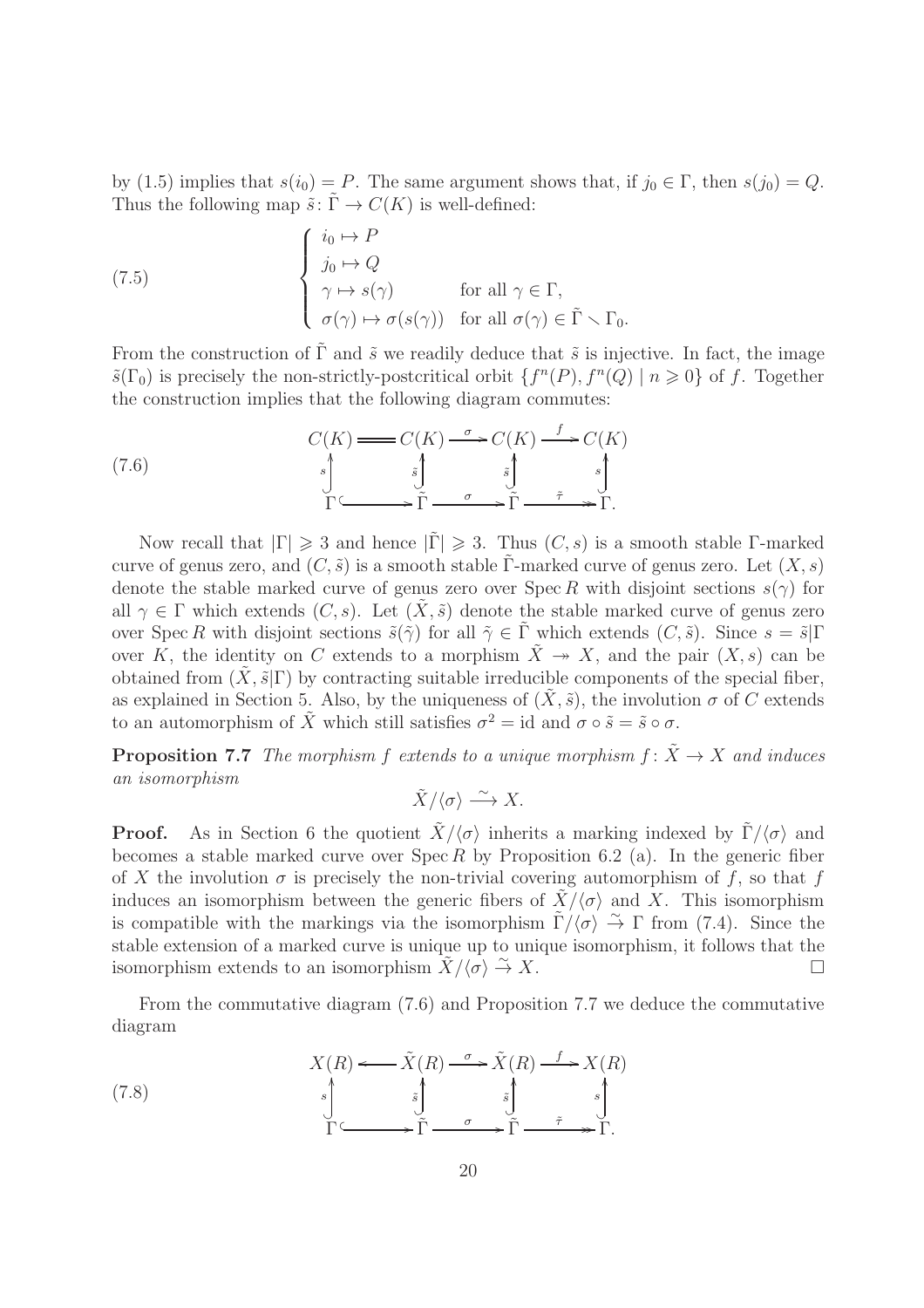Now we translate this information into combinatorial information on dual trees. Let T and  $\tilde{T}$  denote the respective dual trees of the closed fibers of X and X. As in (5.2) we obtain natural maps  $s: \Gamma \to V(T)$  and  $\tilde{s}: \Gamma \to V(T)$ . Combining (5.4) with Propositions 6.3 (d) and 7.7 we obtain a diagram

(7.9)  
\n
$$
\begin{array}{ccc}\nV(T) \longrightarrow V(\tilde{T}) & \xrightarrow{\sigma} V(\tilde{T}) \longrightarrow V(\tilde{T})/\langle \sigma \rangle \xrightarrow{\sim} V(T) \\
\downarrow^{s} & \downarrow^{s} & \downarrow^{s} & \downarrow^{s} \\
\Gamma \longrightarrow \tilde{\Gamma} & \xrightarrow{\sigma} \tilde{\Gamma} \longrightarrow \tilde{\Gamma} \longrightarrow \tilde{\Gamma}/\langle \sigma \rangle \xrightarrow{\sim} \tilde{\Gamma}. \\
\downarrow^{s} & & \downarrow^{s} \\
\hline\n\end{array}
$$

This commutes everywhere except at the leftmost square marked !!!, for which the modified rule is explained in Proposition 5.5 (c). The ingredients for the next section are the combinatorics of this diagram and the local description of the quotient from Proposition 6.2 (b).

We will abbreviate the marked vertices of T and  $\tilde{T}$  as follows:

$$
\left\{\n\begin{array}{l}\nP_n := s(i_n) \\
Q_n := s(j_n)\n\end{array}\n\right\}\n\text{ for all } n \geq 1; \qquad\n\left\{\n\begin{array}{l}\n\tilde{P}_n := \tilde{s}(i_n) \\
\tilde{Q}_n := \tilde{s}(j_n)\n\end{array}\n\right\}\n\text{ for all } n \geq 0.
$$

Under the inclusion  $V(T) \hookrightarrow V(T)$  at the left hand side of the diagram (7.9), the vertices  $P_n$  and  $Q_n$  can be constructed from  $\tilde{P}_n$  and  $\tilde{Q}_n$  by the procedure in Proposition 5.5 (c). The map  $V(\tilde{T}) \rightarrow V(T)$  on the right half of the diagram (7.9) sends  $\tilde{P}_n$  to  $P_{n+1}$  and  $\tilde{Q}_n$  to  $Q_{n+1}$ . Also recall from Proposition 6.3 (a) that the fixed points of  $\sigma$  on  $V(\tilde{T})$  are precisely the vertices between and including  $\tilde{P}_0 = t_1 = \tilde{s}(i_0)$  and  $\tilde{Q}_0 = t_r = \tilde{s}(j_0)$ .

**Lemma 7.10** (a) Any vertex strictly between  $\tilde{P}_0$  and  $\tilde{Q}_0$  survives in T.

- (b) If  $\tilde{P}_0 \neq \tilde{Q}_0$ , then  $\tilde{P}_0$  survives in T unless one of the following happens in  $\tilde{T}$ :
	- (i) i<sub>0</sub>  $\notin \Gamma$ , there is only one edge emanating from  $\tilde{P}_0$ , and the only markings at  $\tilde{P}_0$ are  $\tilde{P}_0 = s(i_0) = s(\gamma) = \sigma(s(\gamma))$  for a unique  $\gamma \in \Gamma$  with  $\sigma(\gamma) \notin \Gamma$ .
	- (ii)  $i_0 \notin \Gamma$ , there is no other marking at  $\tilde{P}_0$ , and the connected components of  $\tilde{T} \setminus$  $\{\tilde{P}_0\}$  are precisely that containing  $\tilde{Q}_0$  and two others of the form S and  $\sigma(S)$ , where  $\sigma(S)$  possesses no markings of the form  $s(\gamma)$  for  $\gamma \in \Gamma$ .

**Proof.** Let t be any vertex between or equal to  $P_0$  and  $Q_0$ . By Proposition 5.5 (a) it survives in  $T$  if and only if

(7.11) 
$$
\left| \tilde{s}^{-1}(t) \cap \Gamma \right| + \left| \left\{ \begin{array}{c} S \text{ connected component of } \tilde{T} \setminus \{t\} \\ \text{such that } \tilde{s}^{-1}(V(S)) \cap \Gamma \neq \emptyset \end{array} \right\} \right| \geq 3.
$$

First note that, by the stability of  $\tilde{T}$ , the vertex t must either have another marking or another edge emanating from it, or both. In the second case the connected component of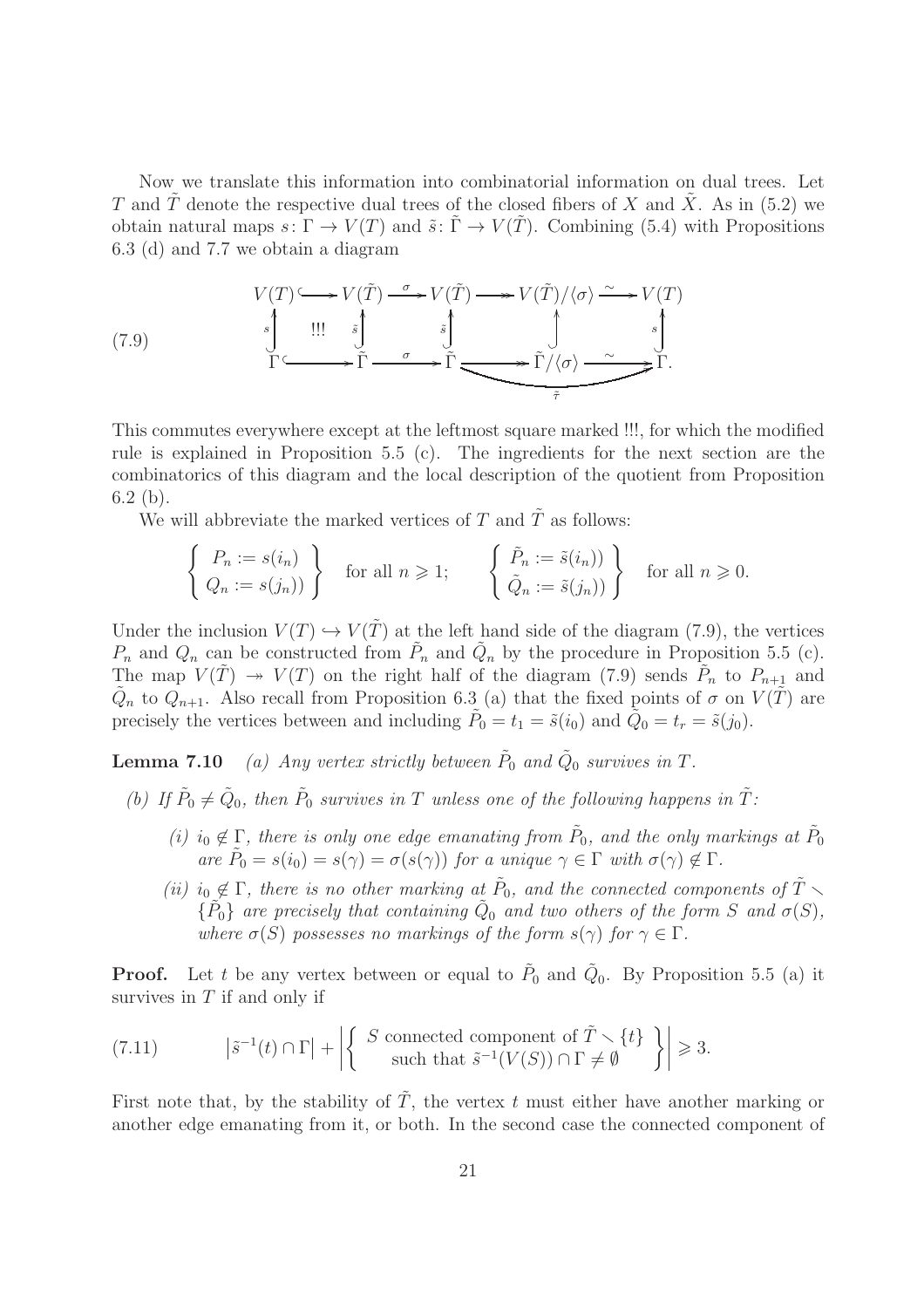$\tilde{T} \setminus \{t\}$  determined by that edge must again contain some mark by stability. Moreover, the marking at t or in that connected component must correspond to an element of  $\Gamma$  that is not fixed by  $\sigma$ , and hence have the form  $s(\gamma)$  or  $\sigma(s(\gamma))$  for some  $\gamma \in \Gamma$ . Since t itself is fixed by  $\sigma$ , we may conjugate the connected component by  $\sigma$ , if necessary, after which the marking is  $s(\gamma)$  for some  $\gamma \in \Gamma$ . Then in either case, this marked point contributes 1 to the left hand side of (7.11).

If t lies strictly between  $\tilde{P}_0$  and  $\tilde{Q}_0$ , we can apply the preceding remarks also to  $\tilde{P}_0$ and  $\tilde{Q}_0$  in place of t. It follows that the two connected components of  $\tilde{T} \setminus \{t\}$  containing  $\tilde{P}_0$ , respectively  $\tilde{Q}_0$ , each contribute 1 to the left hand side of (7.11). Thus the total sum is  $\geq 3$ , and so t survives in T, as desired.

Now assume that  $t = \tilde{P}_0 \neq \tilde{Q}_0$ . Then the connected component of  $\tilde{T} \setminus \{t\}$  containing  $\tilde{Q}_0$  contributes 1 to the left hand side of (7.11). By the above remarks there must be another marking at t or another connected component of  $\tilde{T} \setminus \{t\}$  that also contributes 1. Thus the only way in which  $t$  cannot survive is that there is no other contribution. This requires first of all that the marking  $\tilde{P}_0 = \tilde{s}(i_0)$  itself is removed, i.e., that  $i_0 \notin \Gamma$ . Next it requires that, if there is another marking at t, then  $t = s(\gamma) = \sigma(s(\gamma))$  for a unique  $\gamma \in \Gamma$  with  $\sigma(\gamma) \notin \Gamma$ , and there is no other edge emanating from t. This is the case (i) of the lemma. Thirdly, if there is no other marking at  $t$ , there must be a unique connected component S of  $\tilde{T} \setminus \{t\}$  which contributes 1 to the left hand side of (7.11). Then  $\tilde{T} \setminus \{t\}$ consists of the three connected components S and  $\sigma(S)$  and that containing  $\tilde{Q}_0$ , where σ(S) cannot contain any marking of the form  $s(γ)$  for  $γ ∈ Γ$ . This is the case (ii) of the lemma, and we are done. lemma, and we are done.

**Example 7.12** We continue the example in Remark 3.9 with the mapping scheme  $\Gamma$ 



The construction of  $\tilde{\Gamma}$  implies that in this case  $i_0 = i_2$  and

$$
\tilde{\Gamma} = \{i_1, i_2, \sigma(i_1), j_0, j_1, j_2\}.
$$

Consider the quadratic morphism  $(\mathbb{P}_{\mathbb{Q}}^1, x \mapsto \frac{x^2-4}{x^2+2}, 0, \infty)$  over  $K := \mathbb{Q}$ , which has postcritical orbit Γ. The induced  $\tilde{\Gamma}$ -marking  $\tilde{s}$  on  $\mathbb{P}^1_{\mathbb{Q}}$  is given by

$$
\begin{Bmatrix}\ni_0 = i_2 \mapsto & 0 \\
i_1 \mapsto & -2 \\
\sigma(i_1) \mapsto & 2\n\end{Bmatrix}
$$
 and 
$$
\begin{Bmatrix}\nj_0 \mapsto & \infty \\
j_1 \mapsto & 1 \\
j_2 \mapsto & -1\n\end{Bmatrix}
$$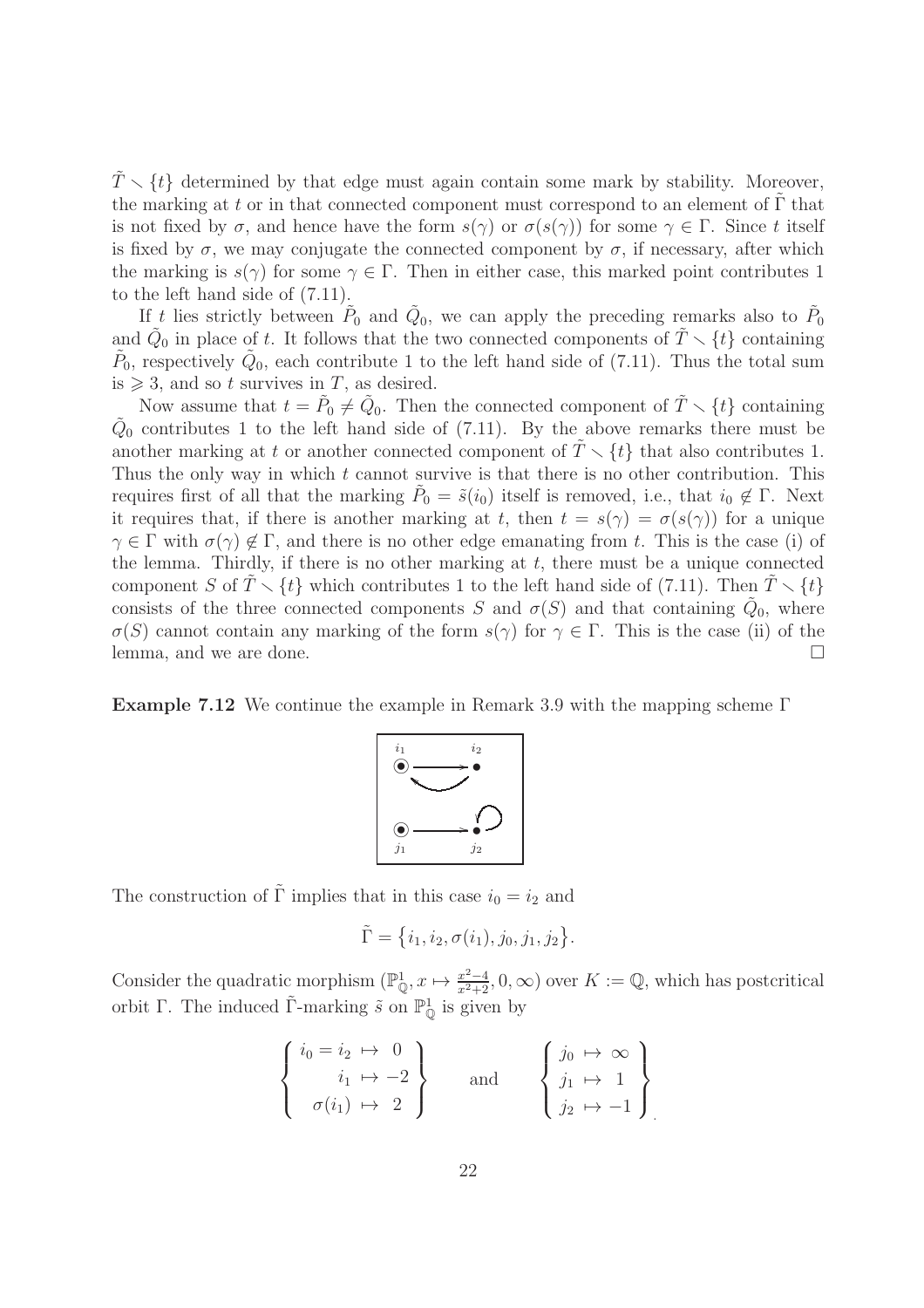Here the images of  $i_1$  and  $j_1$ , respectively of  $\sigma(i_1)$  and  $j_2$ , are congruent modulo 3, but there are no other congruences modulo 3. Thus the stable extension X over  $R := \mathbb{Z}_{(3)}$  is obtained by blowing up  $\mathbb{P}^1 \times \text{Spec } \mathbb{Z}_{(3)}$  in the two points  $x = \pm 1$  of the special fiber. The special fiber of  $\tilde{X}$  has three irreducible components, one met by the sections 0 and  $\infty$ , one by the sections −2 and 1, and one by the sections 2 and −1, and the first of these irreducible components meets each of the other two in an ordinary double point.

The stable extension X can be obtained from X by removing the sections  $\tilde{s}(i_0)$  and  $\tilde{s}(\sigma(i_1))$  and contracting unstable irreducible components of the special fiber. Here the blowup at  $x = -1$  in the special fiber is reversed, while the blowup at  $x = 1$  in the special fiber remains, because the points  $i_1$  and  $j_1$  remain in Γ. The closed fiber of X possesses two irreducible components, one met by the sections 0 and  $-1$ , the other by the sections  $-2$  and 1. One easily checks that the same description of the closed fiber of X is obtained from the isomorphism  $X/\langle \sigma \rangle \cong X$  of Proposition 7.7.

The associated dual trees with their markings and the maps between them are sketched below:



Question 7.13 As some non-trivial types of degeneration can occur, while in the next section we will exclude others, it seems interesting to ask which types of degeneration are actually possible in general.

#### 8 Excluding certain types of bad reduction

Keeping the notation of the preceding section, we now prove that  $\tilde{T}$  does not contain subtrees of certain kinds with certain marked points. In each case we indicate a subtree graphically by letting a dashed line denote a connected sequence of distinct edges, possibly empty. Thus vertices connected by one or more dashed lines may be equal. Sometimes we label a dashed line by the length of the associated path, i.e., by the number of its edges. Labeling a dashed line by '  $> 0$ ' means that its length is  $> 0$ , and in that case vertices separated by it are distinct.

We begin with the following lemma, whose proof is typical for the arguments in this section.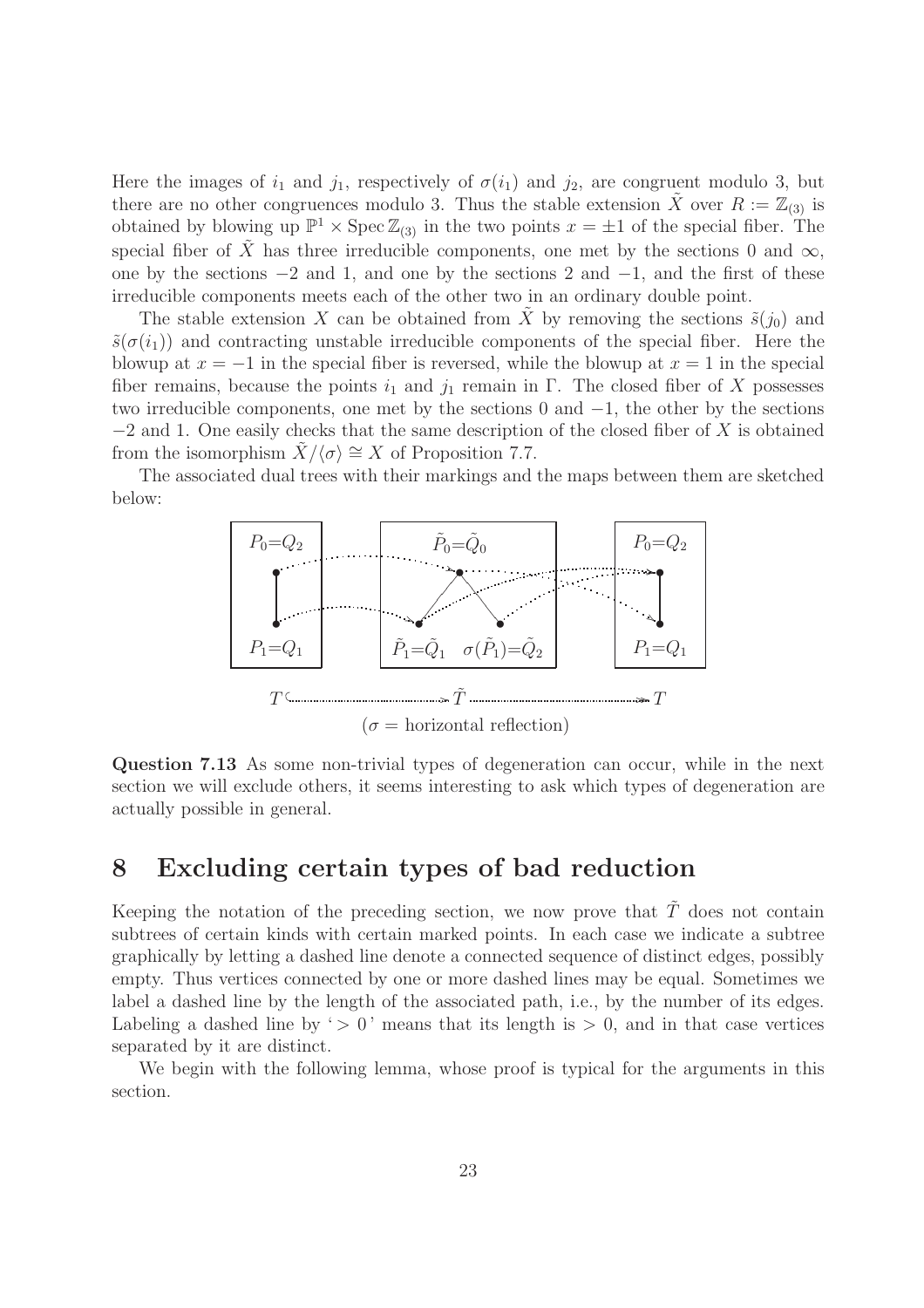**Lemma 8.1** The tree  $\tilde{T}$  does not contain a subtree of the form:

$$
\begin{array}{ccc}\n\bullet & \tilde{P}_0 & \bullet & \tilde{P}_1 \\
\downarrow & \downarrow & \downarrow \\
\leftarrow & \stackrel{\cdot}{\leftarrow} & \stackrel{\cdot}{\leftarrow} & \stackrel{\cdot}{\leftarrow} & \stackrel{\cdot}{\leftarrow} \\
\downarrow & & \downarrow & \nearrow 0 \\
\downarrow & & \downarrow & \nearrow 0 \\
\leftarrow & - & - & \stackrel{\sim}{Q}_1 \\
\downarrow & & \downarrow & \nearrow 0 \\
\bullet & \stackrel{\cdot}{\leftarrow} & & \stackrel{\cdot}{\leftarrow} & \nearrow 0\n\end{array}
$$

**Proof.** For any  $n \geq 2$  let  $A_n$  denote a subtree of  $\tilde{T}$  of the form:

(8.2)



We must show that  $\tilde{T}$  does not contain a subtree of the form  $A_2$ . Suppose to the contrary that it does. We will prove by induction that  $\tilde{T}$  then contains a subtree of the form  $A_n$  for every  $n \geq 2$ . But in a subtree of the form  $A_n$  the vertices  $\tilde{P}_0, \ldots, \tilde{P}_n$  are all distinct, which is impossible for  $n \geq |\Gamma|$ . Thus we obtain a contradiction, and the lemma follows.

For the induction step assume that  $\tilde{T}$  contains a subtree of the form  $A_n$  for some  $n \geq 2$ . In this subtree, any vertex that is fixed by  $\sigma$ , that is, any vertex equal to  $\tilde{P}_0$  or  $\tilde{Q}_0$  or between them, has at most one neighbor that is not fixed by  $\sigma$ . By Proposition 6.3 (e) this implies that the subtree maps isomorphically to its image in  $T/\langle \sigma \rangle$ . In view of the right half of the diagram  $(7.9)$  it follows that T contains a subtree of the form:

(8.3)

\n- $$
P_1
$$
\n- $P_2$
\n- $P_n$
\n- $P_n$
\n- $P_n$
\n- $P_n$
\n- $P_n$
\n- $P_n$
\n- $P_n$
\n- $P_n$
\n- $P_n$
\n- $P_n$
\n- $P_n$
\n- $P_n$
\n- $P_n$
\n- $P_n$
\n- $P_n$
\n- $P_n$
\n- $P_n$
\n- $P_n$
\n- $P_n$
\n- $P_n$
\n- $P_n$
\n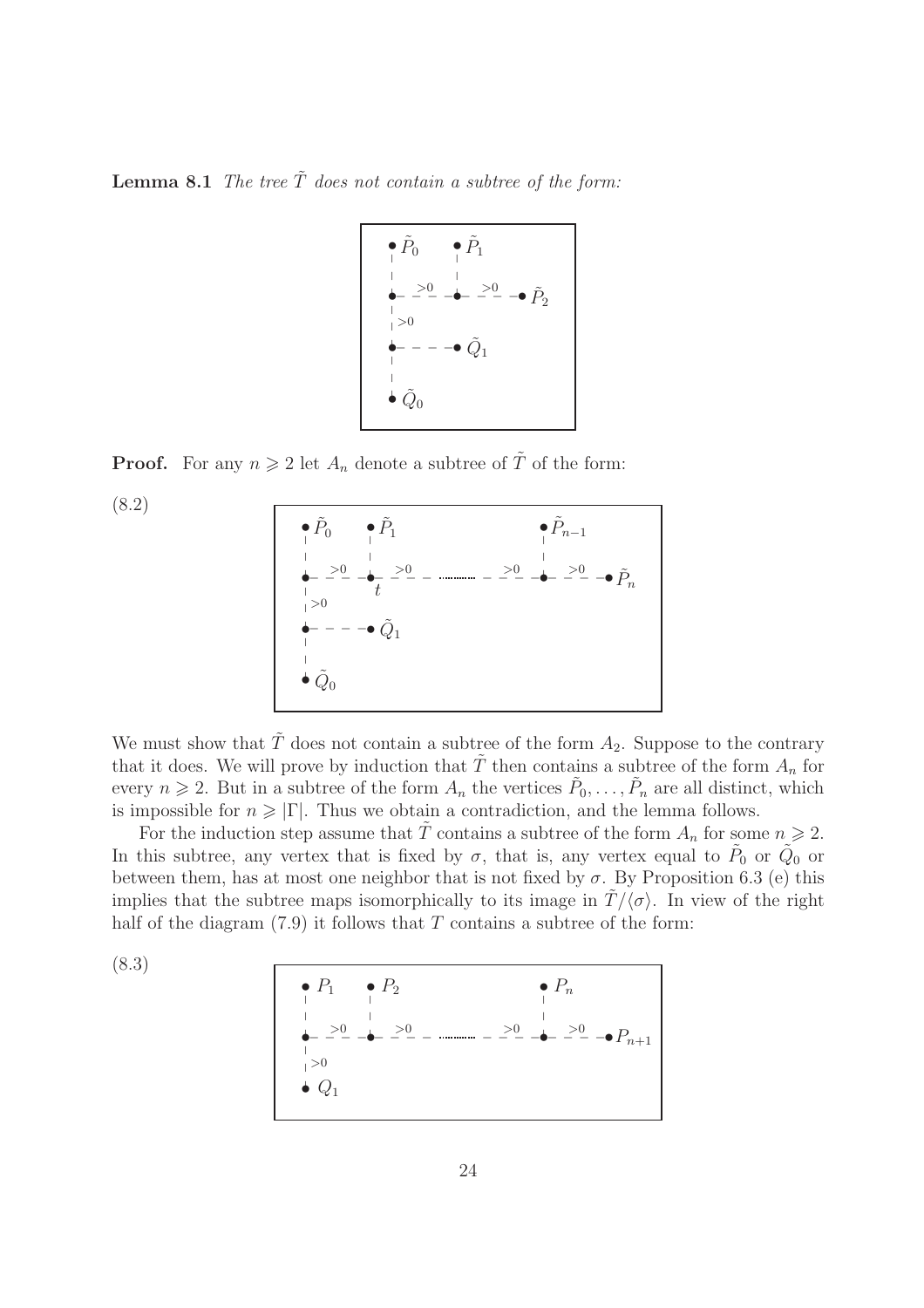On the other hand T can be obtained from  $\tilde{T}$  by the stabilization procedure described in Section 5. Conversely this means that  $\tilde{T}$  can be obtained from T by inserting edges and thereby moving certain marked points apart or further apart, but never the opposite. Thus from  $(8.3)$  it follows that  $\overline{T}$  contains a subtree of the form:

$$
\begin{array}{c}\n\bullet \tilde{P}_1 \qquad \bullet \tilde{P}_2 \\
\downarrow \\
\hline\n\ddot{t} \qquad \downarrow \\
\downarrow > 0\n\end{array}
$$
\n
$$
\begin{array}{c}\n\bullet \tilde{P}_n \\
\downarrow \\
\downarrow > 0\n\end{array}
$$
\n
$$
\begin{array}{c}\n\bullet \tilde{P}_n \\
\downarrow > 0\n\end{array}
$$
\n
$$
\begin{array}{c}\n\bullet \tilde{P}_n \\
\downarrow > 0\n\end{array}
$$

Here  $\tilde{t}$  is the unique vertex in  $\tilde{T}$  where the shortest path from  $\tilde{Q}_1$  to  $\tilde{P}_2$  branches off towards  $\tilde{P}_1$  or where it meets  $\tilde{P}_1$ . The same properties characterize the vertex t in the diagram (8.2); hence we must have  $\tilde{t} = t$ . By combining the diagrams (8.2) and (8.4) at this point it thus follows that  $\tilde{T}$  contains a subtree of the form  $A_{n+1}$ , as desired.

Now assume that  $\tilde{T}$  contains a subtree of the form:

(8.5)

(8.4)

$$
\begin{array}{c}\n\bullet \tilde{P}_0 \\
\downarrow a \\
t \bullet - b - \bullet \tilde{P}_1 \\
\downarrow e > 0 \\
t' \bullet - d - \bullet \tilde{Q}_1 \\
\downarrow c \\
\bullet \tilde{Q}_0\n\end{array}
$$

Our ultimate goal is to show that such a subtree is impossible, but that will require several steps. First observe that, as in the proof of Lemma 8.1, by Proposition 6.3 (e) this subtree maps isomorphically to its image in  $T/\langle \sigma \rangle$ . In view of the right half of the diagram (7.9) it follows that  $T$  contains a subtree of the form:

(8.6)

$$
\begin{array}{c}\n\bullet P_1 \\
\downarrow a \\
\hline\n\ddot{t} \stackrel{a}{\leftarrow} -\dot{b} - \bullet P_2 \\
\downarrow e > 0 \\
\hline\n\ddot{t} \stackrel{a}{\leftarrow} -\dot{d} - \bullet Q_2 \\
\downarrow c \\
\downarrow c \\
\hline\n\bullet Q_1\n\end{array}
$$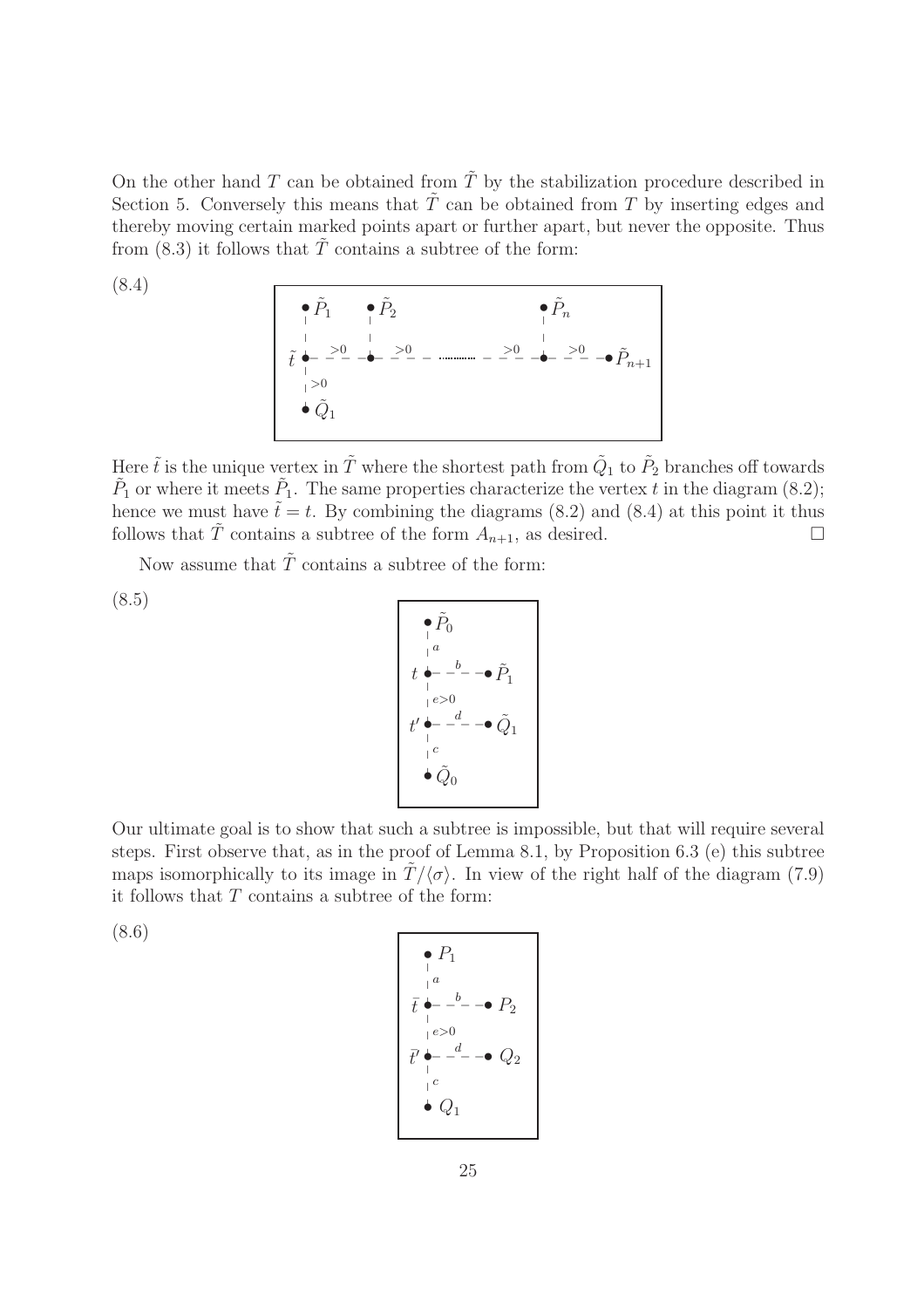On the other hand T can also be obtained from  $\tilde{T}$  by stabilization with respect to the marking  $\tilde{s}|\Gamma$ . Here the vertices t and t' lie between  $\tilde{P}_0$  and  $\tilde{Q}_0$ ; hence we can apply Lemma 7.10 to them.

Case 1: The vertex t survives in T: In this case, constructing T from  $\tilde{T}$  by stabilization, we deduce from  $(8.5)$  that T contains a subtree of the form

(8.7)

$$
\begin{array}{|c|}\n t \bullet^{-} \xrightarrow{b'} - \bullet P_1 \\
 \hline\n \downarrow \\
 \bullet Q_1\n \end{array}
$$

with  $0 \leq b' \leq b$ .

**Lemma 8.8** The case that t survives in T and that  $b' > a$  is impossible.

**Proof.** Suppose that  $b' > a$ . Then  $b \geq b' > a \geq 0$  implies that  $b > 0$ . Moving along the shortest path in T from  $P_1$  towards  $Q_1$  in the diagrams (8.6) and (8.7), the inequality  $b' > a$  shows that we first reach the branch off point towards  $P_2$  before reaching t. This implies that  $T$  contains a subtree of the form:

$$
e P_1
$$
\n
$$
t e^{-\frac{b'-a>0}{-}} e^{-\frac{a}{-}} e^{-\frac{b>0}{-}} P_2
$$
\n
$$
Q_1
$$

Since  $\tilde{T}$  can be obtained from T by inserting edges, it follows that  $\tilde{T}$  contains a subtree of the form:

$$
\begin{array}{c}\n\bullet \tilde{P}_1 \\
\downarrow \\
\downarrow \\
\downarrow \\
\bullet \tilde{Q}_1\n\end{array}
$$

Combining this with the subtree (8.5) it follows that  $\tilde{T}$  contains a subtree of the form forbidden by Lemma 8.1. Thus the case is impossible.  $\Box$ 

**Lemma 8.9** The case that both t and t' survive in T and that  $b' = a$  is impossible.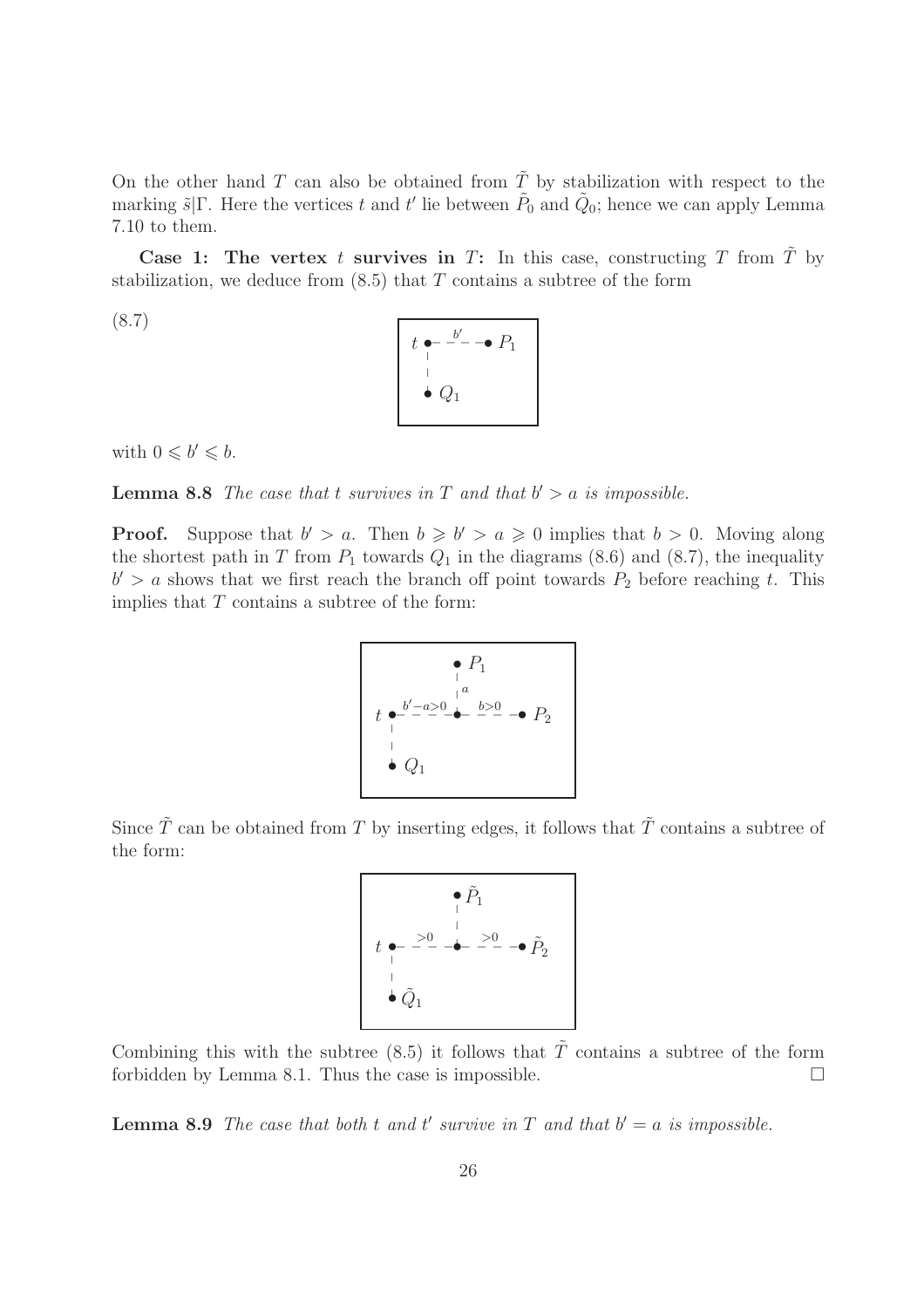**Proof.** Suppose that  $b' = a$ . Measuring the distances along the shortest path in T from  $P_1$  towards  $Q_1$  in the diagrams (8.6) and (8.7), we then find that  $\bar{t}= t$ . Let t'' be the vertex in  $\tilde{T}$  adjacent to t in the direction towards t'. Then either  $t'' = t'$  and it survives in T by assumption, or it lies strictly between t and t', and hence also strictly between  $\tilde{P}_0$  and  $\tilde{Q}_0$ , in which case it survives in  $T$  by Lemma 7.10 (a). By comparing the diagrams  $(8.5)$  and (8.6) we then find that  $t''$  is mapped to itself under the projection  $\tilde{T} \to \tilde{T}/\langle \sigma \rangle \cong T$ . It follows that the edge  $(t, t'')$  of  $\tilde{T}$  survives in T under stabilization and is mapped to itself under the projection  $\tilde{T} \rightarrow \tilde{T}/\langle \sigma \rangle \cong T$ .

By the definition of the dual tree, the edge  $(t, t'')$  represents a singular point  $\tilde{x}_0$  of the closed fiber of X, respectively a singular point  $x_0$  of the closed fiber of X. The fact that the edge survives under stabilization means that the stabilization morphism  $\ddot{X} \rightarrow X$  maps  $\tilde{x}_0$  to  $x_0$  and is a local isomorphism there. The fact that the edge is mapped to itself under the projection  $\tilde{T} \rightarrow \tilde{T}/\langle \sigma \rangle \cong T$  means that the morphism  $\tilde{X} \rightarrow \tilde{X}/\langle \sigma \rangle \cong X$  also maps  $\tilde{x}_0$  to  $x_0$ . By Proposition 6.2 (b) the latter implies that  $\tilde{X}$  is étale locally isomorphic to Spec  $R[y, z]/(yz - \pi^n)$  at  $\tilde{x}_0$ , and that X is étale locally isomorphic to Spec  $R[u, v]/(uv - \pi^{2n})$ at  $x_0$ , for some integer  $n \geq 1$ . As the other morphism  $\tilde{X} \to X$  is a local isomorphism at  $\tilde{x}_0$ , it follows that the two charts are étale locally isomorphic at the singular point of the fiber. But the local equations  $yz = \pi^n$  and  $uv = \pi^{2n}$  are not equivalent for  $n \geq 1$ ; hence the case is not possible.

#### **Lemma 8.10** The case that both  $t$  and  $t'$  survive in  $T$  is impossible.

**Proof.** Suppose that t and t' both survive in T. Then any vertex strictly between t and t' lies strictly between  $\tilde{P}_0$  and  $\tilde{Q}_0$  and hence also survives in T by Lemma 7.10 (a). Thus from  $(8.5)$  we deduce that T contains a subtree of the form

$$
t \leftarrow \frac{b'}{b} - \frac{b'}{c}
$$
  
\n
$$
t' \leftarrow \frac{d'}{c} - \frac{b'}{c}
$$

with  $0 \leq b' \leq b$  and  $0 \leq d' \leq d$ , but where where the distance e between t and t' has not changed. Comparing the distances between  $P_1$  and  $Q_1$  in both (8.6) and (8.11) we find that  $a + e + c = b' + e + d'$  and hence

$$
(8.12) \t\t a + c = b' + d'.
$$

(8.11)

By Lemmas 8.8 and 8.9 we already know that  $b' < a$ . On the other hand, the present situation is invariant under interchanging the two critical points  $\tilde{s}(i_0)$  and  $\tilde{s}(j_0)$ . This interchanges  $\tilde{P}_i$  with  $\tilde{Q}_i$  and flips the diagrams (8.5) and (8.11) upside down. In particular, it interchanges the vertices t and t' and the distances  $(a, b')$  and  $(c, d')$ . Thus by symmetry, the proof of  $b' < a$  also shows that  $d' < c$ . But together these inequalities imply that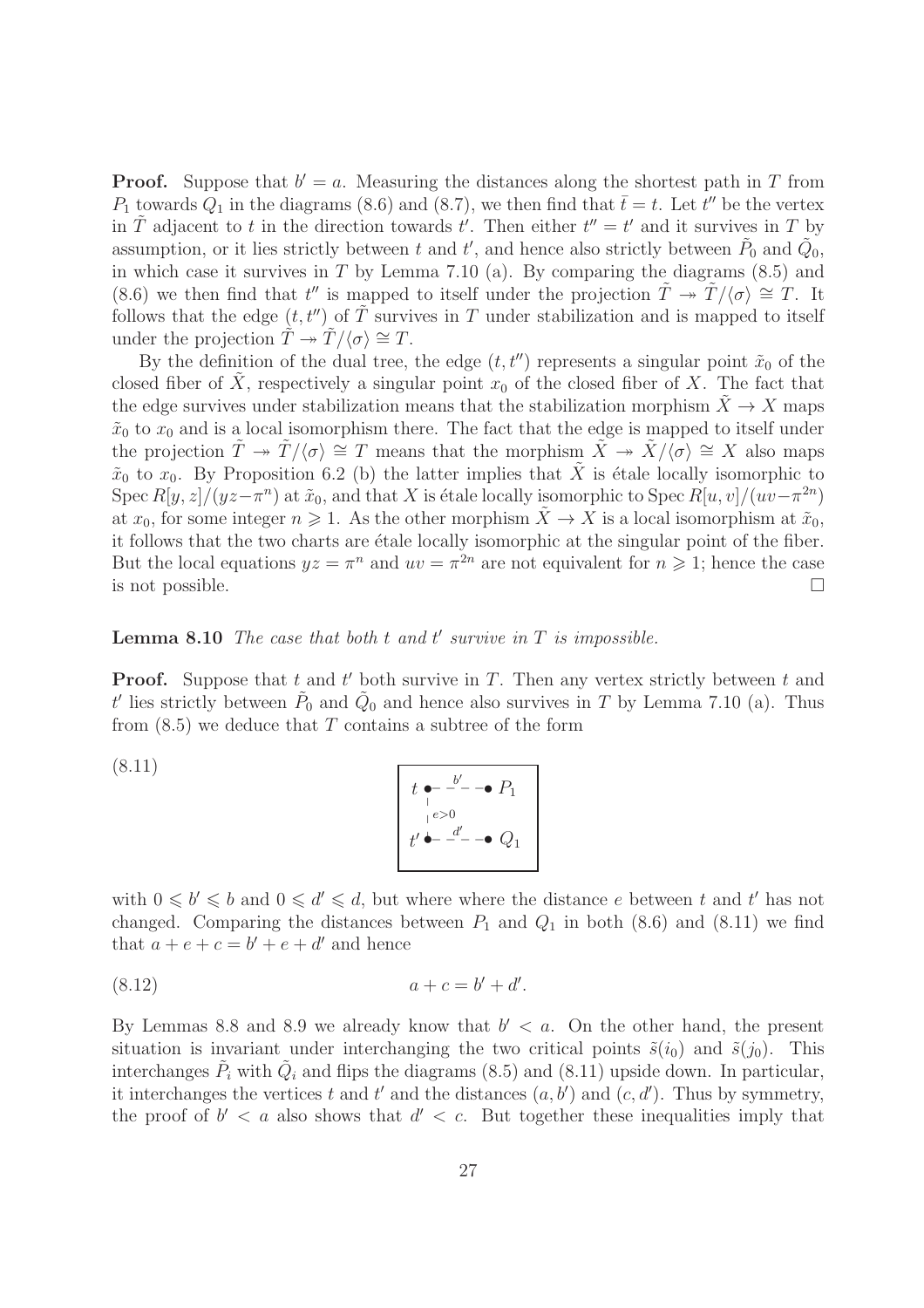$b' + d' < a + c$ , which contradicts the equality (8.12). Thus the case that both t and t' survive in T is impossible.

Case 2: The vertex  $t$  does not survive in  $T$ : By Lemma 7.10 this requires that  $t = \tilde{P}_0$  and  $a = 0$ , so that the subtree of  $\tilde{T}$  in (8.5) really looks like this:

(8.13)

| $t = P_0$ <sub>b</sub><br>$\tilde{P}_1$ |  |
|-----------------------------------------|--|
| e > 0<br>$\_d$<br>$t^{\prime}$<br>$Q_1$ |  |
| $\alpha$<br>$\bullet \tilde{Q}_0$       |  |

Then the subtree of  $T$  in  $(8.6)$  looks like this:

(8.14)

$$
\bar{t} = P_1 \longrightarrow P_2
$$
\n
$$
\begin{array}{c}\n \bullet - - - - \bullet P_2 \\
 \downarrow - \circ 0 \\
 \hline\n t' \longrightarrow - \bullet Q_2 \\
 \downarrow c \\
 \bullet Q_1\n \end{array}
$$

**Lemma 8.15** The case that t does not survive in T and that  $b > 0$  is impossible.

**Proof.** Suppose that  $b > 0$ . Since  $t = \tilde{P}_0$  does not survive, we must then be in the case (ii) of Lemma 7.10 (b), with  $\tilde{P}_1$  in the connected component S of  $\tilde{T} \setminus {\tilde{P}_0}$ . The condition in 7.10 (b) (ii) implies that all markings of vertices in S are of the form  $\tilde{s}(\gamma)$  for  $\gamma \in \Gamma$ . This implies that all vertices in  $S$  satisfy the condition in Proposition 5.5 (a) and therefore survive in T. Thus on passing from  $\overline{T}$  to T, the whole subtree S is preserved. In particular  $\tilde{P}_1 = P_1$  survives in T, and all distances within S are preserved.

Let  $t^{\prime\prime\prime}$  be the vertex in S connected by an edge to  $t = \tilde{P}_0$ . Since  $t^{\prime\prime\prime}$  survives but t does not, the edge  $(t''', t)$  is either moved from t to another vertex  $\tilde{t}$  in  $\tilde{T} \setminus S$  or removed entirely. Suppose that during the stabilization process, some marking in  $\tilde{T} \setminus S$  is moved into S. Since marked points are moved only when end vertices, i.e., leaves of the tree are removed, this requires that the whole complement  $\tilde{T} \setminus S$  is pushed onto  $t'''$ . Thus we have two possibilities: Either the edge  $(t^{\prime\prime\prime}, t)$  is replaced by an edge  $(t^{\prime\prime\prime}, \tilde{t})$  for some  $\tilde{t}$  outside S and all markings of  $\tilde{T}$  outside S remain outside S. Or the edge  $(t^{\prime\prime\prime}, t)$  is removed and all markings of  $\tilde{T}$  outside S are moved onto  $t'''$ .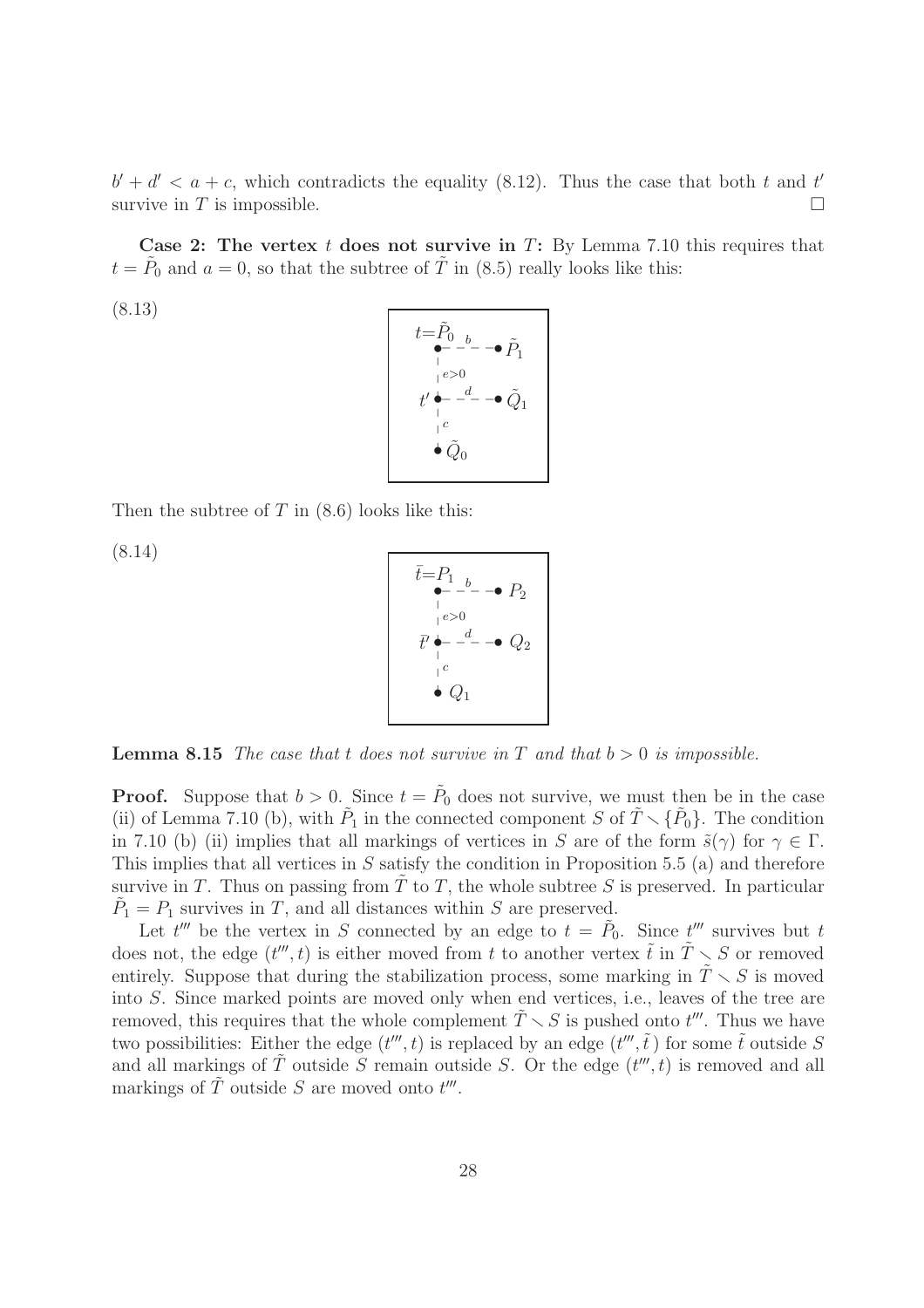In either case we observe that  $t^{\prime\prime\prime}$  lies between  $Q_1$  and  $P_1$ . Note also that the diagram  $(8.14)$  and the assumption  $b > 0$  show that  $P_1$  lies strictly between  $Q_1$  and  $P_2$  in T. Thus we have the following subtree of T:

$$
(8.16)
$$



This shows that  $P_2$  lies in S and that  $Q_1$ ,  $P_1$ ,  $P_2$  are all distinct.

If  $\tilde{P}_2$  does not lie in S, we must have the second case of the above remarks, and so during stabilization, the points  $\tilde{P}_2$  and  $\tilde{Q}_1$  are both moved to  $t'''$ . This contradicts the fact that  $P_2 \neq Q_1$ . Thus  $\tilde{P}_2$  lies in S and is therefore equal to  $P_2$ .

Moreover, the subtree (8.16) shows that  $P_1$  lies between  $t^{\prime\prime\prime}$  and  $P_2$  within the image of S. As S is mapped isomorphically to its image, it follows that  $\tilde{P}_1$  lies between  $t^{\prime\prime\prime}$  and  $\tilde{P}_2$  within S. Thus  $\tilde{T}$  contains a subtree of the form:

$$
t''' \qquad \tilde{P}_1 \searrow 0 \qquad \tilde{P}_2
$$
  
|-  

$$
\vdots
$$
  

$$
\vdots
$$
  

$$
\vdots
$$
  

$$
\tilde{Q}_1
$$

Combining this with the diagram (8.13) we deduce that  $\tilde{T}$  contains a subtree of the form:

$$
\begin{array}{ccc}\n\tilde{P}_0 > 0 & \tilde{P}_1 > 0 \\
\bullet & - & - & - & - \\
\hline\n\vdots & & & \\
\bullet & - & - & - & \tilde{Q}_1 \\
\bullet & & & & \\
\bullet & \tilde{Q}_0 &\end{array}
$$

But this is a special case of the subtree excluded by Lemma 8.1. Thus the case under consideration is impossible.

**Lemma 8.17** The case that precisely one of  $t$ ,  $t'$  survives in  $T$  is impossible.

Proof. By the same symmetry as in the proof of Lemma 8.10, we may without loss of generality assume that t survives in T while  $t'$  does not. Then by Lemma 8.8 we must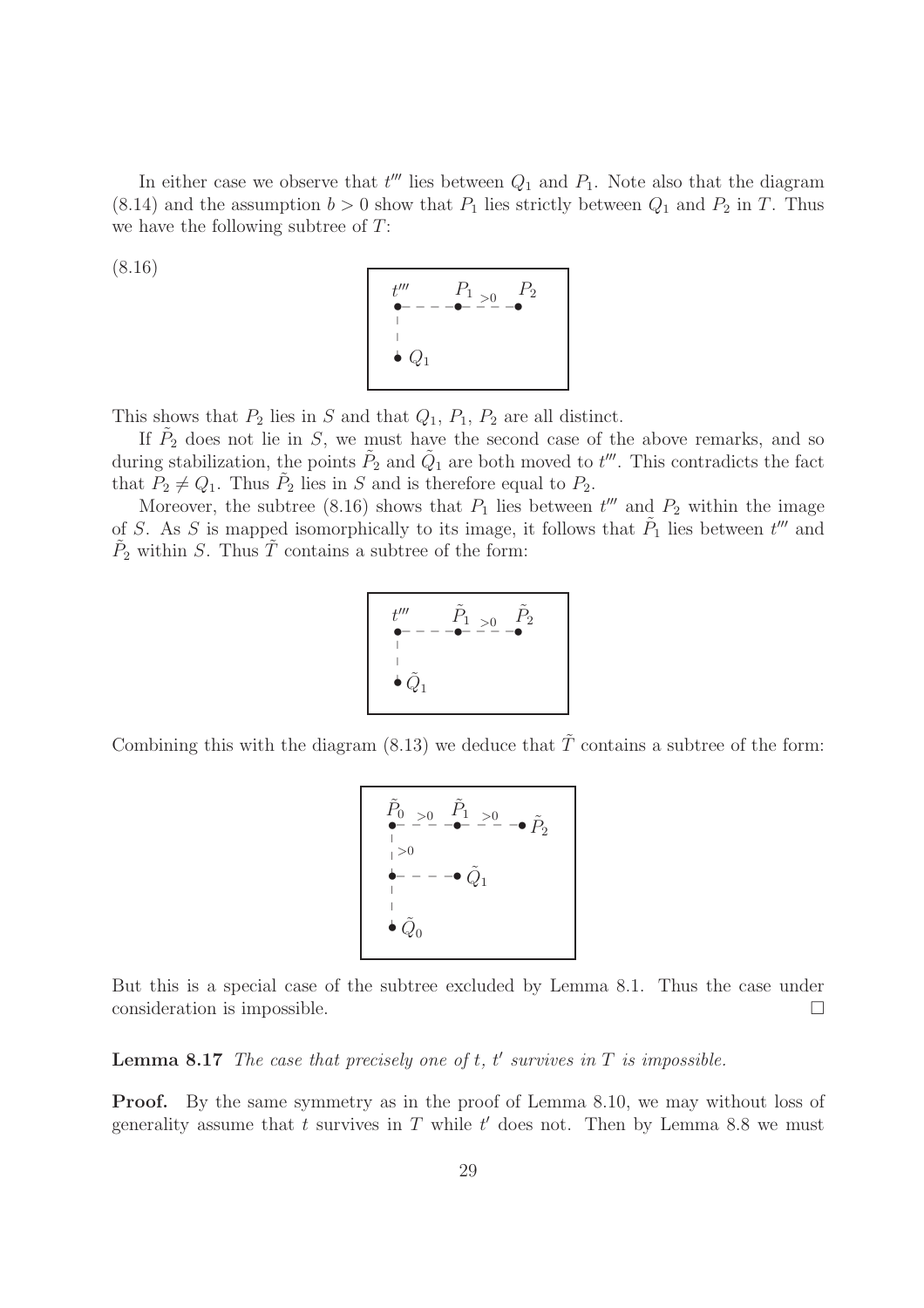have  $b' \leq a$ . On the other hand, by Lemma 8.15 and the remarks preceding it, and by symmetry, we must also have  $c = d = 0$ . Thus the subtree of  $\tilde{T}$  in the diagram (8.5) looks like this:



Consequently, the subtree of  $T$  obtained by taking quotients in  $(8.6)$  looks like this:

$$
\begin{array}{c}\n\bullet P_1 \\
\downarrow a \\
\bullet - \stackrel{b}{\leftarrow} -\bullet P_2 \\
\downarrow e \\
\bullet Q_1 = Q_2\n\end{array}
$$

Moreover, the subtree of  $T$  obtained by stabilization in  $(8.7)$  looks like this:

$$
t \underset{e}{\bullet} - \overset{b'}{\bullet} - \bullet P_1
$$
  

$$
\underset{\bullet}{\bullet} e'
$$

Here  $0 \leqslant e' < e$ , because the vertex  $t' = \tilde{Q}_1$  does not survive in T. Comparing the distances between  $P_1$  and  $Q_1$  in the last two diagrams we find that  $a + e = b' + e'$ . But since  $b' \leq a$ and  $e' < e$ , we also have  $b' + e' < a + e$ . Together this gives a contradiction; hence the case under consideration is not possible.

**Lemma 8.18** The case that none of  $t$ ,  $t'$  survives in  $T$  is impossible.

**Proof.** If none of  $t$ ,  $t'$  survives, by Lemma 8.15 and the remarks preceding it, and by symmetry, we must have  $a = b = c = d = 0$ . Thus the subtree of  $\tilde{T}$  in the diagram (8.5) looks like this:

$$
t=\tilde{P}_0=\tilde{P}_1
$$
\n
$$
t'=\tilde{Q}_0=\tilde{Q}_1
$$
\n
$$
t'=\tilde{Q}_0=\tilde{Q}_1
$$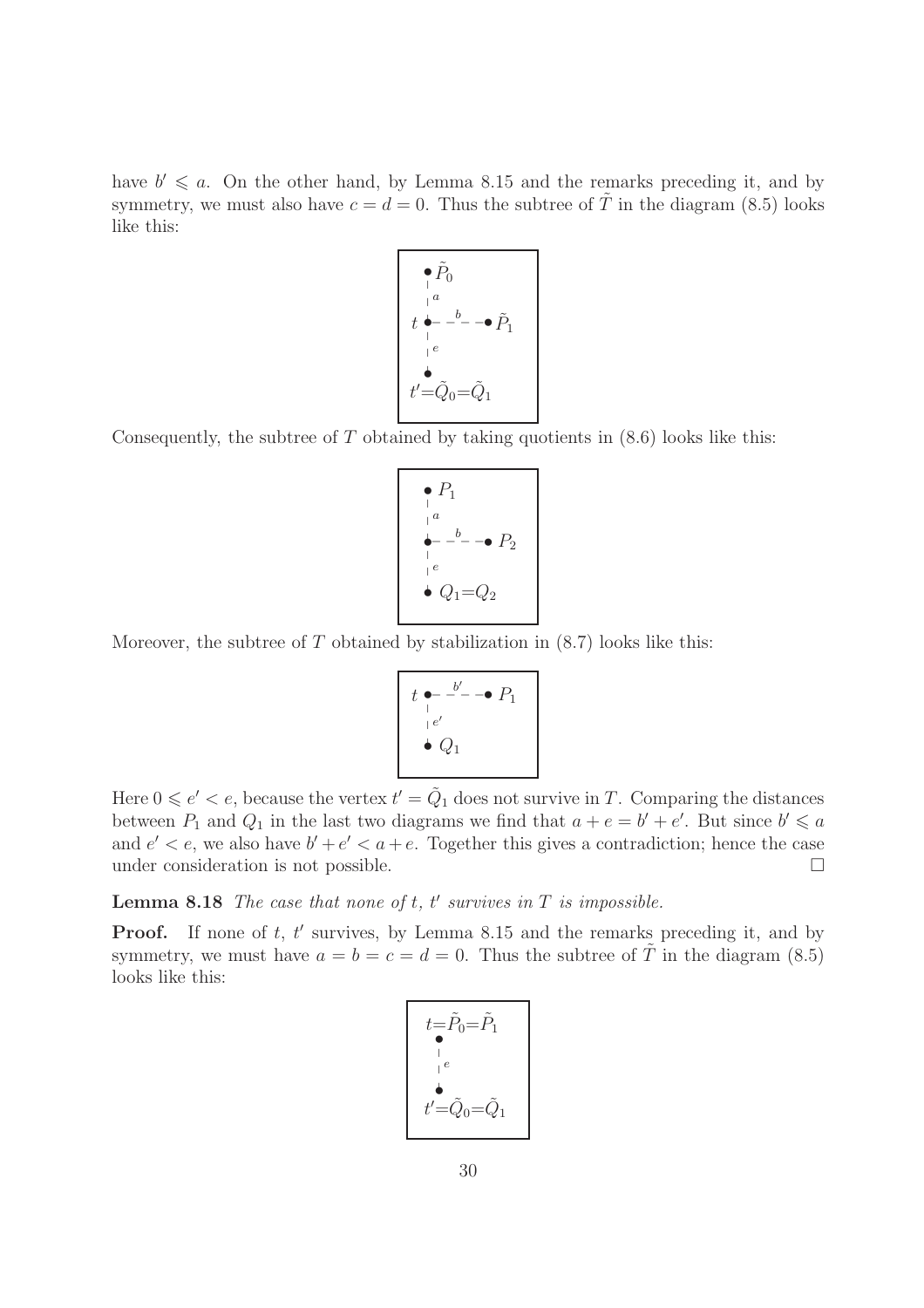Consequently, the subtree of  $T$  obtained by taking quotients in  $(8.6)$  looks like this:

$$
\begin{array}{c}\n\bullet \quad P_1 = P_2 \\
\vdots \\
\bullet \quad Q_1 = Q_2\n\end{array}
$$

Moreover, the subtree of  $T$  obtained by stabilization has the form

$$
\begin{array}{c}\n\bullet P_1 \\
\vdots \\
\bullet Q_1\n\end{array}
$$

Here  $0 \leq e' \leq e-2$ , because both t and t' do not survive in T. But comparing the distances between  $P_1$  and  $Q_1$  in the last two diagrams we find that  $e = e'$ , which yields a contradiction. Thus the case under consideration is not possible.  $\Box$ 

By combining Lemmas 8.10, 8.17, and 8.18 we thus arrive at the following conclusion:

**Theorem 8.19** The tree  $\tilde{T}$  does not contain a subtree of the form (8.5):

$$
\begin{array}{c}\n\bullet \tilde{P}_0 \\
\phantom{0}|\phantom{0} \\
\phantom{0}|\phantom{0} \\
\phantom{0}|\phantom{0} \\
\phantom{0}|\phantom{0} \\
\phantom{0}|\phantom{0} \\
\phantom{0}|\phantom{0} \\
\phantom{0}|\phantom{0} \\
\phantom{0}|\phantom{0} \\
\phantom{0}|\phantom{0} \\
\phantom{0}|\phantom{0} \\
\phantom{0}|\phantom{0} \\
\phantom{0}|\phantom{0} \\
\phantom{0}|\phantom{0} \\
\phantom{0}|\phantom{0} \\
\phantom{0}|\phantom{0} \\
\phantom{0}|\phantom{0} \\
\phantom{0}|\phantom{0} \\
\phantom{0}|\phantom{0} \\
\phantom{0}|\phantom{0} \\
\phantom{0}|\phantom{0} \\
\phantom{0}|\phantom{0} \\
\phantom{0}|\phantom{0} \\
\phantom{0}|\phantom{0} \\
\phantom{0}|\phantom{0} \\
\phantom{0}|\phantom{0} \\
\phantom{0}|\phantom{0} \\
\phantom{0}|\phantom{0} \\
\phantom{0}|\phantom{0} \\
\phantom{0}|\phantom{0} \\
\phantom{0}|\phantom{0} \\
\phantom{0}|\phantom{0} \\
\phantom{0}|\phantom{0} \\
\phantom{0}|\phantom{0} \\
\phantom{0}|\phantom{0} \\
\phantom{0}|\phantom{0} \\
\phantom{0}|\phantom{0} \\
\phantom{0}|\phantom{0} \\
\phantom{0}|\phantom{0} \\
\phantom{0}|\phantom{0} \\
\phantom{0}|\phantom{0} \\
\phantom{0}|\phantom{0} \\
\phantom{0}|\phantom{0} \\
\phantom{0}|\phantom{0} \\
\phantom{0}|\phantom{0} \\
\phantom{0}|\phantom{0} \\
\phantom{0}|\phantom{0} \\
\phantom{0}|\phantom{0} \\
\phantom{0}|\phantom{0} \\
\phantom{0}|\phantom{0} \\
\phantom{0}|\phantom{0} \\
\phantom{0}|\phantom{0} \\
\phantom{0}|\phantom{0} \\
\phantom{0}|\phantom{0} \\
\phantom{0}|\phantom{0} \\
\phantom{0}|\phantom{0} \\
\phantom{0}|\phantom{0} \\
\phantom{0}|\phantom{0} \\
\
$$

### 9 Proof of Theorem 3.3

We must show that the fiber of the moduli space  $M_{\Gamma}$  over any field k of characteristic  $\neq$  2 is finite. Suppose that this is not the case. Then the fiber contains an irreducible affine curve D. After extending k and shrinking D, if necessary, we may assume that D is smooth over k. Let  $(C, f, P, Q, s)$  be the pullback to D of the universal Γ-marked quadratic morphism over  $M_{\Gamma}$ . Let  $\bar{D}$  be a smooth compactification of D over k. Then over the local ring at each point of  $\bar{D} \setminus D$  we can study the degeneration as in Sections 7 and 8. The key consequence is this: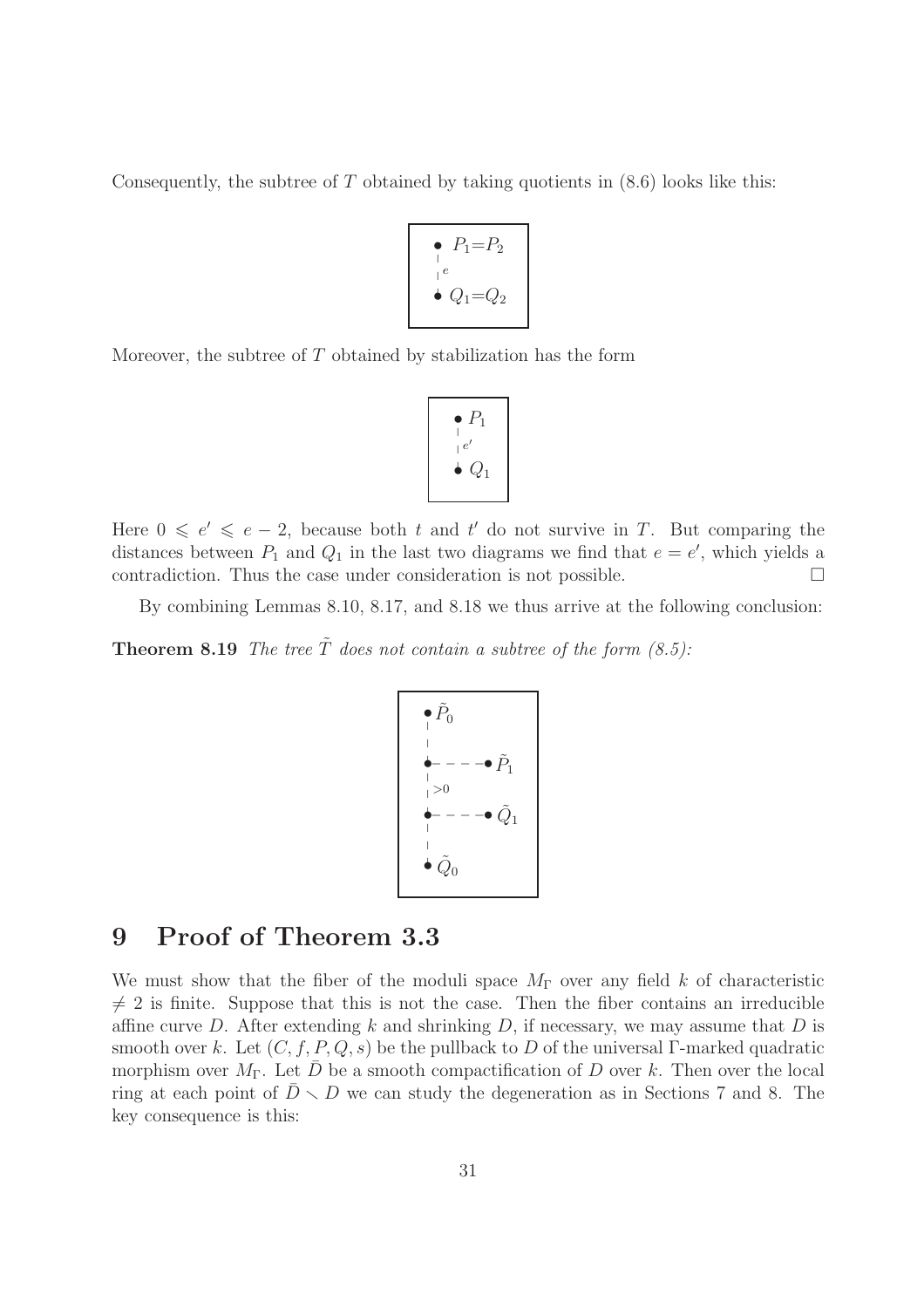#### **Lemma 9.1** The cross ratio of P,  $f(P)$ , Q,  $f(Q)$  is constant over D.

**Proof.** The cross ratio of four points in  $\mathbb{P}^1$  induces an isomorphism from the fine moduli space of stable 4-pointed curves of genus zero to  $\mathbb{P}^1$ . Here the smooth curves correspond to cross ratios  $\neq 0, 1, \infty$ , while the three exceptional values correspond to degenerate curves consisting of two rational curves connected by an ordinary double point, each of which carries two marked points. The three degenerate curves correspond to the three ways of separating the four points into two pairs.

In our case, if the elements  $i_0$ ,  $i_1$ ,  $j_0$ ,  $j_1$  of  $\tilde{\Gamma}$  are not all distinct, some of the corresponding marked points are equal, and so their cross ratio is 0, 1, or  $\infty$ , in which case we are done. So assume that  $i_0$ ,  $i_1$ ,  $j_0$ ,  $j_1$  are distinct.

Then the corresponding sections are disjoint, and so their cross ratio defines a morphism  $D \to \mathbb{P}_k^1 \setminus \{0, 1, \infty\}$ , which classifies the associated smooth stable curve with the four distinct marked points  $P$ ,  $f(P)$ ,  $Q$ ,  $f(Q)$ . Assume that this morphism is not constant. Then the unique extension  $\bar{D} \to \mathbb{P}^1_k$  is surjective. Pulling back the universal family from the fine moduli space  $\mathbb{P}^1_k$  we obtain a stable 4-pointed curve of genus zero over  $\overline{D}$ . By surjectivity, all possible degenerations must occur. In particular, there is a point in  $\bar{D} \setminus D$ where the points P and  $f(P)$  lie in one irreducible component of the fiber, while Q and  $f(Q)$  lie in the other. Let R denote the local ring of  $\bar{D}$  at this point and X' the pullback of the universal family to Spec R and s' the associated marking indexed by  $\{i_0, i_1, j_0, j_1\} \subset \tilde{\Gamma}$ . Then the dual tree  $T'$  of the closed fiber of  $X'$  looks like this:



Now let  $(X, \tilde{s})$  be the stable marked curve over Spec R described in Section 7. By construction, the generic fiber of  $(X', s')$  is obtained from the generic fiber of  $(\tilde{X}, \tilde{s})$  by forgetting some marked points. Thus the whole family  $(X', s')$  is obtained from  $(\tilde{X}, \tilde{s})$ by the stabilization process described in Section 5. In the same way the dual tree  $T'$  is obtained from the dual tree  $T$ .

The above form of T' shows that the markings  $\tilde{P}_0 = \tilde{s}(i_0)$  and  $\tilde{P}_1 = \tilde{s}(i_1)$  of  $\tilde{T}$  are moved to one vertex of T', and the markings  $\tilde{Q}_0 = \tilde{s}(j_0)$  and  $\tilde{Q}_1 = \tilde{s}(j_1)$  are moved to a different vertex of T'. Since we can, conversely, obtain  $\tilde{T}$  from T' by inserting edges and thereby moving certain marked points apart or further apart, but never the opposite, it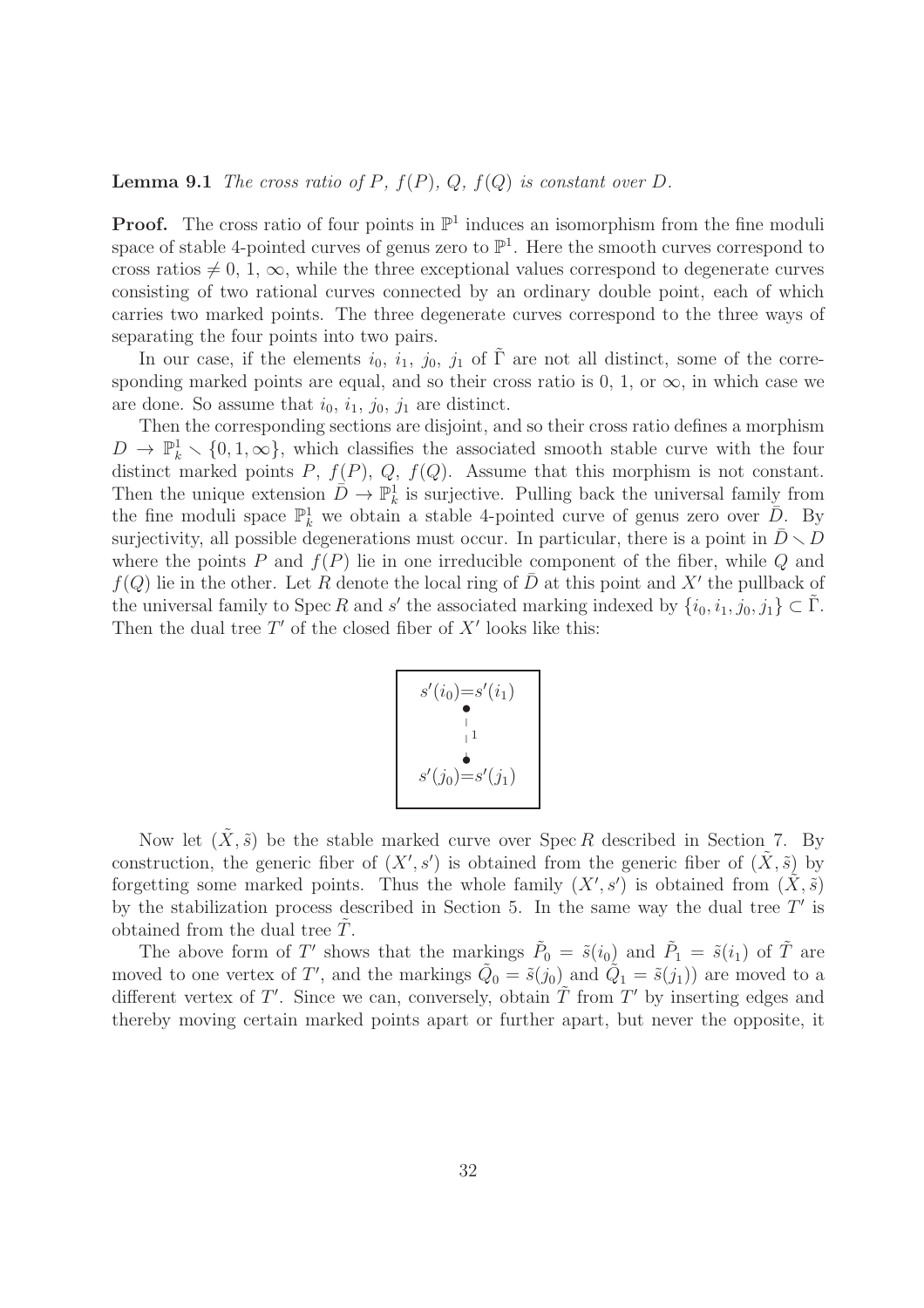follows that  $\tilde{T}$  contains a subtree of the form:



But this contradicts Theorem 8.19.

The remaining arguments are relatively pedestrian. (Although I expect that with the methods of the preceding section one can also exclude certain subtrees of  $\tilde{T}$  containing the marked points  $\tilde{P}_0$ ,  $\tilde{P}_1$ ,  $\tilde{P}_2$ ,  $\tilde{Q}_0$ ,  $\tilde{Q}_1$ , and from this deduce that the parameter t discussed below is constant.)

Since  $|\Gamma| \geq 3$  by assumption, using Proposition 1.4 we may without loss of generality assume that  $i_1 \neq i_0, j_0$ . Then as in the proof of Proposition 1.8 we may assume that  $C = \mathbb{P}^1 \times D$  with  $\tilde{s}(i_0) = 0$  and  $\tilde{s}(j_0) = \infty$  and  $\tilde{s}(i_1) = 1$ , and hence  $f(x) = \frac{cx^2+1}{dx^2+1}$  for  $c, d \in \Gamma(D, \mathcal{O}_D)$ . Then  $\tilde{s}(j_1) = f(\infty) = \frac{c}{d}$ , and by Lemma 9.1 this is a constant section  $C \to \mathbb{P}^1$ . Since f is a well-defined quadratic morphism in every fiber, we also have  $c \neq d$ everywhere. Thus in projective coordinates we can write  $(c : d) = (\alpha : \beta)$  for constants  $\alpha \neq \beta$ . This means that we can substitute  $c = \alpha t$  and  $d = \beta t$  for some function t on C. Thereafter we have

(9.2) 
$$
f(x) = \frac{\alpha tx^2 + 1}{\beta tx^2 + 1}.
$$

**Lemma 9.3** There exist  $k > l > 0$  with  $f^k(0) = -f^l(0)$ .

**Proof.** As the postcritical orbit of f is finite, there exist  $n > m \geqslant 0$  with  $f^{(n)}(0) = f^{(n)}(0)$ . Among these pairs  $(n, m)$  select one where m is minimal. If  $m = 0$ , the equation simply reads  $f^{n}(0) = 0$  and implies that  $f^{2n}(0) = 0 = -f^{n}(0)$ , and so the desired assertion holds with  $(k, \ell) = (2n, n)$ . If  $m = 1$ , the equation reads  $f^{(n)}(0) = f(0)$ , which by  $(1.5)$ implies that  $f^{n-1}(0) = 0$ , contradicting the minimality of m. So assume that  $m \ge 2$ . Then by minimality we have  $f^{(0)} = f^{(0)}(0)$  and  $f^{(n-1)}(0) \neq f^{(n-1)}(0)$ . Since f is a Galois covering of degree 2 with the non-trivial Galois automorphism  $x \mapsto -x$ , this implies that  $f^{n-1}(0) = -f^{m-1}(0)$ . Thus the desired assertion holds with  $(k, \ell) = (n-1, m-1)$ .  $f^{n-1}(0) = -f^{m-1}(0)$ . Thus the desired assertion holds with  $(k, \ell) = (n-1, m-1)$ .  $\Box$ 

To finish the proof of Theorem 3.3, we must show that for any Γ-marked quadratic morphism of the form (9.2) over a curve over a field, where  $\alpha \neq \beta$  are fixed constants, the parameter  $t$  is constant as well. We will achieve this by writing out the equation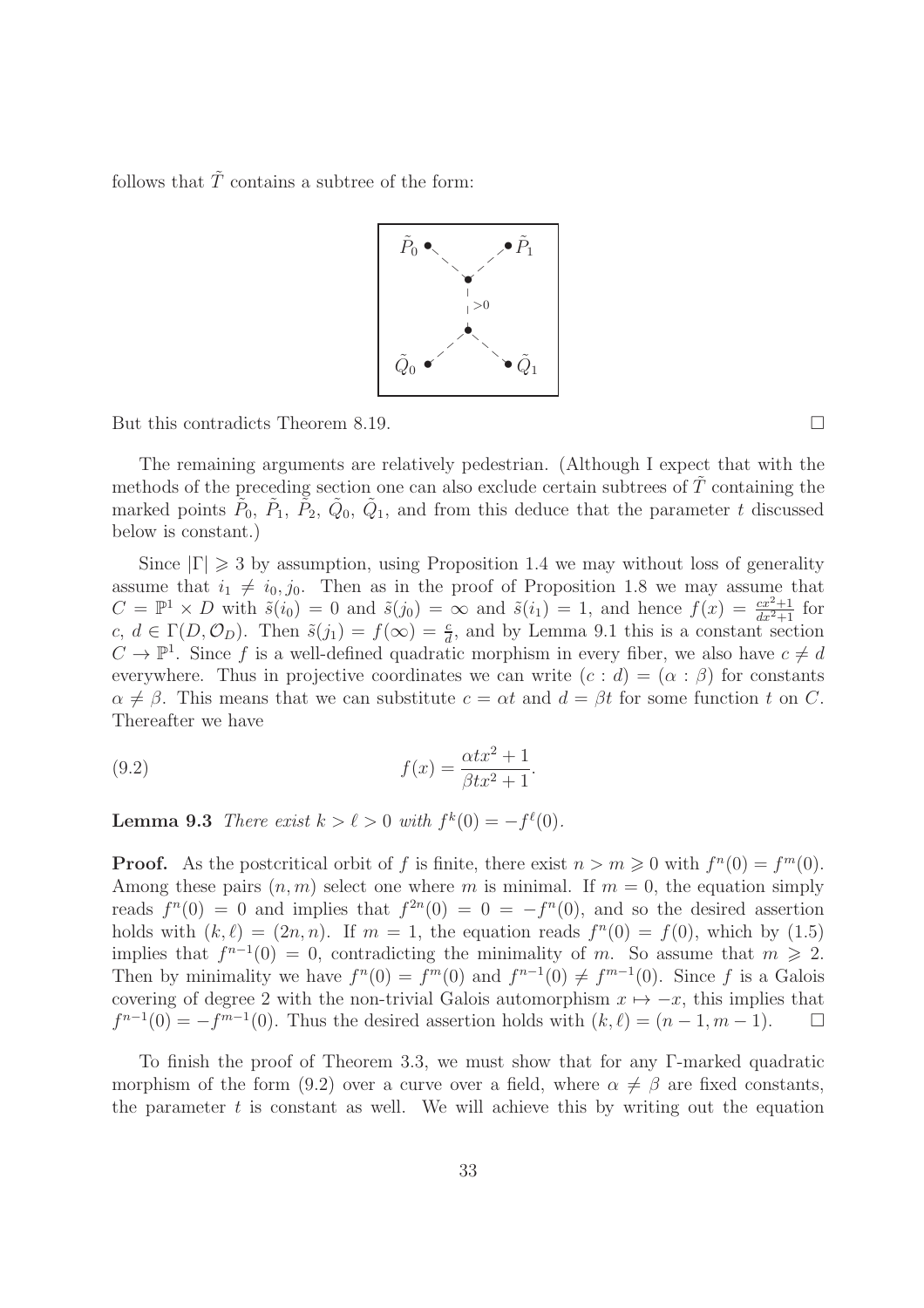$f^k(0) = -f^l(0)$  in terms of t and showing that it has only finitely many solutions over any field of characteristic  $\neq 2$ .

**Case 1:**  $\beta = 0$ . This is the case where  $f(\infty) = \infty$ , that is, where  $j_0 = j_1 \in \Gamma$ . Here we may without loss of generality assume that  $\alpha = 1$ , so that  $f(x) = tx^2 + 1$ . Then  $g_n := f^n(0) \in \mathbb{Z}[t]$  is characterized recursively by

$$
g_0 := 0
$$
 and  $g_{n+1} := tg_n^2 + 1$  for all  $n \ge 0$ .

By an easy induction this implies that for every  $n \geq 1$  the polynomial  $g_n$  is monic of degree  $2^{n-1} - 1$  in t. The equation  $f^k(0) = -f^{\ell}(0)$  from Lemma 9.3 now has the form  $g_k + g_{\ell} = 0$ . Since  $k > \ell > 0$ , this equation is monic of degree  $2^{k-1}-1$  in t. It therefore has only finitely many solutions over any field, as desired.

**Case 2:**  $\alpha = 0$ . This is the case where  $f(\infty) = 0$ , that is, where  $i_0 = j_1 \in \Gamma$ . Here we may without loss of generality assume that  $\beta = 1$ , so that  $f(x) = \frac{1}{tx^2+1}$ . In projective coordinates we can then write  $f^{(n)}(0) = (g_n : h_n)$  where  $g_n, h_n \in \mathbb{Z}[t]$  are characterized recursively by

$$
\left\{\n\begin{array}{l}\ng_0 := 0 \\
h_0 := 1\n\end{array}\n\right\}\n\quad \text{and} \quad\n\left\{\n\begin{array}{l}\ng_{n+1} := h_n^2 \\
h_{n+1} := tg_n^2 + h_n^2\n\end{array}\n\right\}\n\quad \text{for all } n \geq 0.
$$

**Lemma 9.4** Here for every  $n \geq 0$  the polynomial  $h_n$  is monic in t.

**Proof.** The recursion formula implies that  $h_0 = h_1 = 1$  and  $h_{n+2} = th_n^4 + h_{n+1}^2$  for all  $n \geq 0$ . If  $h_n$  and  $h_{n+1}$  are monic, then  $th_n^4$  and  $h_{n+1}^2$  are monic of odd, respectively, even degree. Then  $h_{n+2}$  is monic of the greater of these two degrees, and the lemma follows by induction.  $\Box$ 

In projective coordinates the equation  $f^k(0) = -f^{\ell}(0)$  now reads  $(g_k : h_k) = (-g_{\ell} : h_{\ell}),$ which means that  $g_k h_\ell + g_\ell h_k = 0$ . By the recursion formula this is equivalent to

$$
h_{k-1}^2 h_\ell + h_{\ell-1}^2 h_k = 0.
$$

Lemma 9.4 implies that both summands are monic in  $t$  of certain degrees. If these degrees are equal, the highest term in t of the equation has the form  $2t^N$ , while otherwise it has the form  $t^N$ , for some  $N \geq 0$ . In either case the equation has only finitely many solutions over any field of characteristic  $\neq 2$ , as desired.

**Case 3:**  $\alpha, \beta \neq 0$ . This is the case where  $f(\infty) = \frac{\alpha}{\beta} \neq 0$ ,  $\infty$ . Since  $\alpha \neq \beta$  we also have  $f(\infty) \neq 1$ , so that  $\tilde{s}(i_0) = 0$  and  $\tilde{s}(i_1) = 1$  and  $\tilde{s}(j_0) = \infty$  and  $\tilde{s}(j_1) = f(\infty) = \frac{\alpha}{\beta}$  are all distinct. In projective coordinates we can write  $f^{(n)}(0) = (g_n : h_n)$  where  $g_n, h_n \in \mathbb{Z}[\alpha, \beta, t]$ are characterized recursively by

$$
\begin{cases} g_0 := 0 \\ h_0 := 1 \end{cases} \text{ and } \begin{cases} g_{n+1} := \alpha t g_n^2 + h_n^2 \\ h_{n+1} := \beta t g_n^2 + h_n^2 \end{cases} \text{ for all } n \ge 0.
$$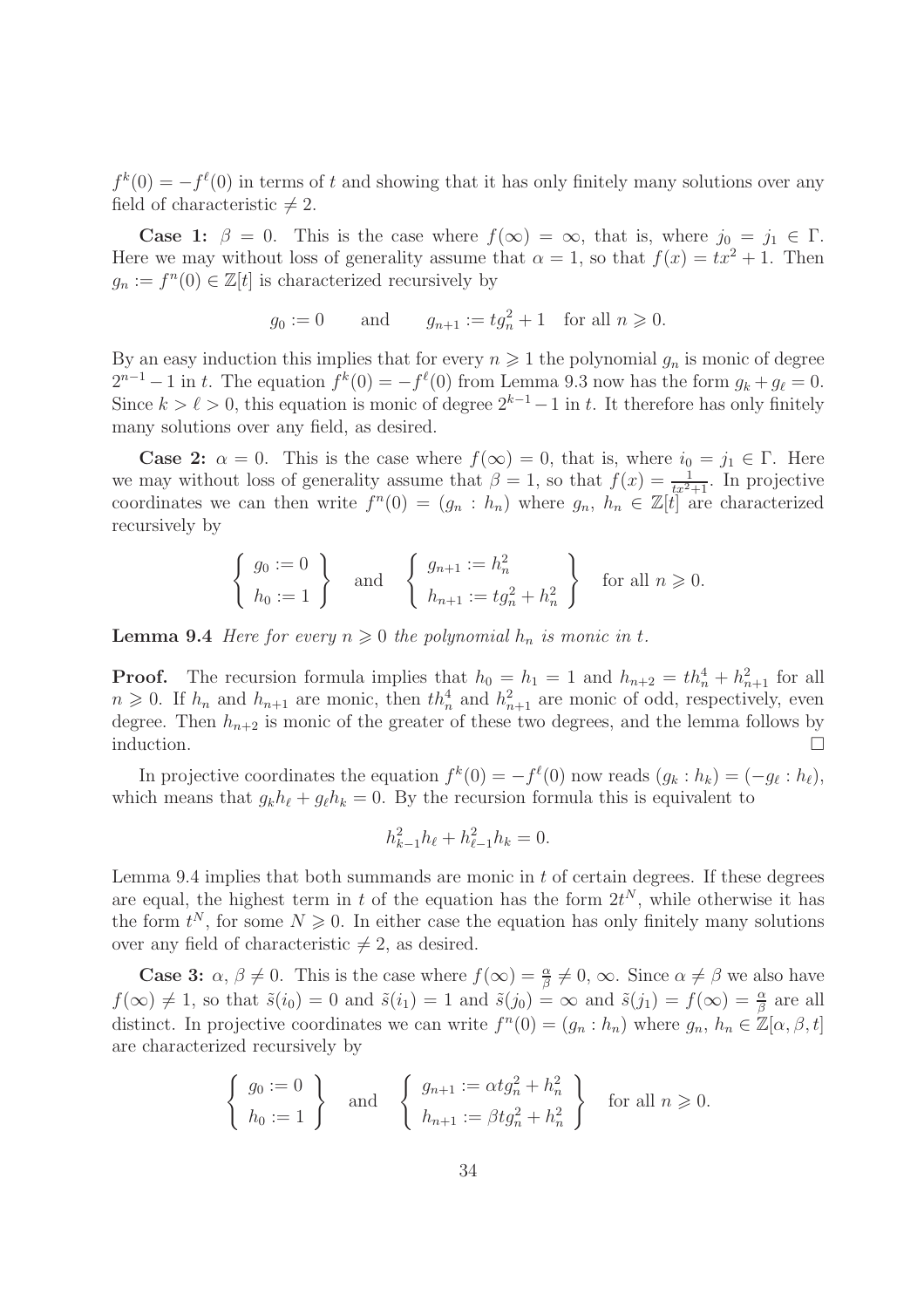**Lemma 9.5** Here  $g_1 = h_1 = 1$ , and for every  $n \geq 2$  we have

$$
g_n = \alpha^{2^{n-1}-1} \cdot t^{2^{n-1}-1} + lower \ terms \ in \ t,
$$
  
\n
$$
h_n = \beta \cdot \alpha^{2^{n-1}-2} \cdot t^{2^{n-1}-1} + lower \ terms \ in \ t.
$$

**Proof.** The recursion formula implies that  $g_1 = h_1 = 1$  and  $g_2 = \alpha t + 1$  and  $h_2 = \beta t + 1$ . In particular the second statement holds for  $n = 2$ . For arbitrary  $n \geq 2$  it follows by direct induction.  $\Box$ 

In projective coordinates the equation  $f^k(0) = -f^{\ell}(0)$  now reads  $(g_k : h_k) = (-g_{\ell} : h_{\ell}),$ which means that  $g_k h_\ell + g_\ell h_k = 0$ . Here  $\ell \geq 1$ , and we need one more case distinction:

**Case 3a:**  $\ell \ge 2$ . Then from Lemma 9.5 and the fact that  $k > \ell \ge 2$  we deduce that

 $g_k h_\ell + g_\ell h_k = 2 \cdot \beta \cdot \alpha^{2^{k-1}+2^{\ell-1}-3} \cdot t^{2^{k-1}+2^{\ell-1}-2} + \text{lower terms in } t.$ 

With fixed constants  $\alpha$ ,  $\beta \neq 0$  this equation has only finitely many solutions over a field of characteristic  $\neq 2$ , as desired.

**Case 3b:**  $\ell = 1$  and  $\alpha + \beta \neq 0$ . Then  $k > \ell = 1$ , and so Lemma 9.5 implies that

$$
g_k h_\ell + g_\ell h_k = g_k + h_k = (\alpha + \beta) \cdot \alpha^{2^{k-1}-2} \cdot t^{2^{k-1}-1} + \text{lower terms in } t.
$$

For fixed constants  $\alpha$ ,  $\beta$  with  $\alpha$ ,  $\alpha + \beta \neq 0$  this equation has only finitely many solutions over any field, as desired.

**Case 3c:**  $\ell = 1$  and  $\alpha + \beta = 0$ . In this case we have  $f(\infty) = \frac{\alpha}{\beta} = -1$  and hence  $f^2(\infty) = f(-1) = f(1) = f^2(0)$ . Since  $k > \ell = 1$ , we can deduce from this and the equation  $f^k(0) = -f^{\ell}(0)$  that  $f^k(\infty) = f^k(0) = -f(0) = -1 = f(\infty)$ . By (1.5) this implies that  $f^{k-1}(\infty) = \infty$  with  $k-1 > 0$ . Setting  $k' := 3(k-1)$  and  $\ell' := 2(k-1)$ , we then have  $k' > \ell' \geq 2$  and  $f^{k'}(\infty) = \infty = -f^{\ell'}(\infty)$ . Thus after interchanging the roles of 0 and  $\infty$ , which amounts to interchanging  $i_0$  and  $j_0$  in  $\Gamma$ , we can replace  $(k, \ell)$  by  $(k', \ell')$ . Afterwards we are back in the case 3a, which has already been completed.

This finishes the proof of Theorem 3.3.

### References

- [1] Bartholdi, L., Nekrashevych, V.: Iterated monodromy groups of quadratic polynomials. I. Groups Geom. Dyn. 2 (2008), no. 3, 309-336.
- [2] Benedetto, R.L., Ingram, P., Jones, R., Levy, A.: Critical orbits and attracting cycles in p-adic dynamics. Preprint (Sep 2012) 27p. http://arxiv.org/abs/1201.1605
- [3] Brezin, E., Byrne, R., Levy, J., Pilgrim, K., Plummer, K.: A census of rational maps. Conformal Geometry and Dynamics 4 (2000), 35–74.
- [4] Dau, T. T.: *Quadratische Morphismen.* Diplomarbeit ETH Zürich (2002), 65p. http://www.math.ethz.ch/~pink/Theses/2002-Diplom-Tan-Truong-Dau.pdf